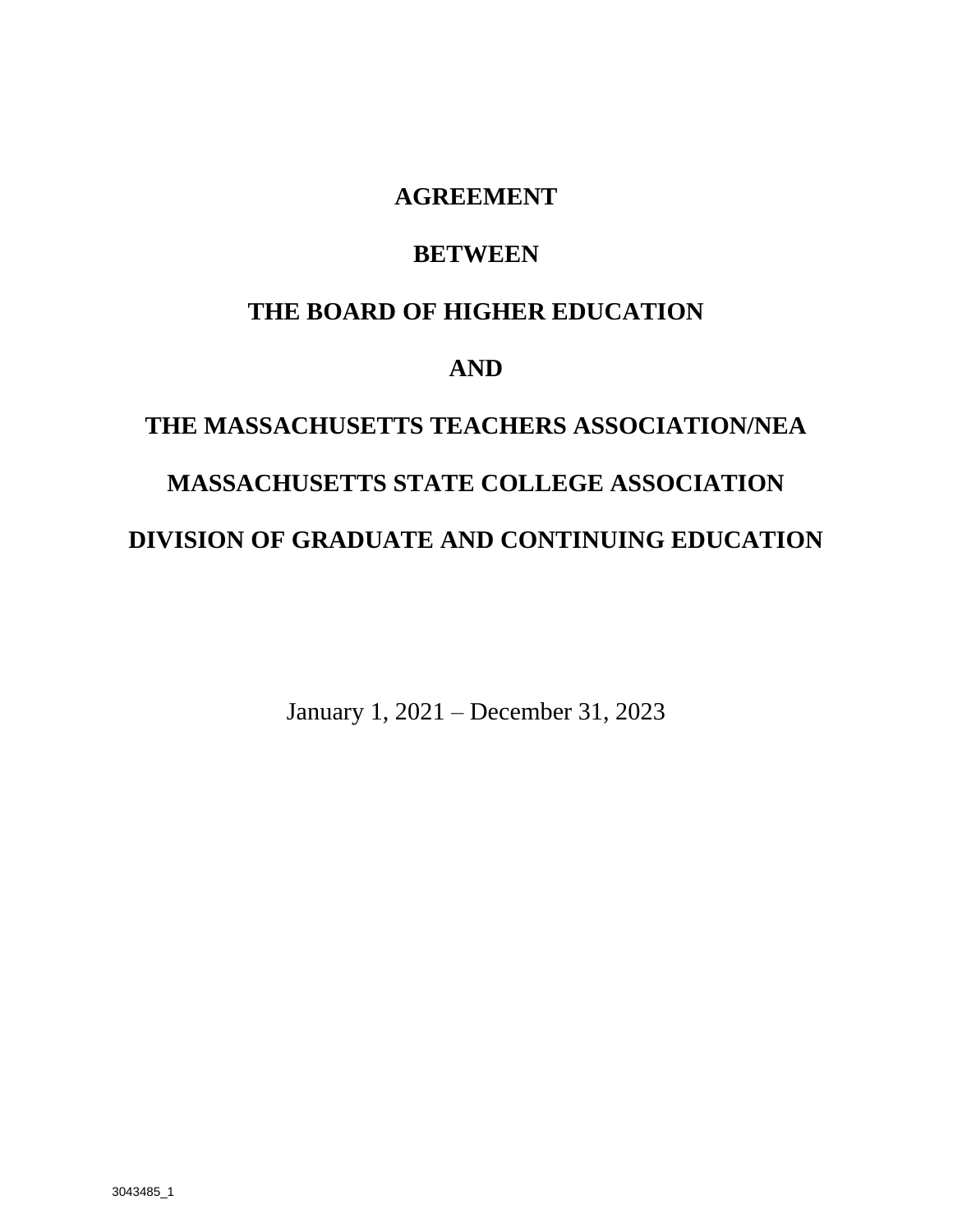### TABLE OF CONTENTS

| Preamble                                                        | 1              |
|-----------------------------------------------------------------|----------------|
| Article $I - Reognition$                                        | 2              |
| A. Recognition                                                  | $\overline{2}$ |
| B. Jurisdiction                                                 | 2              |
| C. Designation of Administration                                | $\overline{2}$ |
| D. Entitlement under this Agreement                             | $\overline{2}$ |
| Statutory Responsibilities of the Boards<br>Е.                  | 3              |
| Successors and Assigns<br>F.                                    | 3              |
| G. Definitions                                                  | 3              |
| Article II – Relationship between the Board and the Association | 6              |
| A. Fair Practices                                               | 6              |
| <b>B.</b> Individual Contracts                                  | 7              |
| C. Consultation                                                 | 7              |
| 1. Employee Relations Committee                                 | 7              |
| 2. Consultation                                                 | 8              |
| D. Information                                                  | 8              |
| Article III – Association Security                              | 10             |
| A. Dues Check-off                                               | 10             |
| B. (This section intentionally left blank)                      | 10             |
| C. Contract Courses                                             | 10             |
| D. Association Use of Facilities                                | 10             |
| E. Reduced Workload                                             | 10             |
| F. Access to the University                                     | 10             |
| Article IV – Academic Freedom and Responsibility                | 11             |
| A. Academic Freedom                                             | 11             |
| B. Academic Responsibilities                                    | 11             |
| Article V – Use of University Facilities                        | 13             |
| A. Facilities in General                                        | 13             |
| B. Facility Use and Services                                    | 13             |
| C. Parking                                                      | 14             |
| D. Consultation                                                 | 15             |
| E. Safety Procedures                                            | 15             |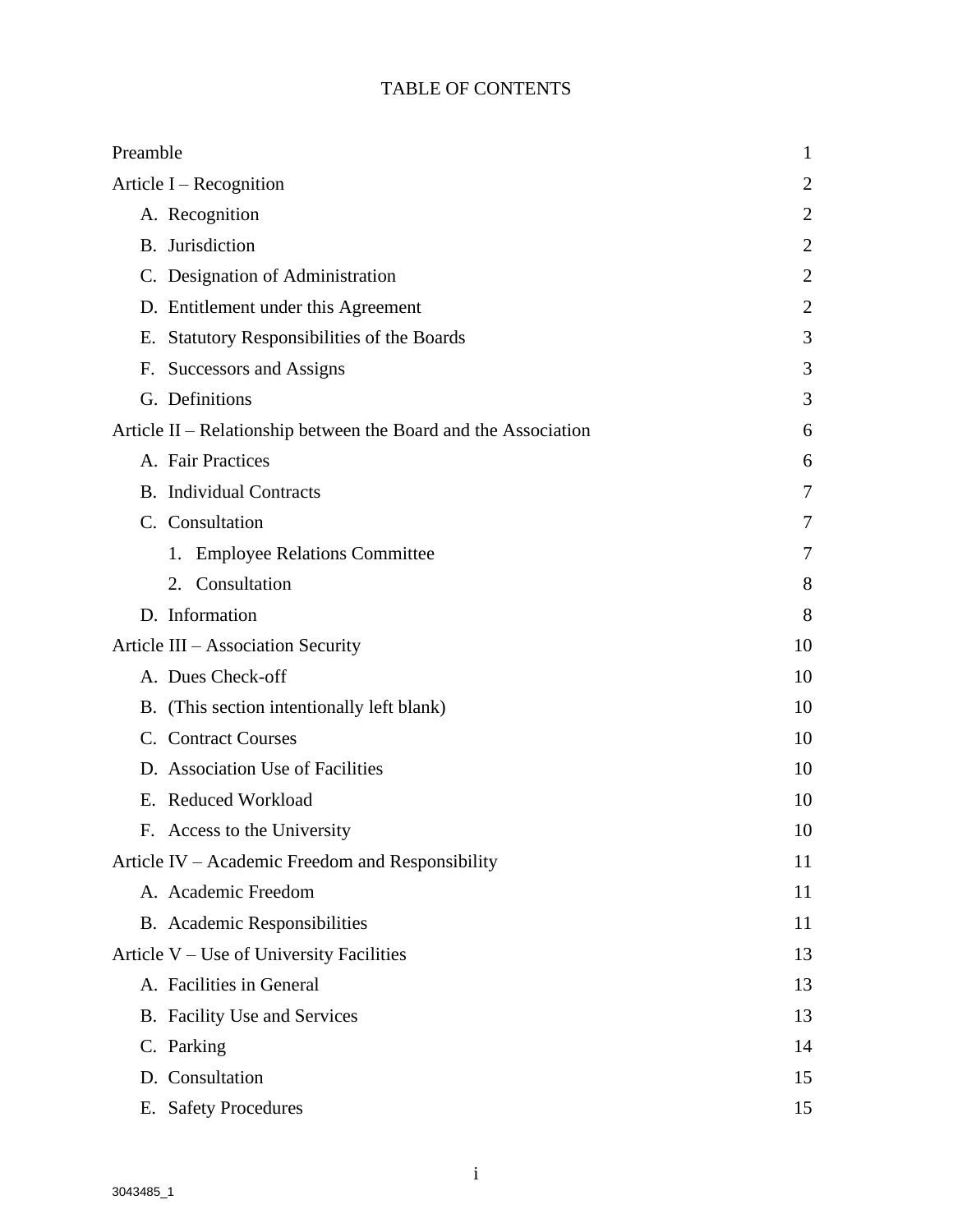|    | F. Rights to Intellectual Property                               | 15 |
|----|------------------------------------------------------------------|----|
|    | G. Monitoring of Electronic Communications                       | 15 |
|    | Article VI – Appointment and Termination                         | 17 |
|    | A. Eligibility for Appointment                                   | 17 |
|    | B. Inclusion in the Continuing Education Pool                    | 19 |
|    | C. Appointment                                                   | 20 |
|    | D. Evaluations                                                   | 21 |
|    | E. Termination for Cause during an Instructional Period          | 21 |
| F. | Appointments and Reappointments                                  | 22 |
|    | Article VII – Stipends                                           | 23 |
|    | A. Rank Minima Adjustments                                       | 23 |
|    | B. Teaching of Graduate Courses and Students                     | 24 |
|    | C. Team-teaching                                                 | 24 |
|    | D. Time of Payment                                               | 24 |
|    | E. Payroll Deductions                                            | 25 |
|    | Article VIII – Workload, Scheduling and Course Assignments       | 26 |
|    | A. Workload of Members of the Bargaining Unit                    | 26 |
|    | 1. General Provisions                                            | 26 |
|    | <b>Teaching Workload</b><br>2.                                   | 26 |
|    | <b>Course Advising and Student Assistance</b><br>3.              | 27 |
|    | Scheduling<br>4.                                                 | 27 |
|    | 5. Syllabus                                                      | 30 |
|    | B. Make-up                                                       | 30 |
|    | C. Emergency Cancellations                                       | 30 |
|    | D. Compensatory Adjustment for Extraordinary Workload            | 30 |
|    | Article $IX - Evaluations$                                       | 31 |
|    | A. Criteria for Evaluations                                      | 31 |
|    | 1. Criteria for the Evaluation of Members of the Bargaining Unit | 31 |
|    | 2. Application of the Criteria                                   | 31 |
|    | <b>B.</b> Frequency of Evaluations                               | 31 |
|    | C. Review Periods                                                | 32 |
|    | D. Materials to Be Used in the Conduct of Evaluations            | 32 |
|    | <b>Student Evaluations</b><br>1.                                 | 32 |
|    | 2. Classroom Observations                                        | 33 |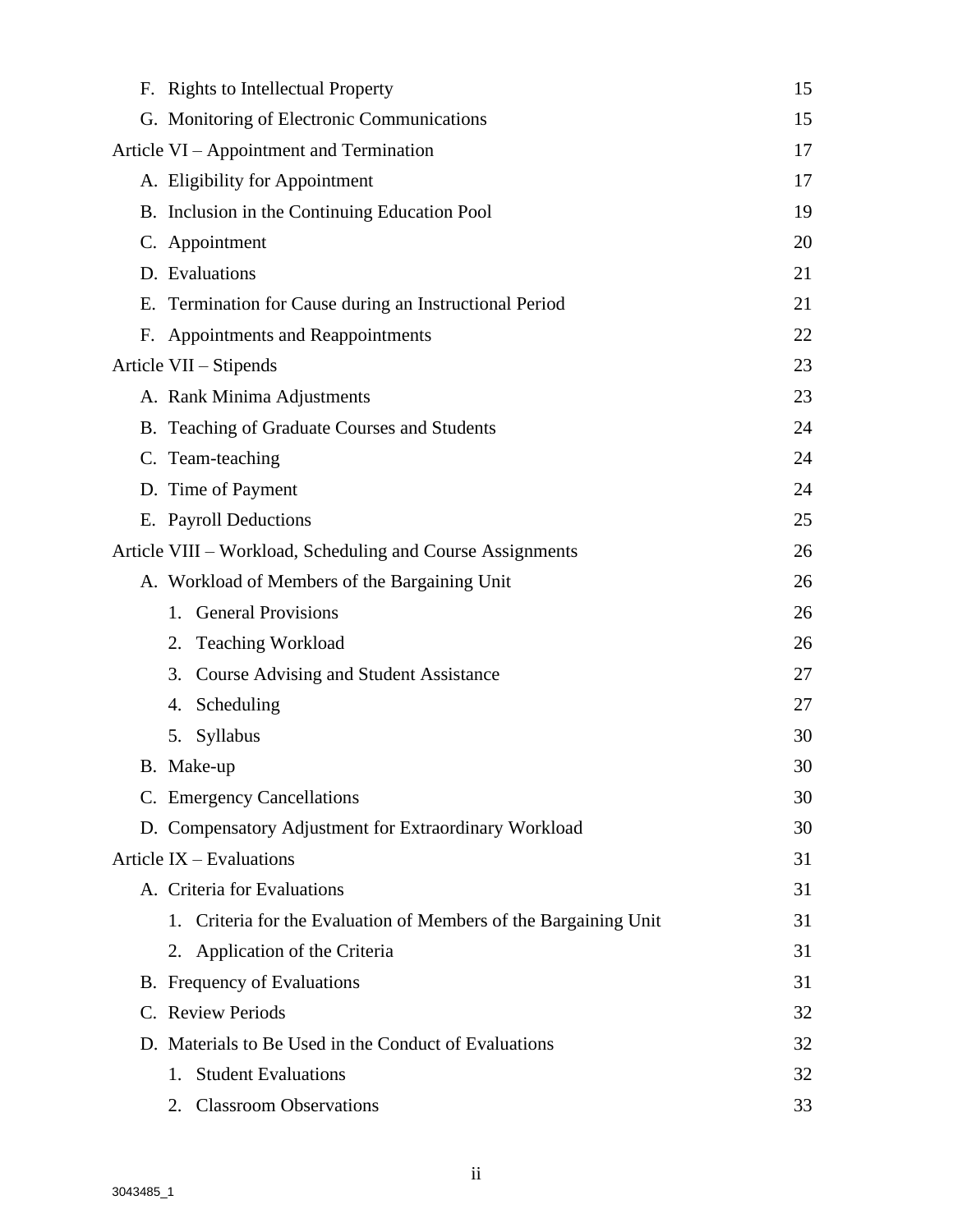|    | 3.      | Comprehensive Resume                                         | 33 |
|----|---------|--------------------------------------------------------------|----|
|    | 4.      | <b>Course Documents</b>                                      | 33 |
|    | 5.      | <b>Other Relevant Materials</b>                              | 33 |
|    |         | E. Procedures for the Conduct of Evaluations                 | 34 |
|    | 1.      | <b>Submission of Materials</b>                               | 34 |
|    | 2.      | Evaluation by the DGCE Chair                                 | 34 |
|    | 3.      | Role of the Dean                                             | 34 |
|    |         | 4. Evaluation of a DGCE Chair's Teaching                     | 34 |
| F. |         | <b>Anonymous Complaints</b>                                  | 35 |
|    |         | G. Effectiveness of Prior Evaluations                        | 35 |
|    |         | Article X - Grievance Procedure                              | 36 |
|    |         | A. Introduction                                              | 36 |
|    |         | <b>B.</b> Definitions                                        | 36 |
|    |         | C. Procedures for Filing a Grievance                         | 36 |
|    | $1_{-}$ | <b>Extension of Certain Time Periods</b>                     | 36 |
|    | 2.      | <b>Inspection of Record</b>                                  | 37 |
|    | 3.      | Introduction of Evidence                                     | 37 |
|    | 4.      | <b>Request for Evidence</b>                                  | 37 |
|    | 5.      | Notice to Association                                        | 38 |
|    | 6.      | Determination to Be Made Pursuant to Resolution of Grievance | 38 |
|    | 7.      | <b>Optional Electronic Filing of Grievances</b>              | 38 |
|    |         | Step 1: The Vice President (Informal)                        | 39 |
|    |         | Step 2: The President (Formal)                               | 39 |
|    |         | Step 3: Mediation                                            | 40 |
|    |         | Step 4: Arbitration                                          | 41 |
|    |         | <b>Initiation of Arbitration</b><br>a.                       | 41 |
|    |         | Jurisdiction of the Arbitrator<br>$\mathbf{b}$ .             | 42 |
|    |         | <b>Authority of the Arbitrator</b><br>$\mathbf{c}$ .         | 43 |
|    |         | Award of the Arbitrator<br>d.                                | 43 |
|    |         | <b>Expense of Arbitration</b><br>e.                          | 43 |
|    |         | D. Association Representation                                | 43 |
| Е. |         | Waiver, Admission, Termination and Grounds for Appeal        | 44 |
|    | 1.      | Waiver                                                       | 44 |
|    | 2.      | Admission                                                    | 44 |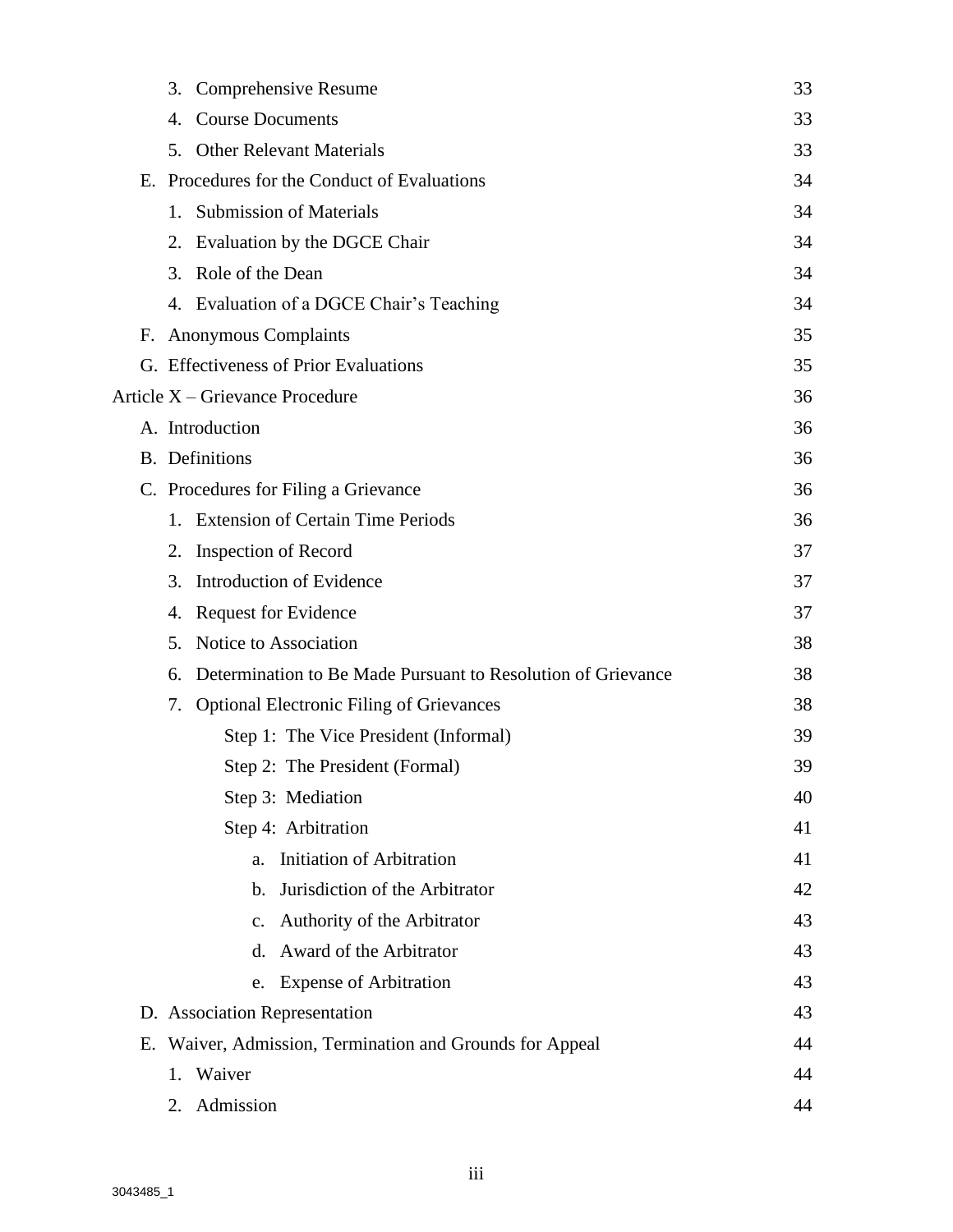| 3. Termination                                                       | 44 |
|----------------------------------------------------------------------|----|
| 4. Grounds for Appeal                                                | 44 |
| F. Collateral Consequences of a Grievance                            | 44 |
| G. Consolidated Grievances                                           | 45 |
| H. Grievances Filed Prior to the Date of Execution of this Agreement | 45 |
| Application<br>Ι.                                                    | 45 |
| Article XI – Official Personnel File                                 | 47 |
| Article XII – Compliance with Board Time Schedules                   | 49 |
| Article XIII – No Strike or Lockout Pledge                           | 50 |
| Article XIV – Savings Clause                                         | 51 |
| Article XV – Duration                                                | 52 |

### Appendices

| Appendix A:         | <b>Payroll Dues Deduction Authorization</b>            |
|---------------------|--------------------------------------------------------|
| Appendix B:         | (This appendix intentionally left blank.)              |
| Appendix C:         | Uniform Letter of Appointment                          |
| Appendix D-1:       | <b>Student Evaluation Form</b>                         |
| Appendix $D-2(a)$ : | <b>Classroom Observation Form</b>                      |
| Appendix $D-2(b)$ : | <b>Distance Education Instruction Observation Form</b> |
| Appendix D-3:       | Comprehensive Resume Form                              |
| Appendix D-4:       | Form for Evaluation by DGCE Chair                      |
| Appendix E:         | (This appendix intentionally left blank.)              |
| Appendix F:         | Policy on Handling Anonymous Complaints                |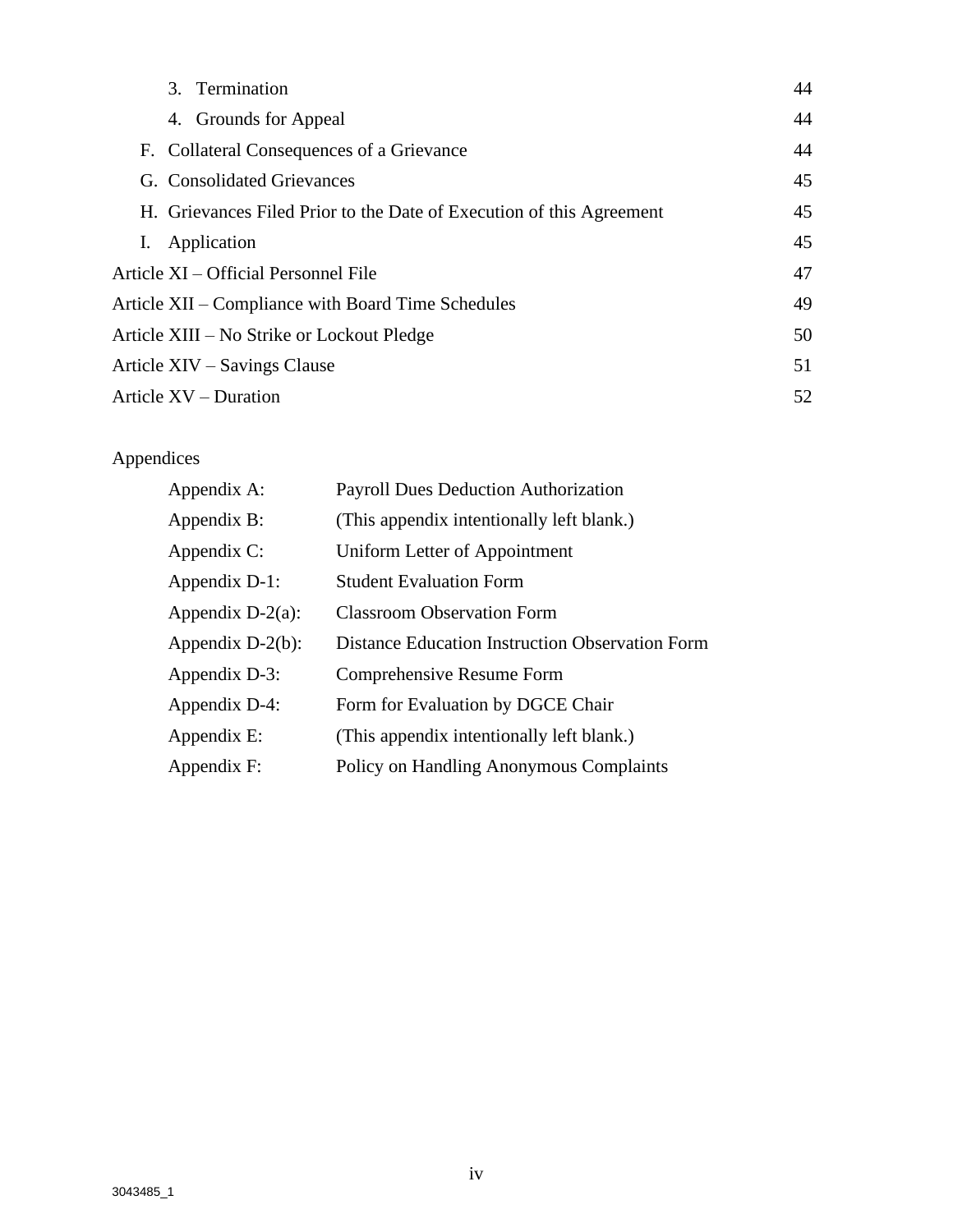#### **PREAMBLE**

This Agreement is entered into by and between the Board of Higher Education and the Massachusetts Teachers Association/NEA as the exclusive collective bargaining agent for members of the bargaining unit described in Article I, Section A.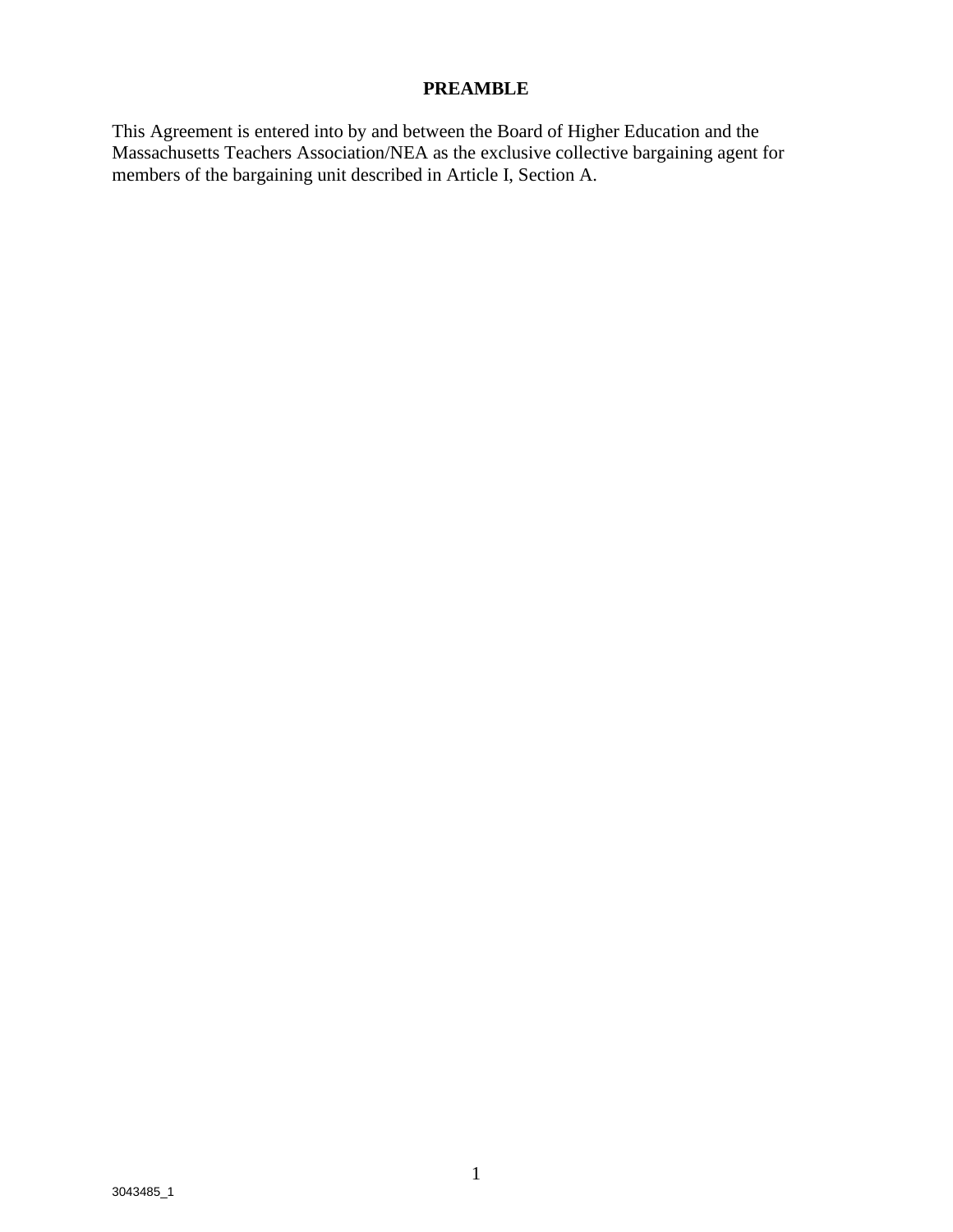#### **ARTICLE I - RECOGNITION**

#### A. RECOGNITION

The Board of Higher Education (hereinafter referred to as the "Board") recognizes the Massachusetts Teachers Association/NEA (hereinafter referred to as the "Association") as the exclusive collective bargaining representative with respect to the conditions of employment of a unit which comprises:

All persons who hold appointments during the academic year to teach one or more credit courses in the Division of Graduate and Continuing Education (hereinafter referred to as "DGCE") at any State University, excluding supervisory and managerial personnel, all persons who teach contract courses (but only with respect to their teaching of such courses) and all other persons.

The parties recognize and agree that the Association may, in the discharge of its responsibilities hereunder, act through its affiliate, the Massachusetts State College Association, and that the Association and its affiliate are jointly and severally liable for the discharge of such responsibilities. The parties also recognize and agree that the Board may, in the discharge of its responsibilities hereunder, act through the Council of Presidents.

#### B. JURISDICTION

During the term of this Agreement, the jurisdiction of the Association shall extend to those persons who now or hereafter hold appointments to a position included in the bargaining unit.

#### C. DESIGNATION OF ADMINISTRATION

Whenever any provision of this Agreement shall require that any act be done by the Board of Trustees, by the Board, by the Commissioner, by the President of a University or by any member of the administration of a University, such act may be done by the designee of the Board of Trustees, the Board, the Commissioner, the President or such member of the administration, respectively. Notwithstanding the foregoing, whenever, by reason of any emergency or other exigency, the Commissioner, any President, or any such member of the administration of a University is unable to do any act required to be done by said administrator, such act may be done by any person designated to do the same by the Board of Trustees, the Board or the President.

#### D. ENTITLEMENT UNDER THIS AGREEMENT

Every member of the bargaining unit described in Article I, Section A, of this Agreement shall be entitled to the applicable benefits set forth in this Agreement. The teaching of a course offered under the auspices of the DGCE at a University is without regard to the time of day the course or instruction is offered.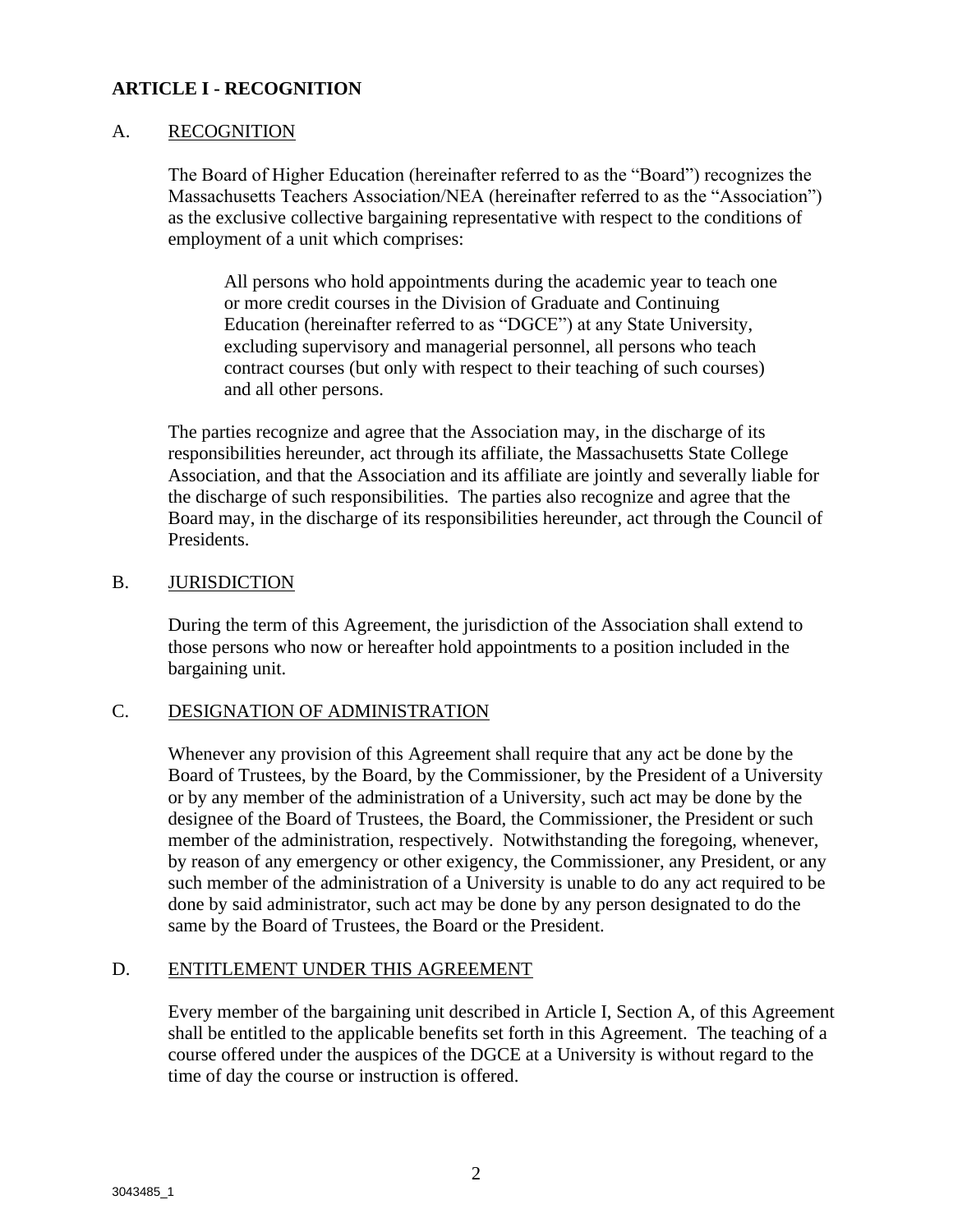#### **ARTICLE I – RECOGNITION**

#### E. STATUTORY RESPONSIBILITIES OF THE BOARDS

All management rights and functions, except those which are clearly and expressly abridged by this Agreement, shall remain vested exclusively in the Board or the several Boards of Trustees as may be provided by any applicable provision of law. Nothing contained in this Agreement shall be deemed or construed to impair or limit the powers and duties of the Board or of any Board of Trustees under the laws of the Commonwealth, which powers include the power to adopt and establish policies to the extent that such policies do not contravene any express provision of this Agreement.

#### F. SUCCESSORS AND ASSIGNS

To the extent the same is permitted by law, any successor in interest to the Board or any Board of Trustees shall be bound by and shall assume all the rights, duties and obligations of its predecessor in interest as if such successor were a named party and signatory to this Agreement.

#### G. DEFINITIONS

As used in this Agreement, the following words and phrases shall have the following meanings:

- 1. Academic Year. "Academic year" shall mean the twelve (12)-month period commencing on September 1 and ending on the ensuing August 31.
- 2. Contract Course. "Contract course" shall mean any course which is offered by or through an entity other than a University, and/or which is initiated and funded in whole or in part by an entity other than a University, and the criteria for admission to which are established for a defined population by agreement between a University and an entity other than a University. A course shall not be a contract course if, by the terms of such agreement, enrollment in it is available generally to the public or to persons who are otherwise enrolled as matriculated students at such University. The enrollment of any such student in what is otherwise a contract course shall not cause it to cease to be a contract course if the student who is enrolled in it is a member of the defined population for which the course has been established. Regular tuition reimbursement programs shall not, as such, cause a course to be a contract course.
- 3. Course. "Course" or "credit course" shall mean a course that is offered by a University and for which any of those who enroll in it earn academic credit and without regard to the time of day the course or instruction is offered.
- 4. Course Materials. "Course materials" shall mean lectures, exercises designed for online collaboration, multimedia developed for web distribution, notes, outlines, syllabi, bibliographies, tests, instructional handouts, videotaped presentations and any like materials and documents (whether in an electronic or other medium) that a member of the bargaining unit authors or creates in connection with the preparation or teaching of a course at a University.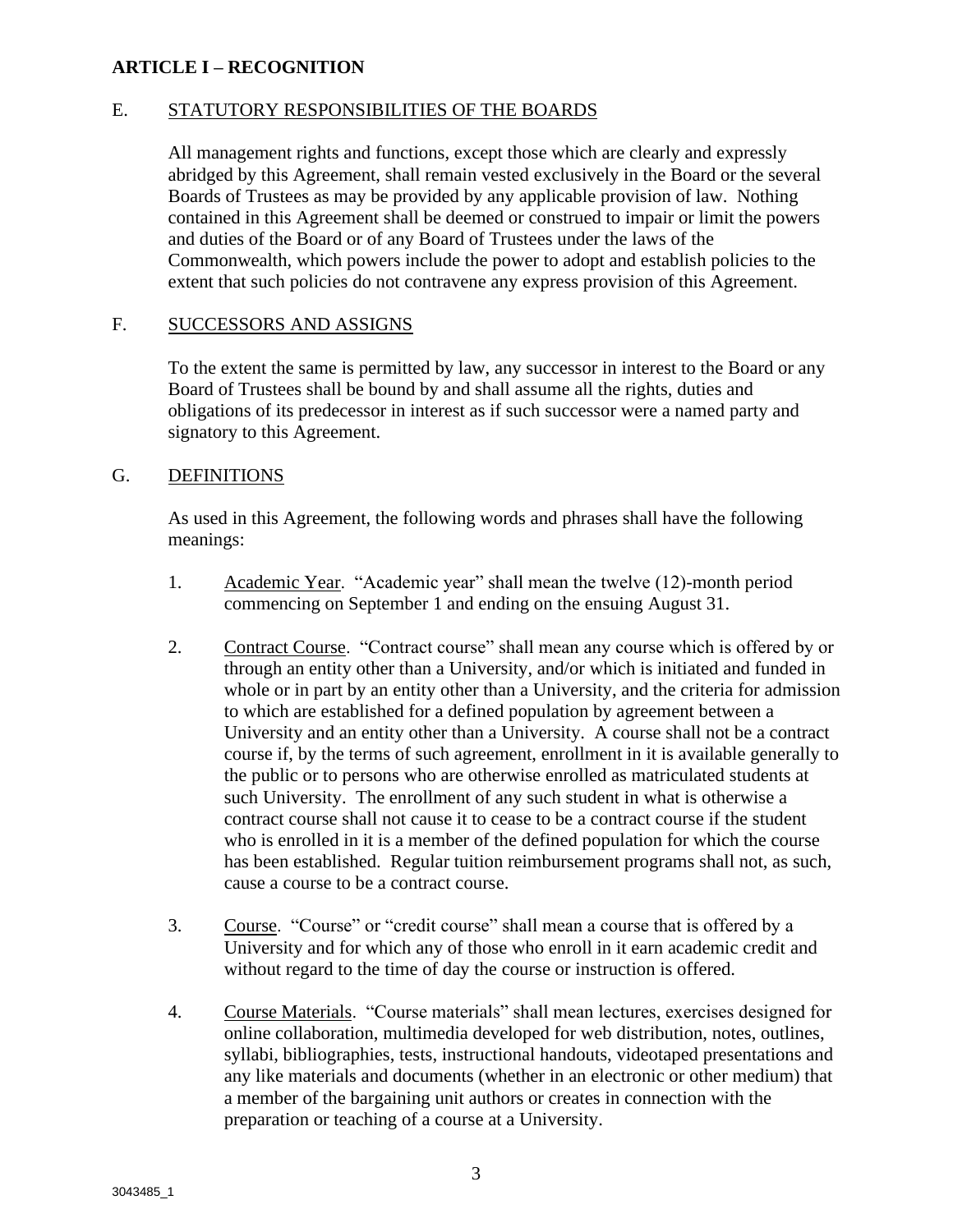#### **ARTICLE I – RECOGNITION**

- 5. DGCE Chair. "DGCE Chair" shall mean that person, whether denominated DGCE chair, program coordinator, program manager or otherwise, who manages, within or in conjunction with a department or program area at a University, either an undergraduate program in continuing education, a program of graduate education, or both.
- 6. Graduate Course. "Graduate course" shall mean a course offered for graduate academic credit and approved as a graduate course by the appropriate Dean and by the President in accordance with general University procedures for approving such courses; provided only that when a course so offered and approved is described in any official bulletin or other such publication of the Division of Graduate and Continuing Education as a course that is offered for both graduate and undergraduate academic credit, it shall be deemed to be a graduate course if not fewer than fifty percent (50%) of the students enrolled in the course are enrolled in it for graduate academic credit. For purposes of the preceding proviso, the enrollment in a course shall be determined at the end of the period during which students are permitted to enroll in courses at a University. Whenever any course so offered and approved is described in any official bulletin or other such publication of the Division of Graduate and Continuing Education as a course that is offered only for graduate academic credit, it shall, notwithstanding the proviso in the first sentence of this paragraph, be deemed to be a graduate course even if undergraduate students have been permitted, in any one or more instances, to enroll in it for undergraduate academic credit; and, further, whenever any course is described in any official bulletin or other such publication of the Division of Graduate and Continuing Education as a course that is offered only for undergraduate academic credit, it shall, notwithstanding the proviso in the first sentence of this paragraph, not be deemed to be a graduate course even if graduate students have been permitted, in any one or more instances, to enroll in it for graduate credit.
- 7. Intellectual Property. "Intellectual property" shall mean a legally cognizable interest in a work or creation of whatever kind, including a copyright or patent.
- 8. Terminal Degree. "Terminal degree" shall mean the degree of Doctor of Philosophy (Ph.D.), the degree of Doctor of Education (Ed.D.), the degree of Doctor of Social Work (D.S.W.), the degree of Doctor of Nursing Science (D.N.S.), the degree of Doctor of Business Administration (D.B.A.) , the degree of Doctor of Library Science (D.L.S.) or an equivalent doctoral degree, including the degree of Doctor of Library Science and Information Science (D.L.S.I.S.), accredited by the American Library Association, or such other doctoral degree (doctorate), other than the degree of Juris Doctor (J.D.), as is granted in and with reference to any specialized discipline or field of learning; provided, however, that a degree other than a doctorate may, at any University, be deemed to be a terminal degree for the purposes of this Agreement whenever the Board of Trustees of such University recognizes any such degree as one customarily regarded by members of any learned profession or field of learning as the final degree qualifying any person for the practice of such profession or for recognition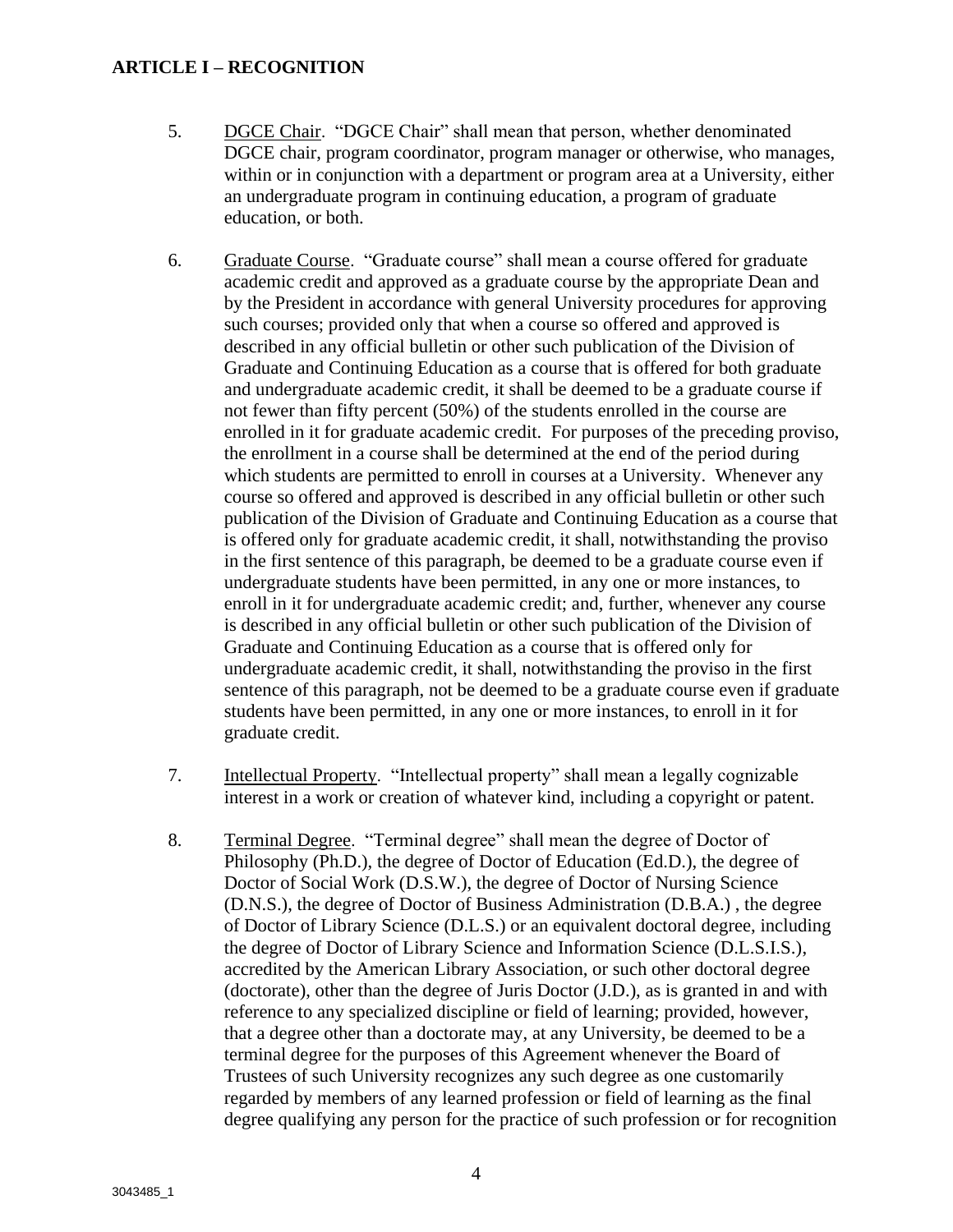#### **ARTICLE I – RECOGNITION**

within such field of learning, but only to the extent that the holder of any such degree other than a doctorate is employed as a member of the bargaining unit to teach within the scope of such profession or such field of learning. For those faculty whose area of teaching is primarily in creative and performing arts courses (as distinguished from such courses as art history and musicology) the degree of Master of Fine Arts (M.F.A.) shall be deemed to be a terminal degree when a bargaining unit member who holds such degree has earned not fewer than sixty (60) hours of graduate credit, including the hours of credit for which such degree was awarded, in the creative or performing discipline in which he or she holds such degree; provided that such credits shall have been earned at an institution or institutions accredited at least to the level of such degree in the discipline in question.

For faculty in the Engineering Department at the Massachusetts Maritime Academy, the Master of Science in Engineering (M.S.E.) shall be deemed to be a terminal degree when a bargaining unit member who holds such a degree also holds a Professional Engineering License.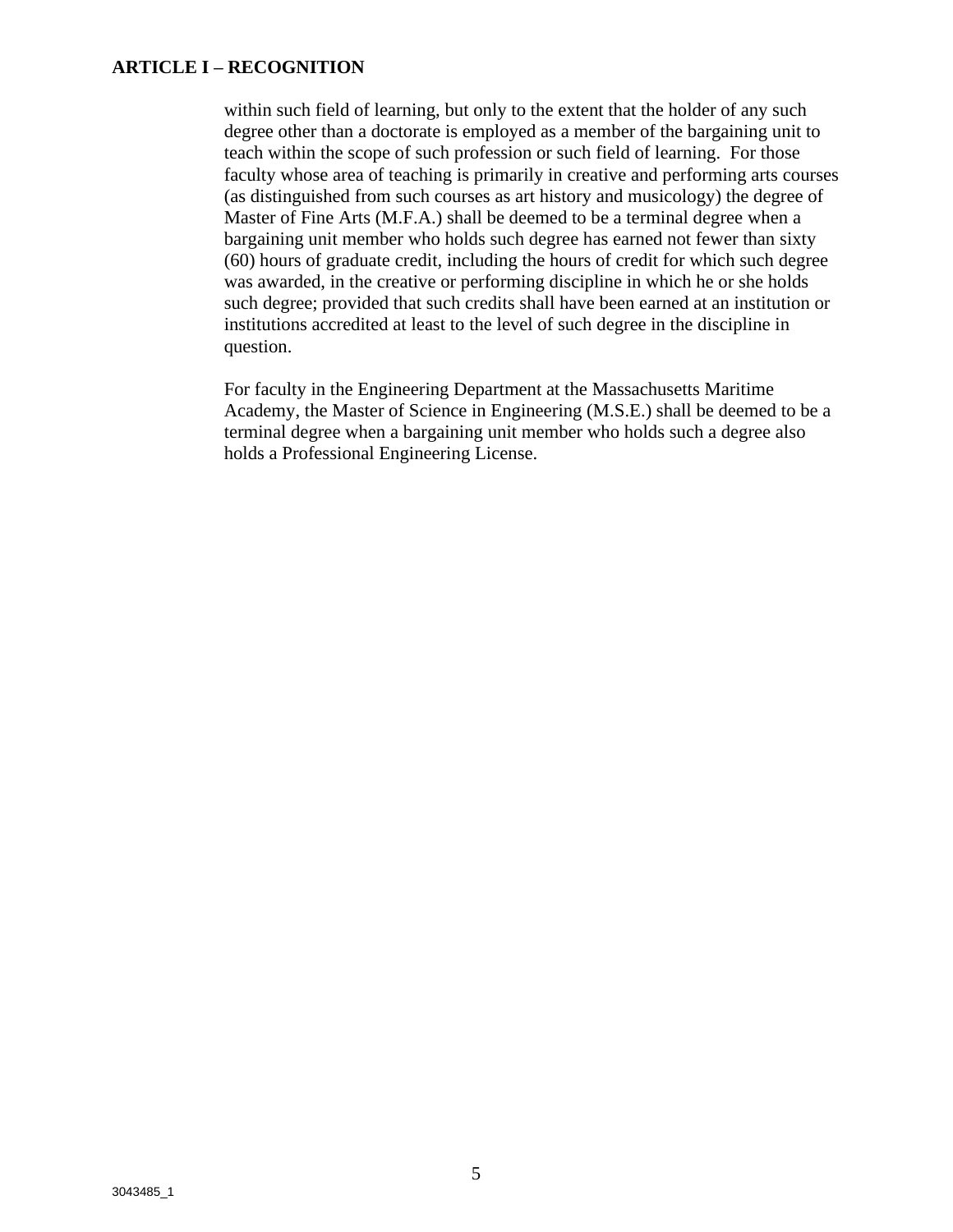#### A. FAIR PRACTICES

- 1. As sole bargaining agent, the Association shall continue its policy of accepting into membership all eligible persons in the unit without regard to age, race, color, creed and religious creed, national origin, ancestry, sex, marital status, sexual orientation, veteran's status, disability, genetic information, or membership or non-membership in any political or ideological organization. The Association shall represent equally all members of the bargaining unit without regard to membership or participation in the activities of any employee organization.
- 2. The Board and the Boards of Trustees agree to continue their policy of nondiscrimination against any person on the basis of age, race, color, creed and religious creed, national origin, ancestry, sex, marital status, sexual orientation, veteran's status, disability, genetic information, membership or non-membership in any political or ideological organization or participation in or association with the activities of any employee organization.
- 3. Moreover, the Association agrees to cooperate with the Board in the implementation of the Affirmative Action Program for the State Universities in effect on the date of execution of this Agreement; provided, however, that nothing herein contained shall be deemed to prohibit the Board from amending such Program from time to time for the purpose of causing it to conform with any applicable state or federal law, any applicable rule or regulation made thereunder, or any applicable order or directive issued by any agency, including any court, having authority therein.
- 4. The parties to this Agreement are committed to a policy of affirmative action and non-discrimination. One purpose of the policy is to provide for equal access and equal opportunity through the recruitment and hiring of minorities, women and the disabled.
- 5. The parties support a policy of non-discrimination in all personnel actions.
- 6. The parties mutually condemn any conduct that inflicts sexual harassment upon any member of the University community. Unwelcome sexual advances, requests for sexual favors and other verbal or physical conduct of a sexual nature constitute sexual harassment for this purpose when (1) submission to such conduct is made either explicitly or implicitly a term or condition of an individual's employment or of his/her academic status or entitlements, (2) submission to or rejection of such conduct by an individual is used as the basis for employment decisions or academic decisions that affect such individual, or (3) such conduct has the purpose or effect of unreasonably interfering with an individual's academic or work performance or creating an intimidating, hostile or offensive academic or working environment.
- 7. The parties agree that no provision of this Section A shall be deemed to create, or to confer on any person, any right enforceable under the terms of this Agreement,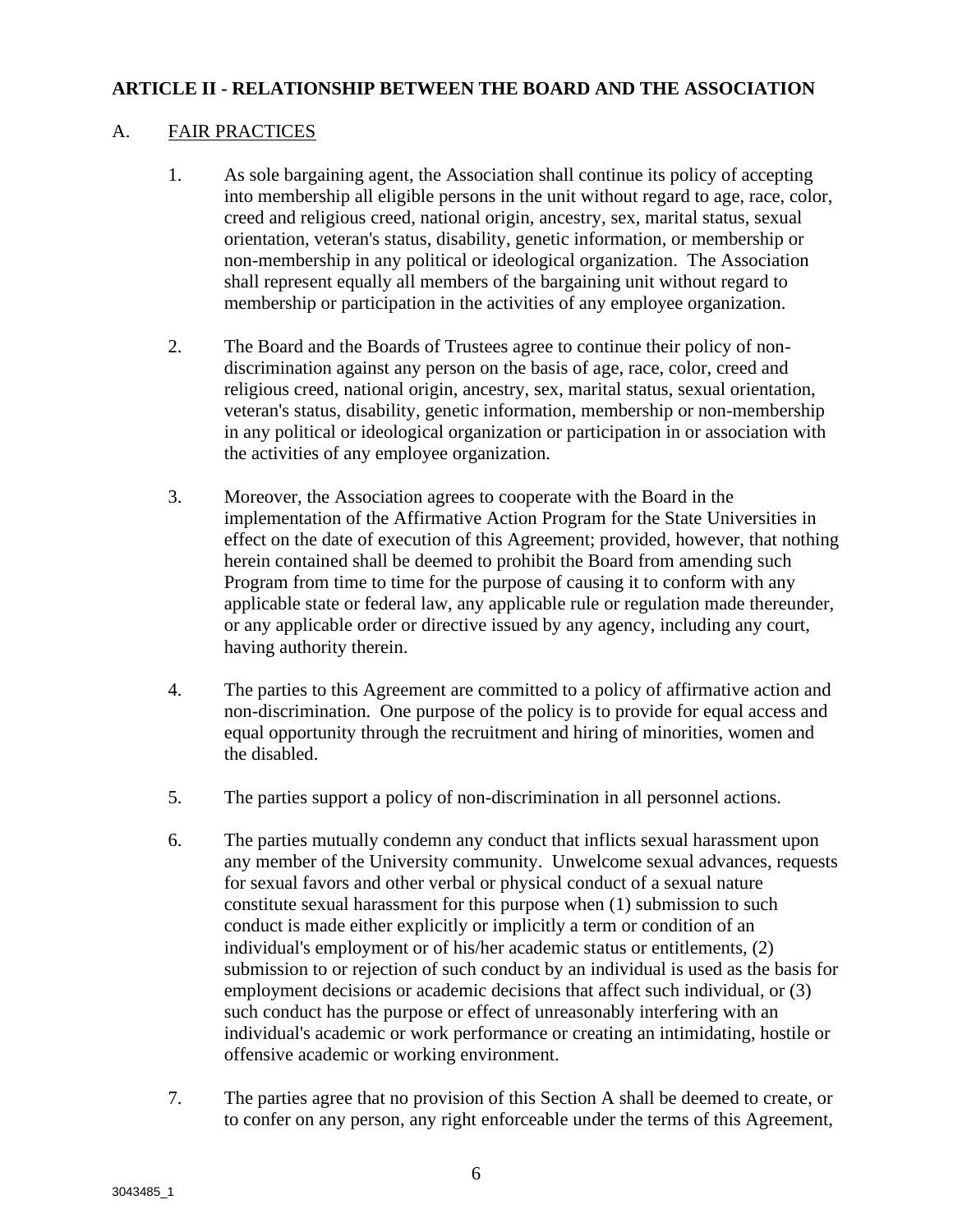it being the common and agreed understanding of the parties that the public policies to which they hereby pledge themselves are properly established and enforced through mechanisms other than those pursuant to which the terms of this Agreement have been entered into and pursuant to which they may be enforced.

8. The Universities will provide training to assist DGCE faculty members to recognize and avoid discriminatory conduct and to explain to them the employer's expectations concerning the prohibition of discriminatory behavior. The parties acknowledge that Federal and state law and regulations will require the institutions to compel the attendance of all employees at certain types of training. The Association will encourage unit members to attend and avail themselves of training opportunities.

#### B. INDIVIDUAL CONTRACTS

All rights, benefits, duties and obligations of members of the bargaining unit as set forth in this Agreement shall, during the term of this Agreement, be expressly incorporated by reference into, and made a part of, any contract of employment that has been or shall hereafter be entered into between a Board of Trustees and any person who is or shall hereafter become a member of the bargaining unit; and no such contract shall be contrary, in whole or in part, to the terms and conditions set forth herein.

#### C. CONSULTATION

#### 1. Employee Relations Committee

The parties agree to establish and maintain a joint Employee Relations Committee, which shall consist of three (3) unit members appointed by the Association, acting by the MSCA, and three (3) management representatives appointed by the Board, acting by the Council of Presidents. The representatives of the parties may be accompanied by advisors of their choosing at any meeting of the Employee Relations Committee.

The purpose of this committee shall be:

- i. to foster good labor-management relations through the implementation of the terms of this Agreement;
- ii. to seek to resolve, consistent with this Agreement, problems or disputes arising under this Agreement;
- iii. where appropriate, to seek the resolution of grievances consistent with the terms of this Agreement; and
- iv. where appropriate, but subject to the provisions of this section, to enter into mutual agreements to effectuate the terms of this Agreement.

Anything herein contained to the contrary notwithstanding, no person or body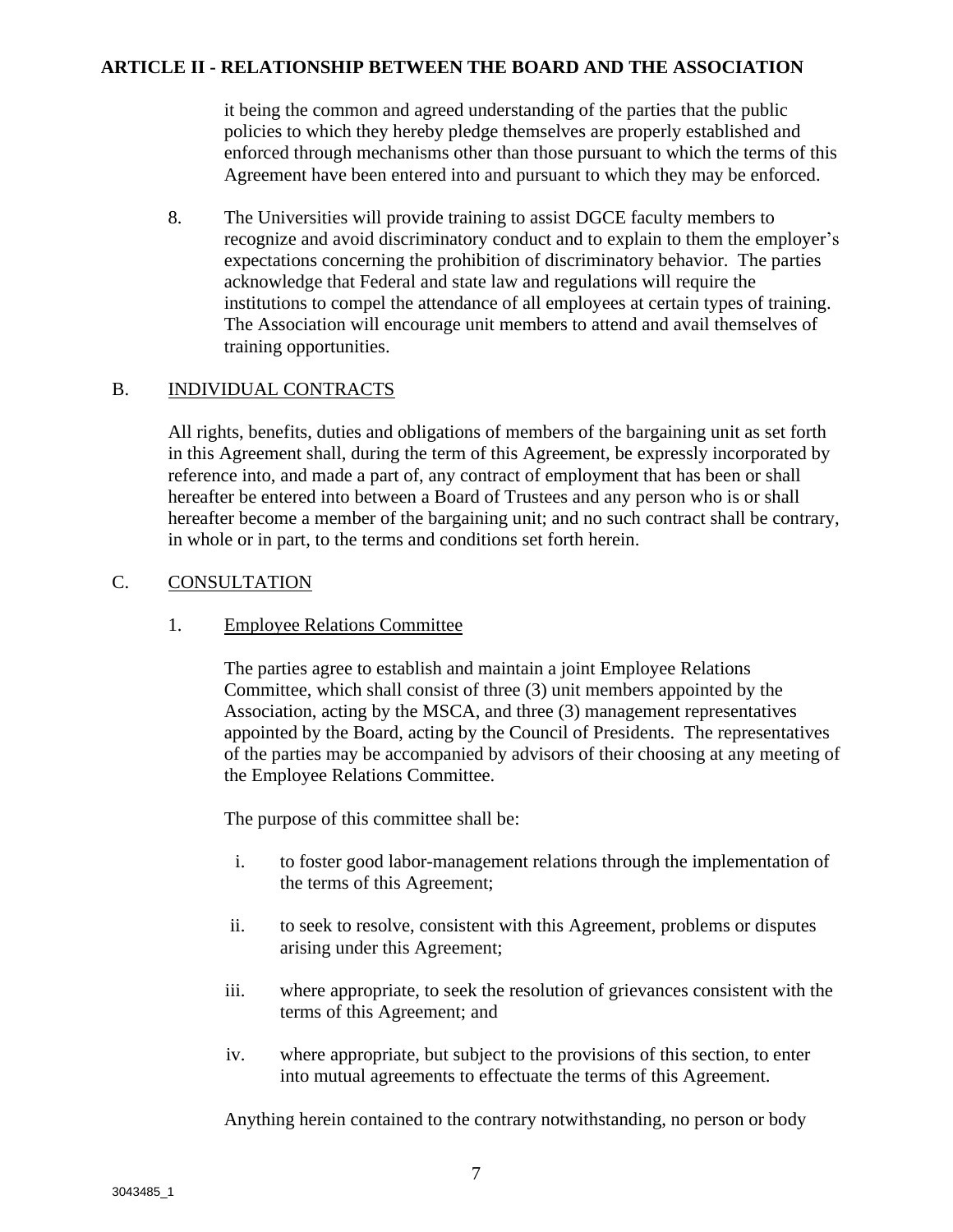referenced in this Section C shall have the authority to alter, amend, extend or revise any term of this Agreement.

The Association (acting by the MSCA) and the Board (acting by the Council of Presidents) shall each designate a spokesperson who shall be the authorized agent of each party in the discharge of its responsibilities under this section.

Meetings of the Employee Relations Committee will be conducted at least four (4) times annually and, otherwise, at the call of either party acting by its spokesperson. Special meetings shall be scheduled at mutually agreeable times, but not later than five (5) working days from the date of receipt of a request therefor. Requests for special meetings may be made orally or in writing by the spokesperson of either party to the other and shall specify the reasons for which such special meeting is requested.

The spokesperson of the Association shall serve and preside as Chair at the first meeting; thereafter, the chair will alternate between the spokesperson of the Association and the spokesperson of the Board. The Chair will designate an individual to take minutes of the meeting.

The parties agree that their representatives shall have the authority and power to reach agreements, settlements and adjustments on their behalf.

Minutes of each meeting should be signed within forty-five (45) days after such meeting.

The Committee may sponsor and arrange for a contract orientation meeting to be held at one of the Universities. Each Chapter President and a person appointed by him or her and two persons from and designated by the President of each University shall be invited to attend as the representatives of each University.

#### 2. Consultation

The President of each University and the Chapter President shall meet at least once in each of the fall and spring semesters if requested by the President of the University or by the Chapter President for the purpose of maintaining and improving relationships. Each such meeting shall be held within ten (10) days of such a request having been made in writing by one party to the other, which request shall state the reason or reasons for which such a meeting is to be held.

The President of the University and representatives of the Association may meet at such other times and for such other purposes as they may mutually agree upon.

#### D. INFORMATION

The Board (acting by the Council of Presidents) shall make available to the Association, upon the written request of the Association or of the President of the MSCA and within a reasonable time thereafter, such statistics and information related to the collective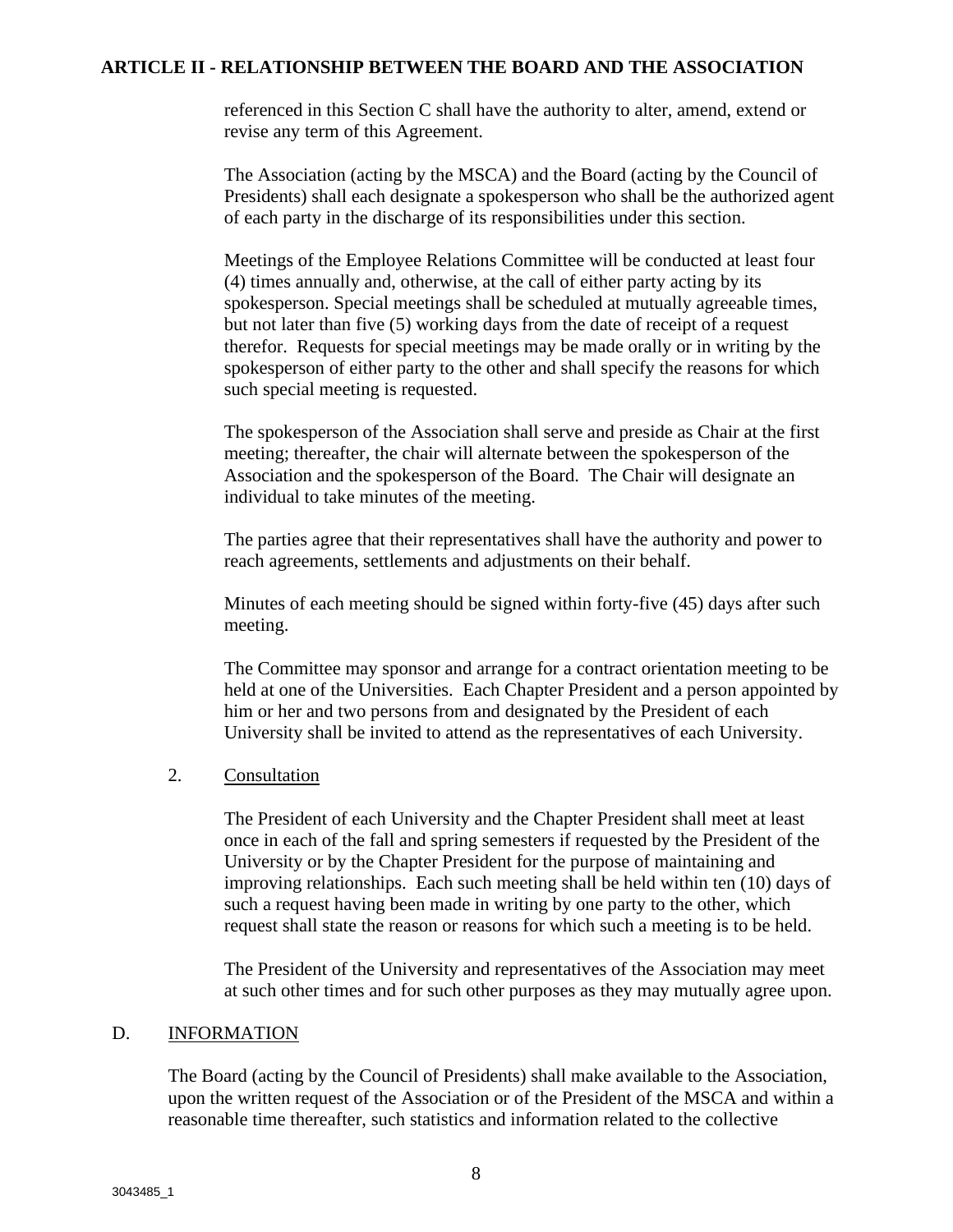bargaining unit in its possession as are necessary for the implementation of this Agreement. It is understood that this shall not require the Board to compile information and statistics in the form requested unless already compiled in that form, or to supply any information deemed by the Board to be confidential.

Whenever the employer receives a public records request from parties other than a state agency that involves information that identifies a bargaining unit member, the employer will notify the Association prior to release of the records.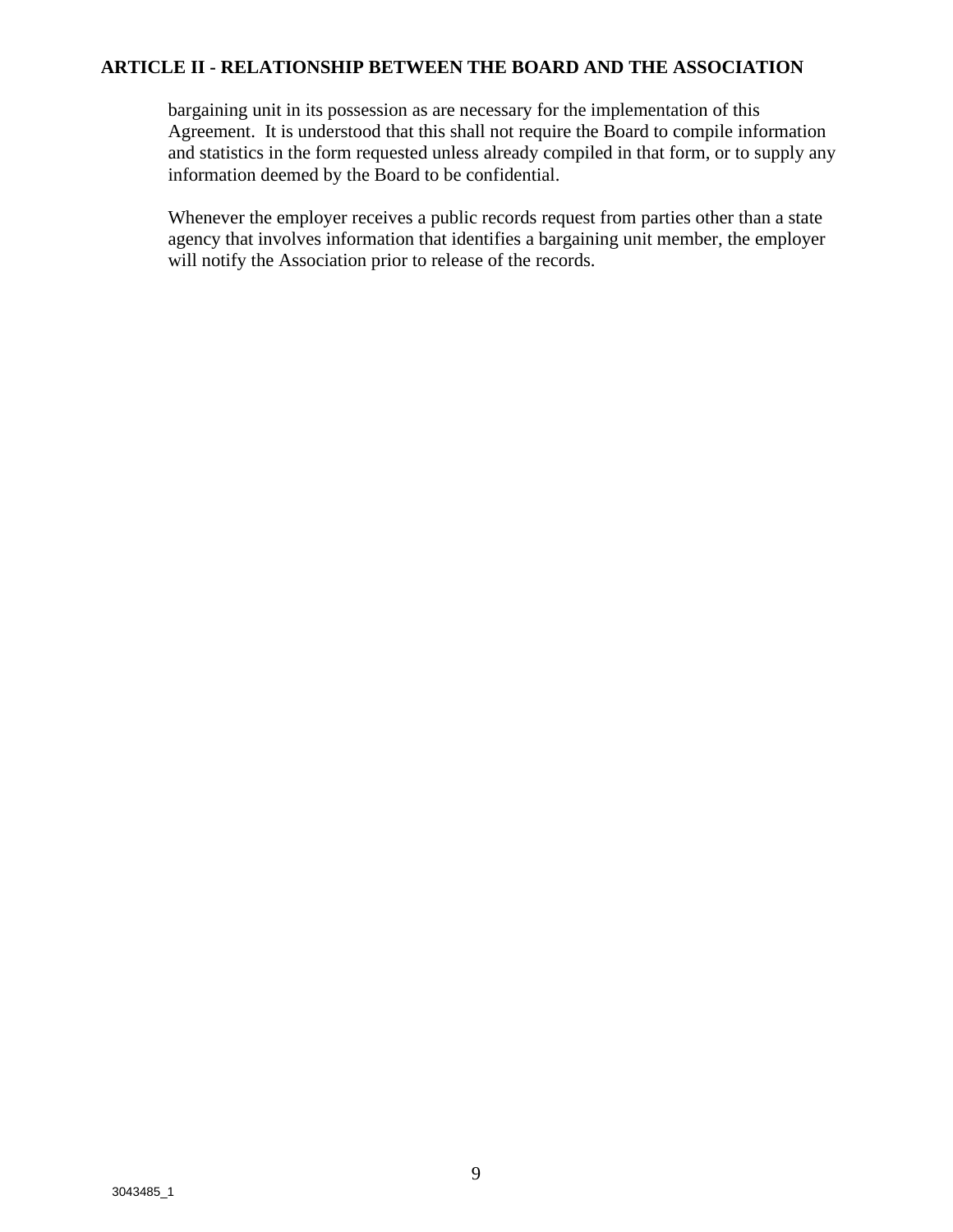#### **ARTICLE III - ASSOCIATION SECURITY**

#### A. DUES CHECK-OFF

The Association shall be permitted authorization for payroll dues deductions as set forth in Appendix A.

B. This section is intentionally left blank.

#### C. CONTRACT COURSES

From and after September 1, 2008, the number of contract courses offered by any University in any academic year shall not, as a percentage of the total number of DGCE courses (including all contract courses) that such University offers, exceed fifty percent (50%). Such percentages are calculated using the formula (number of contract courses)  $\div$ (number of contract courses + number of courses) =  $.xx = xx\%$ .

#### D. ASSOCIATION USE OF FACILITIES

The Association shall be provided on each campus with a desk, chair and filing cabinet, reasonable use of an intra-University telephone, and access to the intra-University mail system, to include a separate campus mailbox, for the purpose of contract administration.

#### E. REDUCED WORKLOAD

After having received a recommendation from the President of the Association, the President of any University may reduce the workload of any official of the Association who is employed at such University and in respect of whom such recommendation is made; provided, however, that the total number of all such reductions in effect at any time within the State Universities collectively shall not exceed six (6) semester hours of credit of instruction per semester; and provided further that the Association shall reimburse the affected State University for the cost of any such reduction in workload.

#### F. ACCESS TO THE UNIVERSITY

Upon written request to the President of a University, the Association or any Universitybased chapter thereof shall have the right to meet at such University if appropriate facilities are available. All such requests must be received at least forty-eight (48) hours prior to the time requested for the meeting. The Association shall be charged for the use of the facility at the prevailing rate that each University charges other groups. The parties intend that this provision shall not be deemed to prevent the reasonable scheduling of Association meetings or to permit interference with normal University affairs.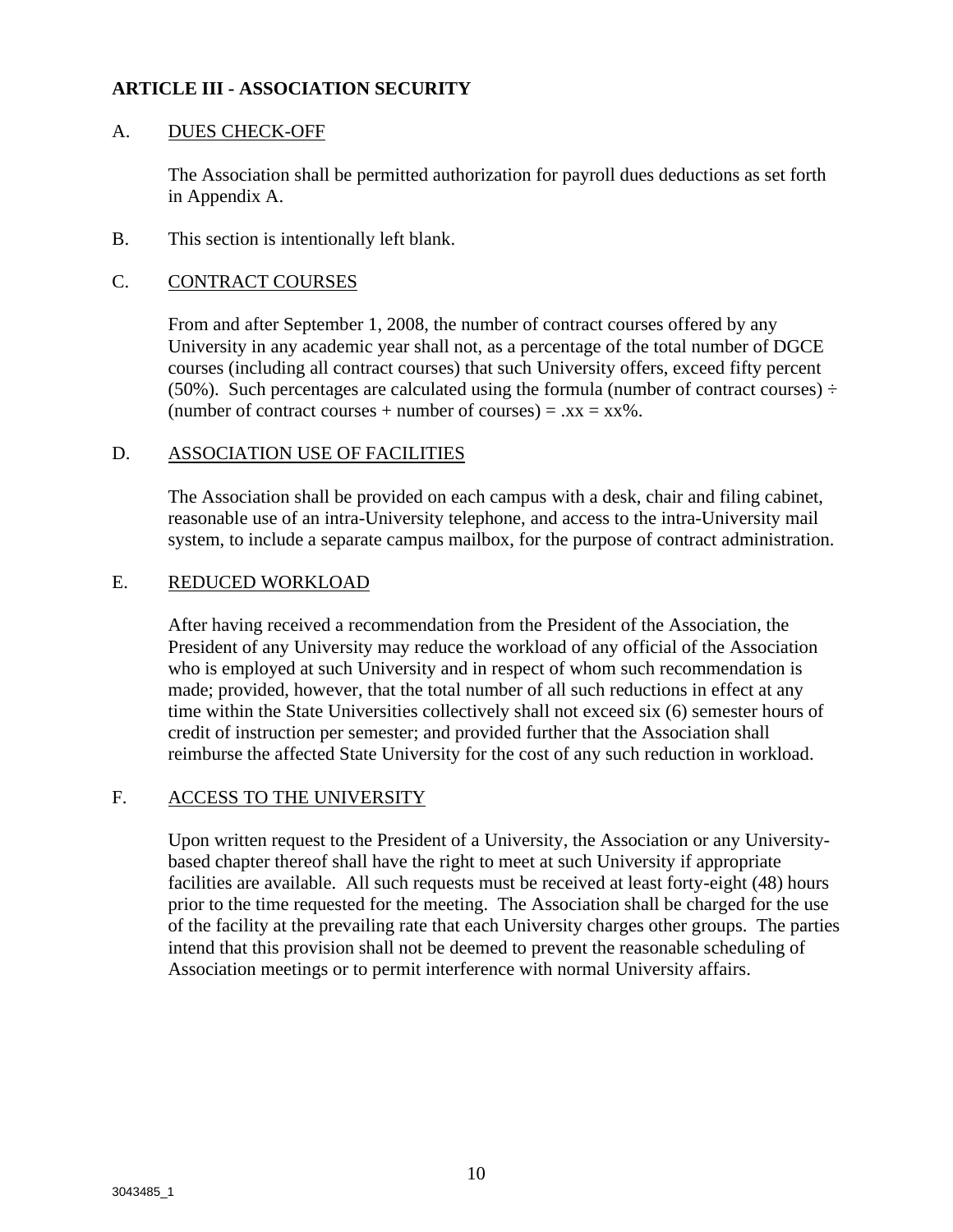#### **ARTICLE IV - ACADEMIC FREEDOM AND RESPONSIBILITY**

The parties endorse the principles and standards of academic freedom and academic responsibility as generally and traditionally accepted in institutions of higher education. The parties agree to promote public understanding and support of academic freedom and agreement upon procedures to assure academic freedom in colleges and universities. Institutions of higher education are conducted for the common good and not to further the interests of either the individual teacher or the institution as a whole. The common good depends upon the free search for truth and its free exposition. Academic freedom is essential to these purposes and applies to both teaching and research.

#### A. ACADEMIC FREEDOM

Academic freedom is the right of scholars in institutions of higher education freely to study, discuss, investigate, teach, exhibit, perform and publish. Freedom in research is fundamental to the advancement of truth. Academic freedom in its teaching aspect is fundamental for the protection of the rights of the teacher in teaching and of the student in learning.

Teachers are entitled to full freedom in research and in the exhibition, performance, and publication of the results of their research, and to full freedom in the classroom in discussing subject matter, most specifically in the selection of his/her course materials and in the selection of textbooks and other reading materials. The teacher is entitled to discuss controversial issues. It is recognized that a professional's obligation, as both teacher and scholar, is to present various scholarly opinions and to avoid presenting totally unrelated materials, that being fundamental to the advancement of truth.

Each member of the bargaining unit has the right to determine the amount and character of the work and other activities pursued outside the University provided that such work and other activities do not interfere with the discharge of responsibilities under the terms of this Agreement.

#### B. ACADEMIC RESPONSIBILITIES

Academic freedom carries with it correlative responsibilities.

Members of the bargaining unit have the responsibility to their colleagues and the University community to preserve intellectual honesty in their teaching and research. Each member respects the free inquiry of associates and avoids interference in their work.

The parties recognize that adherence to the complementary concepts of academic freedom and academic responsibility will most nearly ensure that the greatest contributions to the several Universities will be made by their most valuable resource, the faculty. The college or university teacher is a citizen and a member of a learned profession affiliated with an educational institution. When speaking, writing or expressing themselves in any other fashion as a citizen, faculty should be free from institutional censorship or discipline, but this special position in the community imposes special obligations. As persons of learning affiliated with an educational institution, faculty should remember that the public may judge their profession and institution by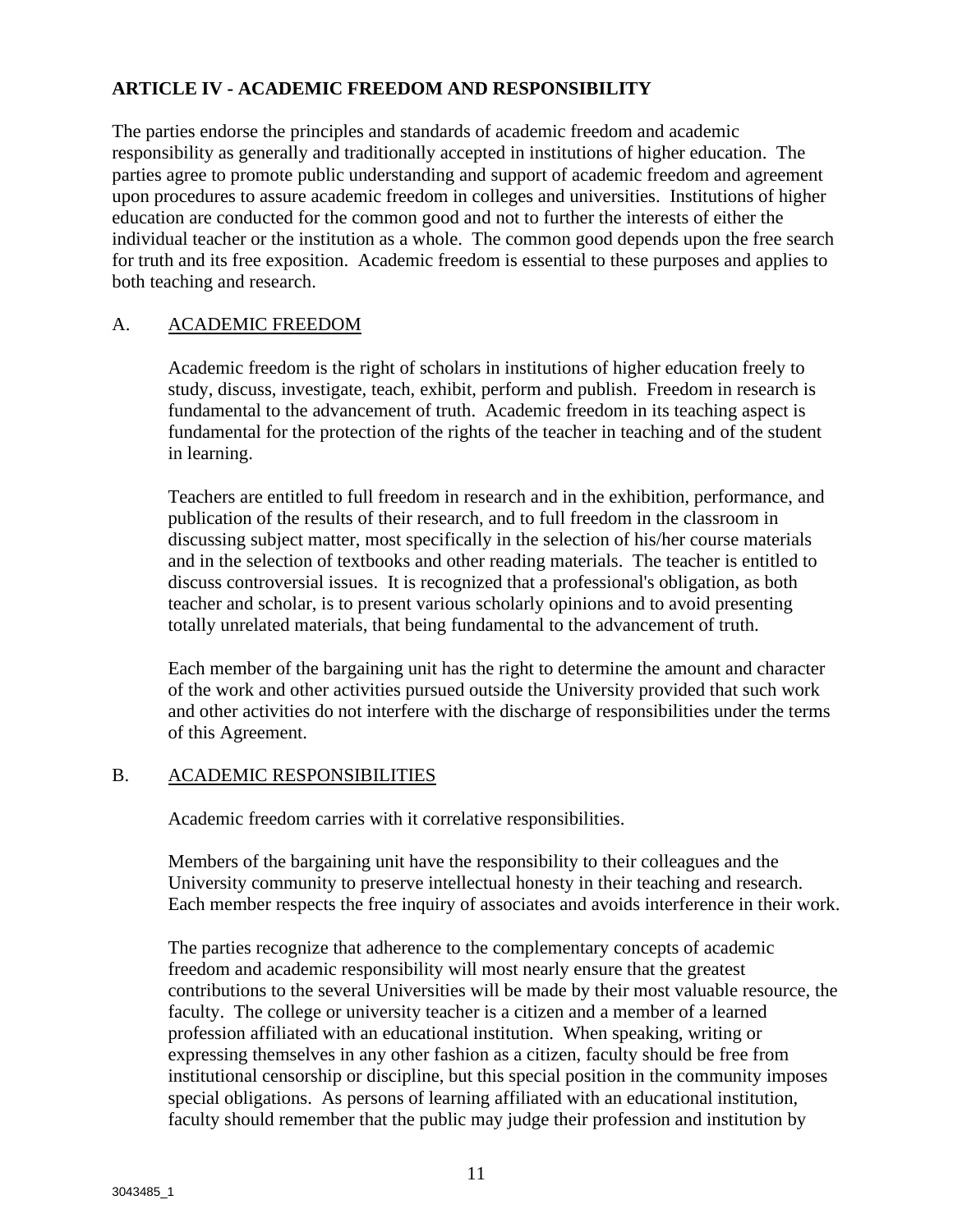#### **ARTICLE IV - ACADEMIC FREEDOM AND RESPONSIBILITY**

their utterances. Hence, faculty should at all times be accurate, should exercise appropriate restraint, should show respect for the opinions of others, and should make every effort to indicate when they are not an institutional spokesperson.

Institutions of higher education are committed to the search for truth and knowledge and to contribution to the solution of problems and controversies.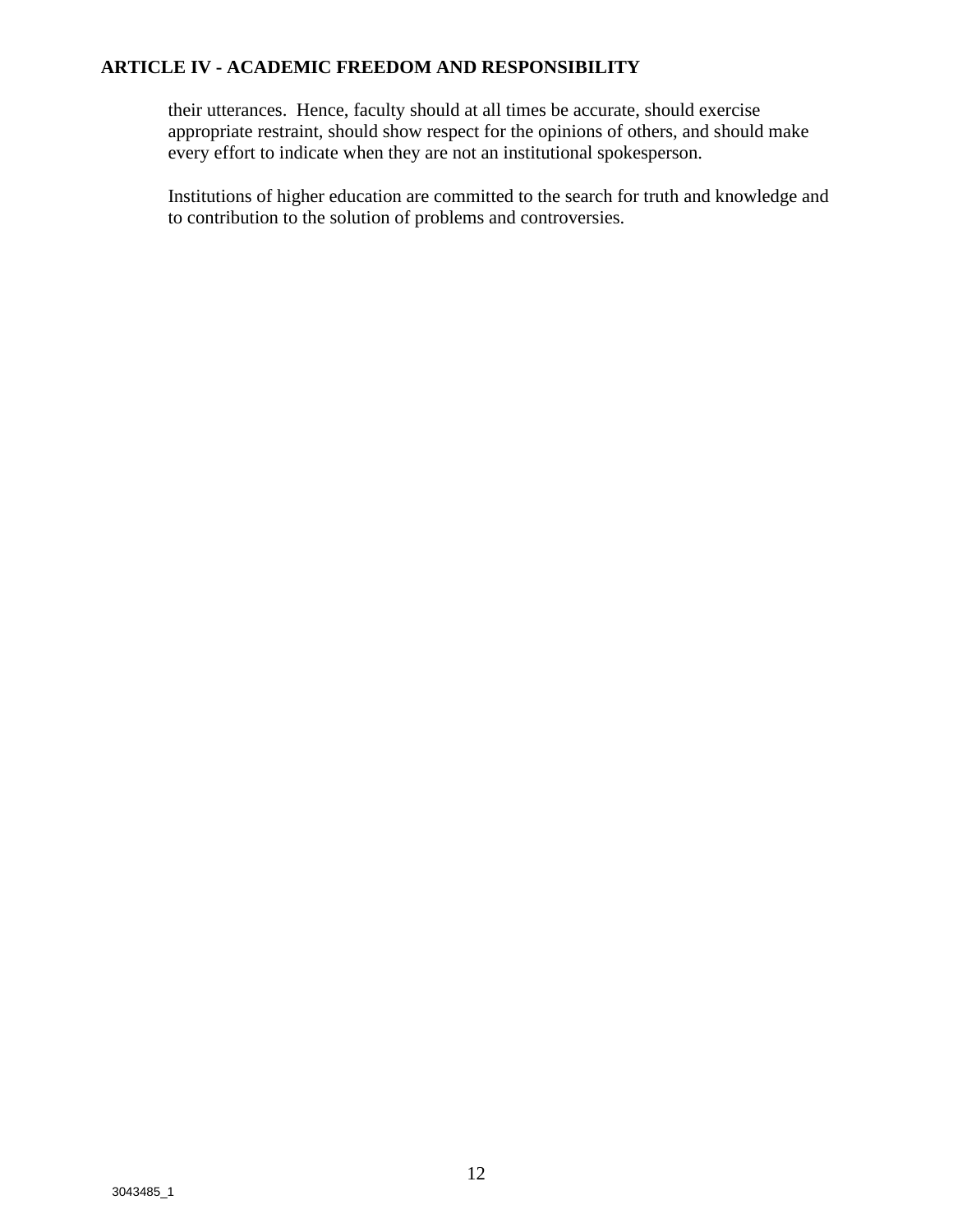#### A. FACILITIES IN GENERAL

Recognizing the fact that many activities of the various Divisions of Graduate and Continuing Education occur away from the University campuses and will continue to do so because of the nature of the services these operations provide, the parties agree that the following provisions apply only to the actual University campuses and not to any area or building which is leased or otherwise available to the University but not under the complete control of the University.

#### B. FACILITY USE AND SERVICES

The Board shall make reasonable efforts to provide for members of the bargaining unit at each University:

- 1. Existing furnished employee lounges, restrooms and eating facilities.
- 2. Existing assigned space and equipment necessary to carry out unit members' assigned duties; each University shall establish the means by which unit members are afforded opportunities either to make or to have made copies of documentary materials needed in connection with the performance of their duties as such; provided only that nothing in this provision shall be deemed to require a University to keep its own copying facilities open or available during any particular hours of the day. The Dean shall inform the Chapter President concerning such means within sixty (60) days following the date of execution of this Agreement and from time to time thereafter whenever any change is made therein.
- 3. Existing telephones where currently operating.
- 4. Existing custodial, secretarial and technical assistance.
- 5. Access to the intra-University mail system; and each University, at a central or departmental location (as the University may determine), shall provide a mailbox to any unit member who requests one.

The University shall make such arrangements as it thinks appropriate from time to time to cause departmental or other academic communications that pertain to members of the bargaining unit to be published or otherwise communicated to them.

Each University shall provide University email addresses and access to the email system for members of the bargaining unit at the appropriate stage in the hiring process and during instructional periods when they are teaching at the University. The University shall offer the email address so long as the unit member's name is included in the Continuing Education Pool. The University may provide all notices required under this Agreement and otherwise necessary to communicate with members of the Continuing Education Pool by email sent to the member's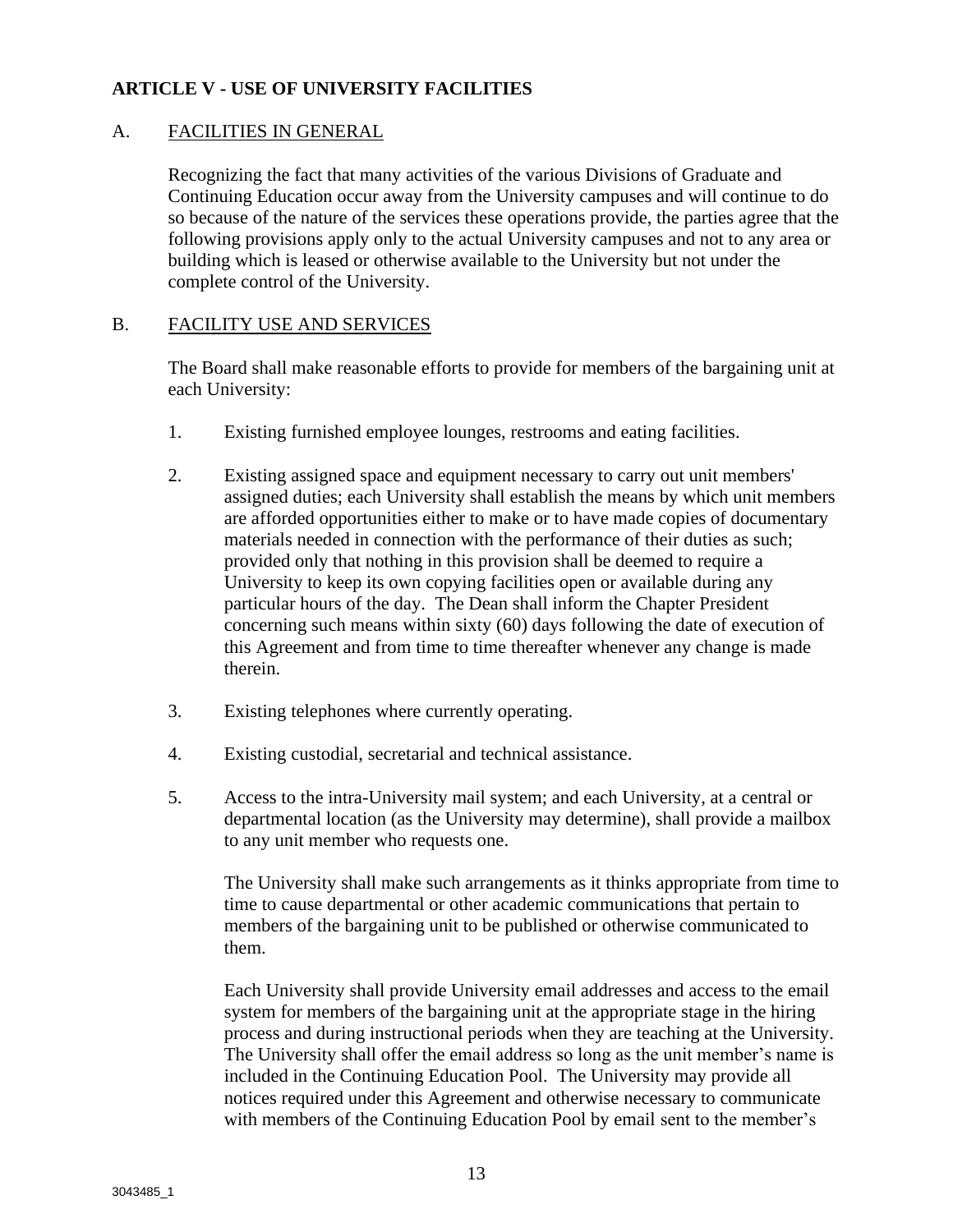University email address in accordance with the University's policy. Members of the Continuing Education Pool are responsible for retrieving email regularly.

In addition to the aforementioned, the Board agrees to make available to unit members access to their work areas on the same basis and to the same extent as such access is made available to other University employees, subject, however, to applicable Board policy, rules and regulations governing access to University facilities.

#### C. PARKING

The Board shall provide and maintain at each University properly surfaced parking facilities without cost for members of the bargaining unit, such parking facilities to be located as close as is practicable to the appropriate teaching and/or work areas of bargaining unit members. The Board further agrees that the number of designated unit member parking spaces shall be at least equal to the number of parking spaces presently used by bargaining unit members.

New, secured, and specified parking facilities may be established where they do not now exist upon the agreement of the President of the University and the Chapter President, and subject to the prior approval of the Chair of the Council of Presidents and the President of the Association.

At those Universities where on the date of execution of this Agreement there exist secured parking facilities for the use of bargaining unit members, rules and regulations pertaining to such facilities in effect on the date of execution of this Agreement shall not be altered or amended without the prior agreement of the Association.

Notwithstanding the foregoing, there shall be reserved at each University preferred parking spaces for those unit members who are disabled or otherwise disabled, in accordance with the provisions of Chapter 151B of the General Laws of the Commonwealth.

In addition, each University shall maintain a system of parking stickers which shall be issued upon request to bargaining unit members annually at a cost for the sticker of not more than \$1.00. No additional sticker charge shall be made at secured facilities. Bargaining unit members shall maintain parking stickers on vehicles used by them in all parking facilities.

The University agrees to cause to be towed unauthorized vehicles parked in such designated facilities.

In addition, if the designated areas are filled or otherwise unavailable, a bargaining unit member shall be permitted to park in spaces other than those so designated for unit members whenever such unit member's vehicle has a parking sticker affixed thereto.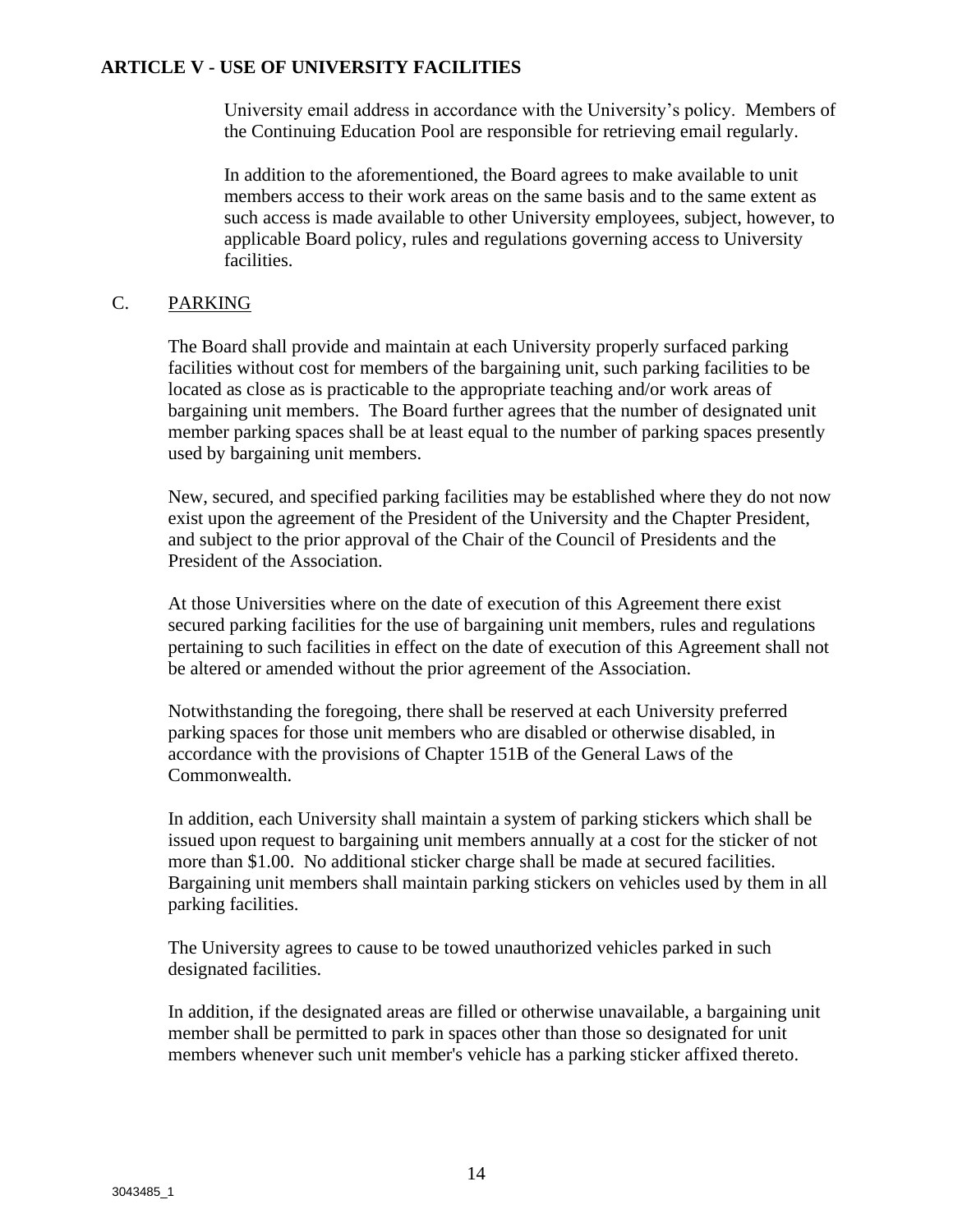#### D. CONSULTATION

The President of the University shall consult with the Chapter President, or the latter's designee, prior to making any significant alterations to the level of existing facilities or services listed herein and currently in use by unit members.

#### E. SAFETY PROCEDURES

In accordance with applicable state or federal law, unit members shall not be required to work under unsafe conditions whenever reasonable attempts by both parties have failed to redress the complaint.

Consistently with the preservation of rights of privacy and the effective conduct of investigations by law enforcement personnel, the University shall, if the same are known to it, inform members of the bargaining unit of any threats made against their persons or property by any other member of the academic community or any other person or persons.

#### F. RIGHTS TO INTELLECTUAL PROPERTY

Unless a member of the bargaining unit and a University otherwise agree, a unit member who creates intellectual property in any book, monograph, academic paper, article, course materials, musical composition, work of art, dissertation, thesis, software program, or like material, shall own and hold all rights to such intellectual property; provided, however, as follows:

- i. that the ownership of any such right in any work whose creation was sponsored by a grant from a source external to Massachusetts public higher education shall be assigned by the terms of the grant;
- ii. that nothing in this subsection shall be deemed to vest in any member of the bargaining unit any property right in or to any committee report, the content of any catalogue or any like material produced or created within the scope of his/her employment as a member of the bargaining unit; and
- iii. that nothing in this Agreement shall be deemed to permit any member of the bargaining unit to charge to the University or to any student a fee in connection with the use of such unit member's course materials in connection with the performance of his/her own responsibilities as a member of the bargaining unit.

#### G. MONITORING OF ELECTRONIC COMMUNICATIONS

1. The parties recognize that a substantial portion of any information (including email and other communications and records of account usage) that is stored on a computer legally constitutes public records and is accessible as such to any person at any time. The Board and the Universities therefore agree to treat such information as confidential only if and to the extent that it does not constitute a public record, provided always that the Board and the Universities need not treat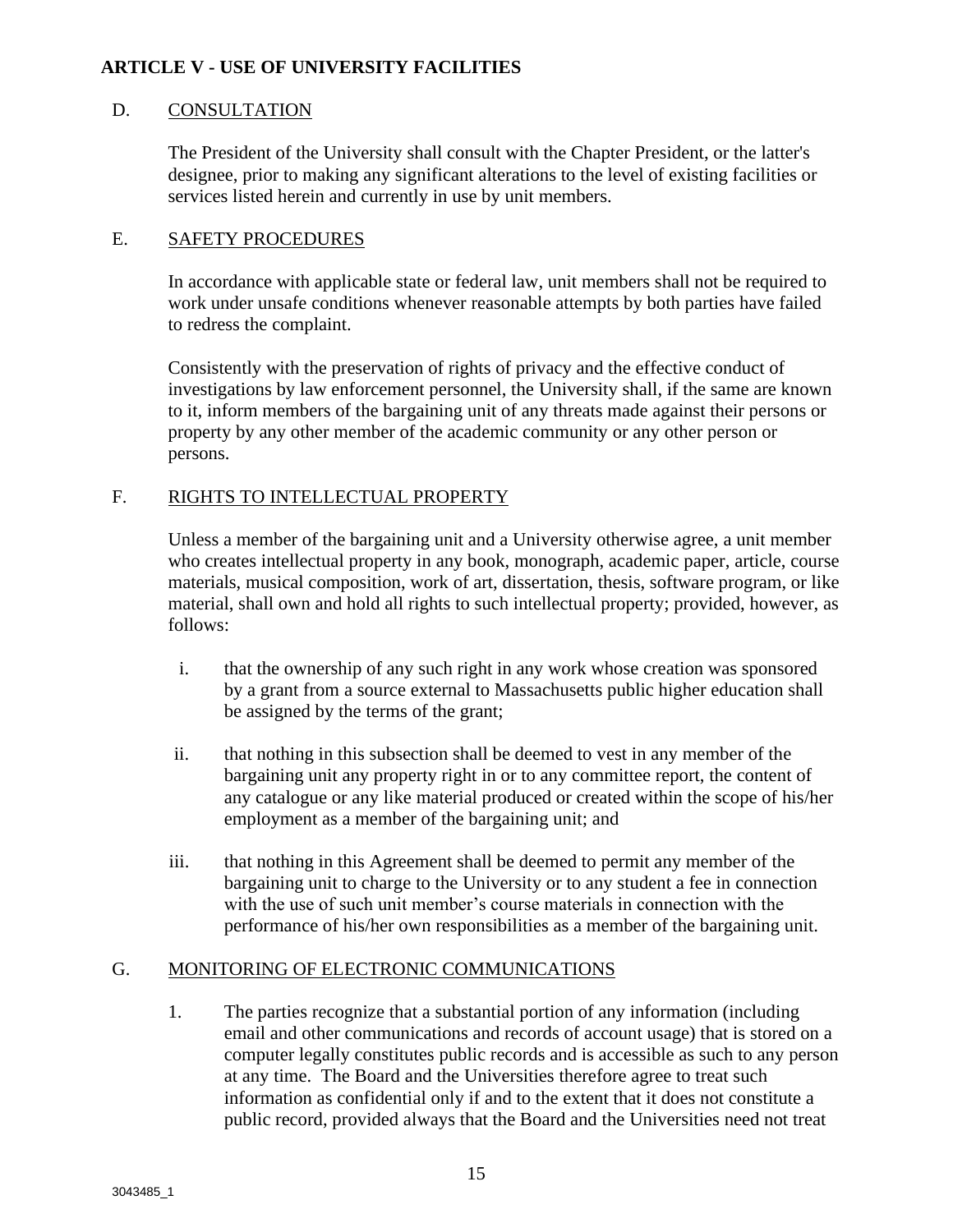any information as confidential if the person whose confidential information it is (including any person to whom a communication has been transmitted) discloses it or otherwise disclaims its confidential nature. The Board and the Universities shall not, in an arbitrary manner, selectively record or monitor the information transmitted or stored by unit members. Nothing in this undertaking shall:

- i. constitute the Board or any University the guarantor of the privacy of any such information;
- ii. prohibit a University from having access to such information in order, in accordance with an acceptable use policy, to (1) back up and maintain the functionality of its electronic communications systems, (2) enforce any lawful prohibition against the use of such systems for personal or commercial purposes, (3) prevent or investigate unauthorized access to such systems, (4) enforce any requirements of law, and (5) enforce any software or other licensing agreements or copyrights;
- iii. prohibit the University from having access to such information in order to comply with a subpoena lawfully issued and enforceable, to comply with a request for public records under the Public Records Act, or to comply with any like order or requirement of law;
- iv. prohibit the University from installing "spam" filters, firewalls, virus detectors or any like software or equipment that limits the use of or access to its electronic communications systems;
- v. prohibit the University from monitoring and logging usage data on a routine basis, including network session connection times and end points, CPU and disk utilization for individual users, security audit trails, and network loading, pursuant to an acceptable use policy or as an incident of the troubleshooting, repair or maintenance of its electronic communications systems or the preservation or enhancement of their functionality;
- vi prohibit any person who is the lawful recipient of any electronic transmission or communication from making such disclosure of it as he/she chooses; or
- vii permit any member of the bargaining unit to alter any University's electronic communications system (by altering, adding or deleting any software or equipment) or any University's website or its associated links without the University's prior written approval.
- 2. The provisions of acceptable use policies shall not conflict with the provisions of this Agreement; in the event, therefore, that any provision of an acceptable use policy does conflict with any provision of this Agreement, the latter provision shall prevail. Nothing in the preceding sentence shall be deemed to limit or amend the preceding paragraph of this Section G.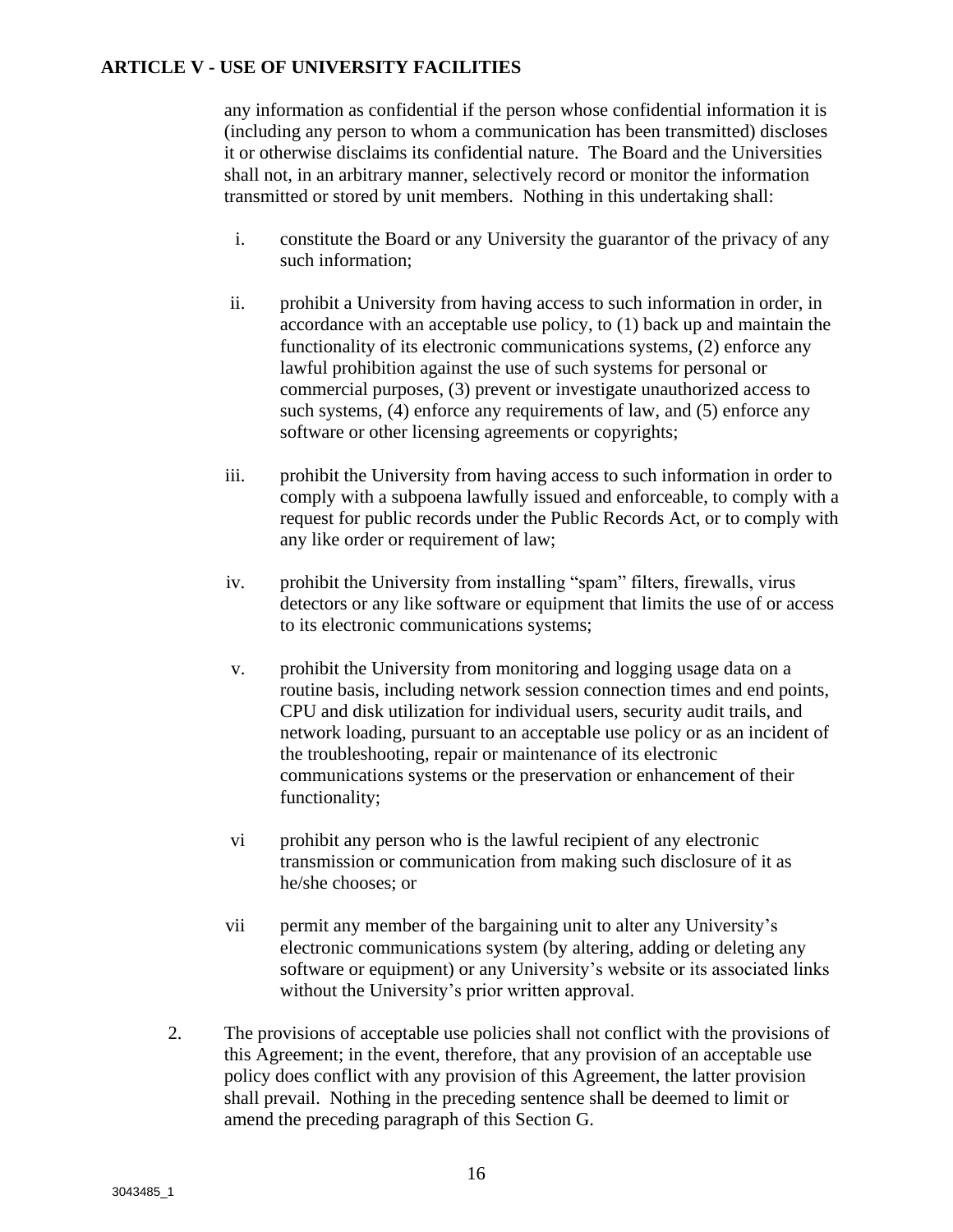#### A. ELIGIBILITY FOR APPOINTMENT

Subject to the terms of this Agreement but otherwise at its or their sole discretion, the Board of Trustees or the President of each State University may grant appointments hereunder and terminate such appointments.

A person may be granted an appointment at any rank in keeping with the following requirements. These requirements apply to persons engaged to teach in the individual Programs of Graduate and Continuing Education at the State Universities. Exceptions to these requirements may be made for sound academic reasons in certain specialized areas and under other special circumstances with the approval of the Board of Trustees or the President as its designee. Nothing in these requirements should be construed to prohibit the appointment of an individual of exceptional talent or accomplishment who does not meet all the stated criteria. In considering candidates for exceptional appointments, the Board of Trustees or the President shall pay due regard in the alternative to: (a) evidence of the ability of the candidate to render a unique academic contribution to the University, or (b) evidence of a candidate's extraordinary competence in the area of the candidate's discipline or specialty, or (c) evidence that the discipline or specialty of the candidate does not customarily demand fulfillment of those academic degree requirements set forth by the Board as minimum criteria for appointment to each rank.

For the purposes of this Article a year of college or university teaching shall be defined as:

- i. one academic year of employment as a full-time faculty member appointed at the rank of Instructor, Assistant Professor, Associate Professor, or Professor at a regionally accredited institution of higher education; or
- ii. teaching experience equivalent to twenty-four (24) semester hours of credit of instruction at a regionally accredited institution of higher education.

| Visiting Instructor:        | A Master's Degree from an accredited college or university in a<br>field or discipline to be taught.                                                      |  |
|-----------------------------|-----------------------------------------------------------------------------------------------------------------------------------------------------------|--|
|                             | Demonstrated potential to fulfill the applicable evaluation<br>criteria.                                                                                  |  |
|                             | Understanding of the teaching and advising process and the<br>application of teaching and advising strategies to adult learners.                          |  |
|                             | For instructors appointed to teach courses in a professional<br>area, two (2) years of appropriate professional experience is an<br>additional requisite. |  |
| Visiting Senior Instructor: | A Master's Degree from an accredited institution in the<br>academic or professional discipline to be taught.                                              |  |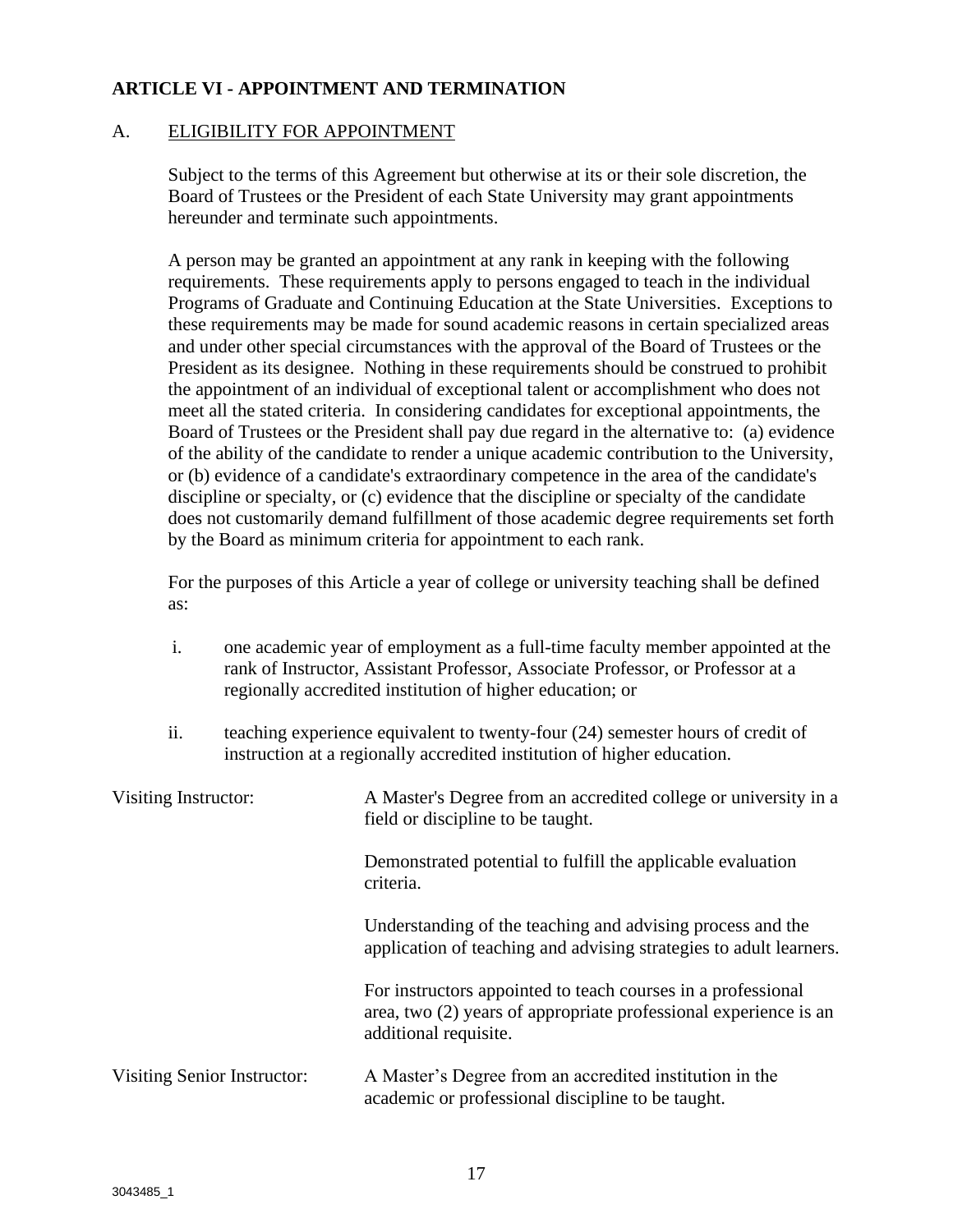|                                      | Demonstrated potential to fulfill the applicable evaluation<br>criteria.                                                                                                               |
|--------------------------------------|----------------------------------------------------------------------------------------------------------------------------------------------------------------------------------------|
|                                      | Understanding of the teaching and advising process and the<br>application of teaching and advising strategies to adult learners.                                                       |
|                                      | Three (3) years of appropriate professional experience in the<br>discipline to be taught, including two (2) years of college or<br>university teaching in the discipline to be taught. |
| <b>Visiting Assistant Professor:</b> | A terminal degree from an accredited institution in the<br>academic or professional discipline to be taught.                                                                           |
|                                      | Demonstrated potential to fulfill the applicable evaluation<br>criteria.                                                                                                               |
|                                      | Understanding of the teaching and advising process and the<br>application of teaching and advising strategies to adult learners.                                                       |
|                                      | Three (3) years of appropriate professional experience in the<br>discipline to be taught, including two (2) years of college or<br>university teaching in the discipline to be taught. |
| <b>Visiting Associate Professor:</b> | A terminal degree from an accredited institution in the<br>academic or professional discipline to be taught.                                                                           |
|                                      | Demonstrated potential to fulfill the applicable evaluation<br>criteria.                                                                                                               |
|                                      | Understanding of the teaching and advising process and the<br>application of teaching and advising strategies to adult learners.                                                       |
|                                      | Six (6) years of appropriate professional experience in the<br>discipline to be taught including four (4) years of college or<br>university teaching in the discipline to be taught.   |
|                                      | Demonstrated professional advancement.                                                                                                                                                 |
| <b>Visiting Professor:</b>           | A terminal degree from an accredited institution in the<br>academic or professional discipline to be taught.                                                                           |
|                                      | Demonstrated potential to fulfill the applicable evaluation<br>criteria.                                                                                                               |
|                                      | Understanding of the teaching and advising process and the<br>application of teaching and advising strategies to adult learners.                                                       |
|                                      | Eight (8) years of appropriate professional experience in the                                                                                                                          |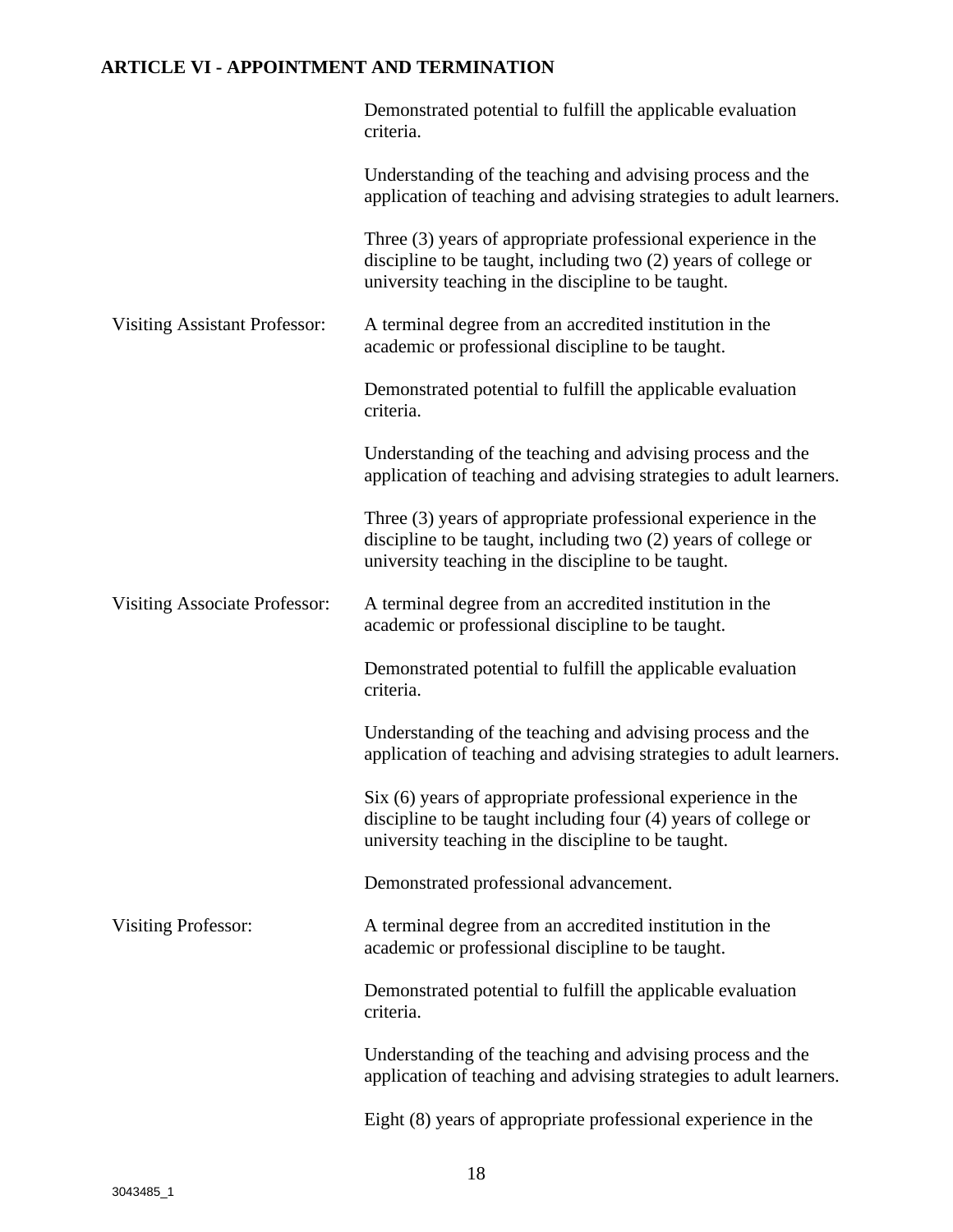discipline to be taught including six (6) years of college or university teaching in the discipline to be taught.

Additional professional advancement.

The application of the foregoing criteria shall not result in a reduction in the rank of any unit member who, having taught in the Program of Continuing Education in any semester or session during the Academic Year 2008-2009, shall be appointed to teach in any semester or session subsequent to the execution date.

Nothing in the foregoing criteria shall be deemed to prohibit the University from considering an individual's demonstrated continuing scholarship, including contributions to the content and pedagogy of the discipline as evidenced by participation in and contributions to the improvement and development of academic programs or academic services at an institution of higher education, or, where applicable, by artistic or other creative activities; membership or participation in or contributions to professional organizations and societies, research as demonstrated by published or unpublished work or relevant graduate study, including work toward the terminal degree for those without the terminal degree; or relevant post graduate study for those with the terminal degree, or, for the professional, continuing study or current knowledge of said unit member's professional field.

The University may also consider other professional activities which by way of example shall include contributions to the professional growth and development of the Program of Graduate and Continuing Education, or, in the case of the professional hired to teach who is not a full-time college or university faculty member, evidence of continued growth and development in the candidate's professional field.

#### B. INCLUSION IN THE CONTINUING EDUCATION POOL

- 1. In order to be eligible for appointment, an individual shall have been included in the Continuing Education Pool. On or before November 1 of each academic year, the University, upon request of the Chapter President, will provide a list of all persons then included in the continuing education pool.
- 2. In accordance with University procedures, an individual may apply for inclusion in the Continuing Education Pool by submitting an application therefor to the Dean or designee thereof.
- 3. Thereafter the Dean or designee thereof may, at his/her sole discretion, decide to include the name of the applicant in the Continuing Education Pool.
- 4. Once admitted to the Continuing Education Pool, an individual shall, subject to the provisions of Sections E and F of this Article, continue to be included in the Pool unless and until he/she shall not have taught for a period of three (3) consecutive years when measured from the end of the instructional period during which he/she last taught.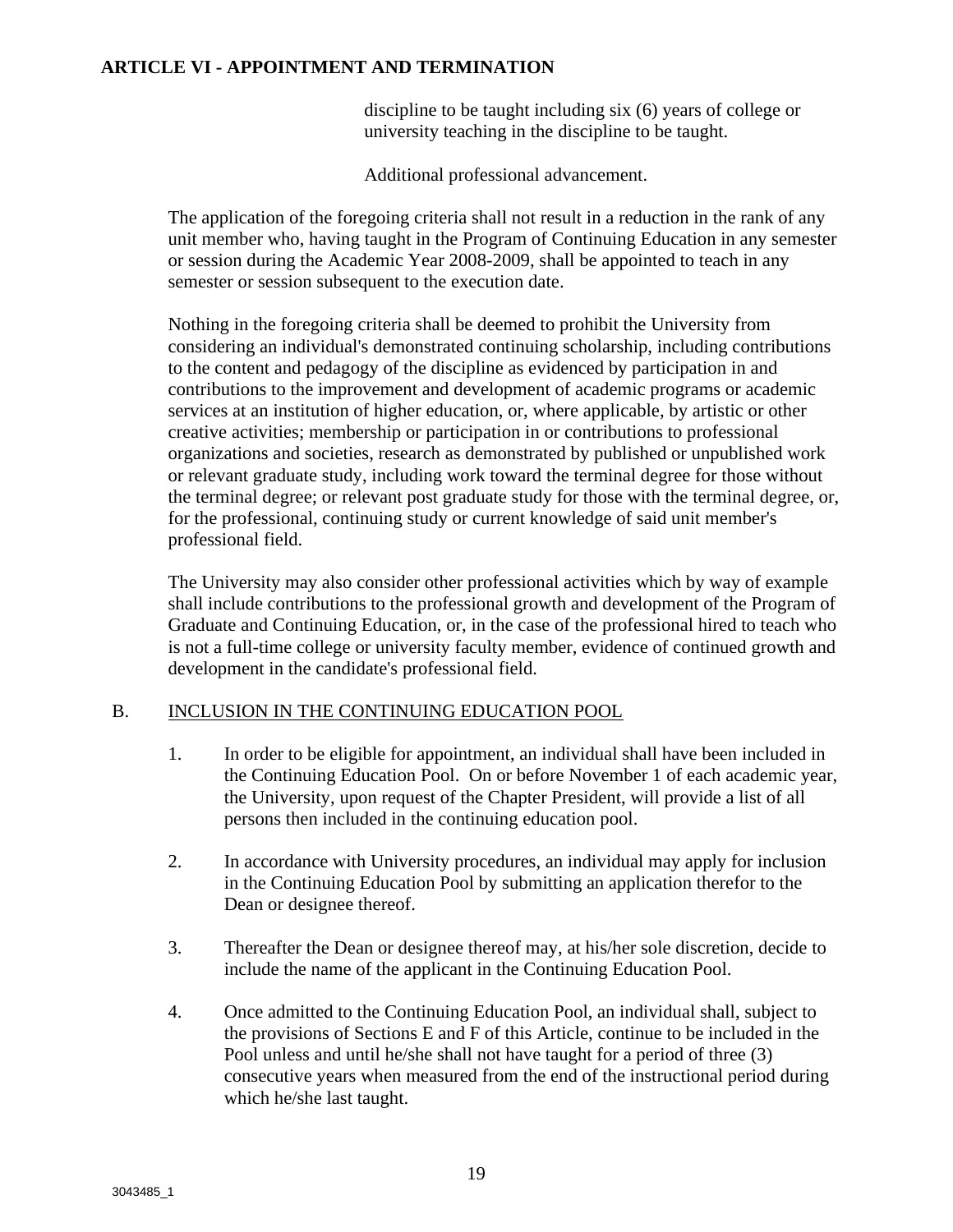5. If an individual has ceased to be included in the Continuing Education Pool because, as prescribed by subsection 4, he/she has not taught for three (3) consecutive years, he/she may, but subject to the provisions of Sections E and F of this Article, apply for readmission to the Pool in accordance with the preceding subsection 2.

#### C. APPOINTMENT

- 1. Each University shall post and maintain on its website, in the form of a calendar or otherwise, a current notice of the dates or periods during which, for each academic year, it prepares the schedule of courses that are to be offered during the instructional periods falling within that year. Nothing in this or any other provision of the Agreement shall accord to any member of the Continuing Education Pool any entitlement to teach any particular course or to do so at any particular time, date or place; and, except as is provided in the following subsection 2, nothing in this or any other provision of the Agreement shall prescribe or limit the manner in which the Dean or any academic department or other person or unit schedules or assigns the teaching of any course.
- 2. Prior to the commencement of each instructional period, the DGCE Chair, or designee thereof, shall submit to the Dean all recommendations for the appointment of persons to teach courses that are offered through the department in the Program of Graduate and Continuing Education. Except in an emergency, all such recommendations shall be made only in respect of persons whose names are included in the Continuing Education Pool.
- 3. Upon receipt of the DGCE Chair's recommendation, the Dean shall submit to the Vice President or designee thereof the DGCE Chair's recommendation and his/her comments thereon.
- 4. The Vice President or designee shall forward all comments together with the recommendation of the DGCE Chair and the comments of the Dean to the President for final approval.
- 5. Members of the bargaining unit shall be appointed at the appropriate rank in accordance with the minimum standards set forth in the criteria for that rank, but in no case shall a member of the bargaining unit be appointed at a rank lower than the rank he/she holds at a regionally accredited four-year college or university. The Dean's decision concerning the rank at which a member is to be appointed shall be subject to review by the University's Vice President for Academic Affairs upon appeal by the member. The University's decision concerning such rank shall be final and binding, and no such decision shall be subject to arbitration under, or to any other provision of, Article X of this Agreement.
- 6. The terms and conditions of employment shall be stated in writing and a copy of the Uniform Letter of Appointment (Appendix C) shall be provided to the appointee. Where an appointment has been made and the doing so is otherwise feasible, efforts shall be made to issue letters of appointment at least fourteen (14)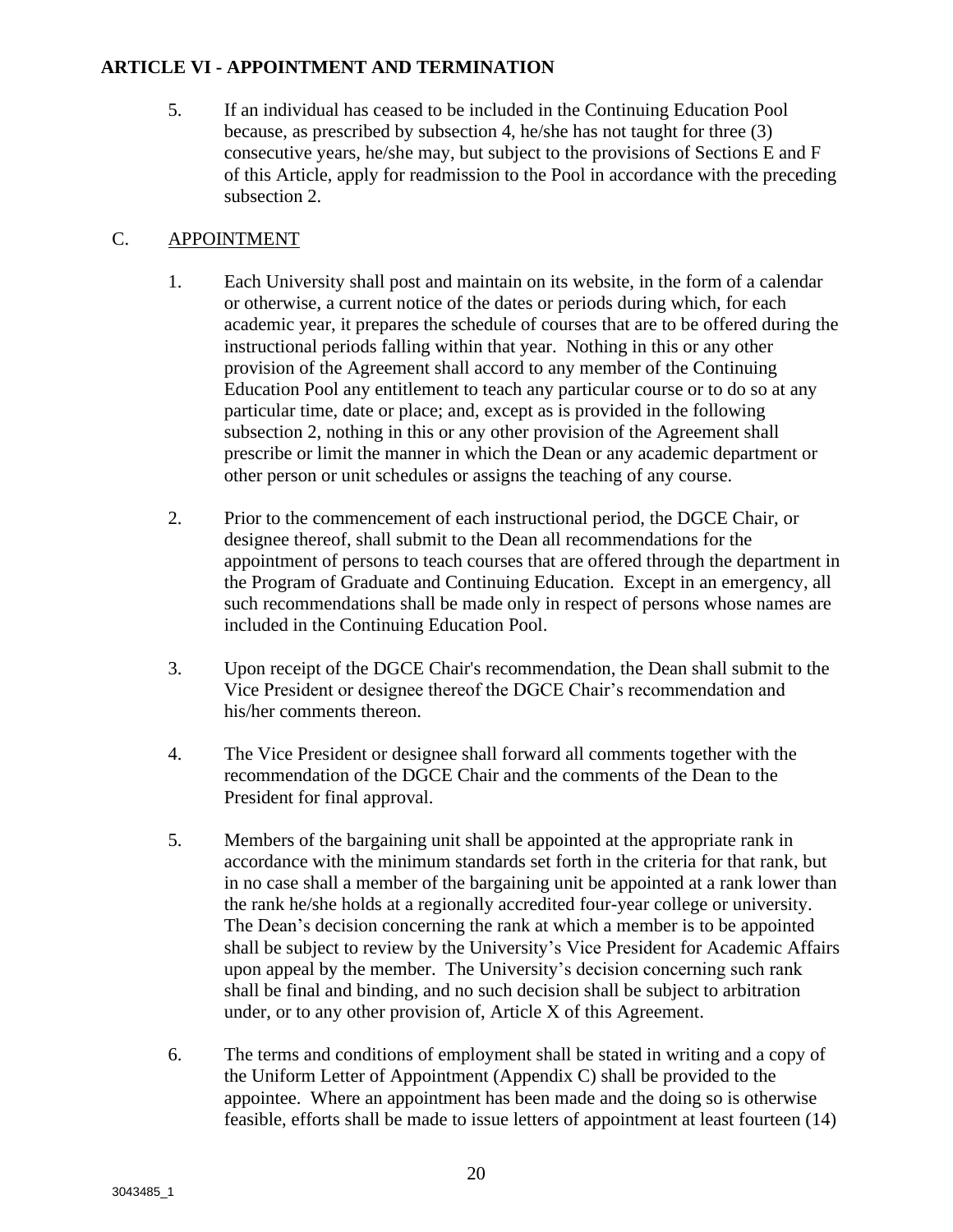days in advance of the commencement of the instructional period; provided only that nothing in this requirement shall be deemed to impair the right of a University to cancel any appointment.

- 7. The term of every appointment shall be for no more than one (1) instructional period. However, the employment contract may contain a clause which in effect contracts with the unit member to work during the next instructional period, provided that it shall be subject to cancellation by either party at or before the commencement of such instructional period.
- 8. As promptly as is possible following the final add/drop date in each instructional period, the University shall transmit to the Chapter President either a copy of each letter of appointment issued for such period, a printout, or a comparable like compilation (electronic or otherwise) on which the equivalent information is recorded with respect to all persons to whom letters of appointment have issued for such period.

#### D. EVALUATIONS

In making decisions to appoint, the DGCE Chair, the Dean, the Academic Vice President, the President and the designee of any of them may consider any available evaluations conducted in accordance with this Agreement.

#### E. TERMINATION FOR CAUSE DURING AN INSTRUCTIONAL PERIOD

- 1. No unit member shall be disciplined or suspended without cause or terminated without just cause.
- 2. Whenever any unit member is suspended, terminated or otherwise disciplined, said member shall first be accorded the following rights:
	- a. The President or his/her designee shall give notice to such person of such recommended discipline; such notice shall set forth the reasons for which the discipline has been recommended, and a copy of thereof shall be sent simultaneously to the Chapter President.
	- b. Thereafter, at the written request of the person so notified, an informal hearing shall be conducted not sooner than five (5) days following the date on which such notice shall have been received by such person. Any such informal hearing shall be conducted by and before a hearing officer designated by the President or his/her designee. The person whose discipline has been recommended may be represented by a representative of the Association.
	- c. Thereafter, the hearing officer shall submit a written report to the President setting forth any finding of fact and recommendations, together with the reasons therefor, regarding the disposition of the recommendation of discipline.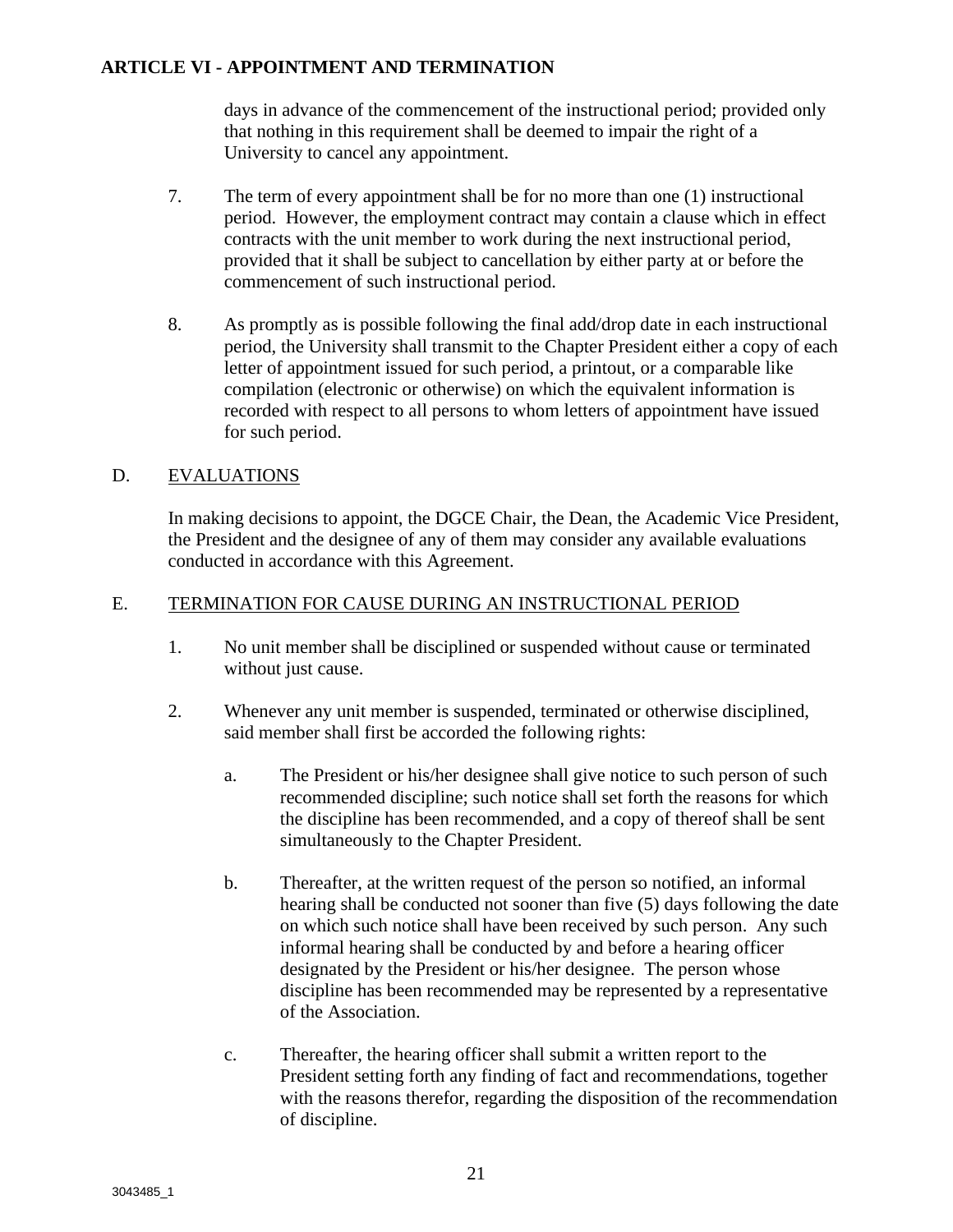- d. As soon as may be practicable thereafter, the President shall make such final decision in respect thereof as he/she deems appropriate.
- 3. Notwithstanding the provisions of subsection 2, whenever the President judges it necessary in order to preserve the interests of students and the integrity of the University's academic program, he/she may, after having received a recommendation from the Dean thereon, suspend a unit member with pay without first according him or her the rights described in subsection 2; provided that in any such case the Dean shall first accord the unit member an opportunity to meet and discuss the circumstances or events on the basis of which the Dean contemplates making such recommendation to the President. Any such unit member shall be accorded his/her Weingarten rights in connection with his/her attendance at any meeting the Dean conducts pursuant to this subsection 3.

Any unit member who is suspended pursuant to this subsection 3 shall be accorded the rights described in subsection 2 as promptly as is practicable thereafter. If the President, having thereafter made his/her final decision pursuant to subsection 2(d), declines to impose any discipline on the unit member, he/she shall thereupon revoke the suspension imposed pursuant to this subsection 3 and any record of the suspension shall be removed from the unit member's Official Personnel File.

4. Whenever a unit member shall have been terminated, that member shall be removed from the Continuing Education Pool at each State University upon written notice.

#### F. APPOINTMENTS AND REAPPOINTMENTS

Nothing in Section E of this Article VI shall be of any application to any University's decision not to appoint (or not to reappoint) any member of the bargaining unit to teach a course.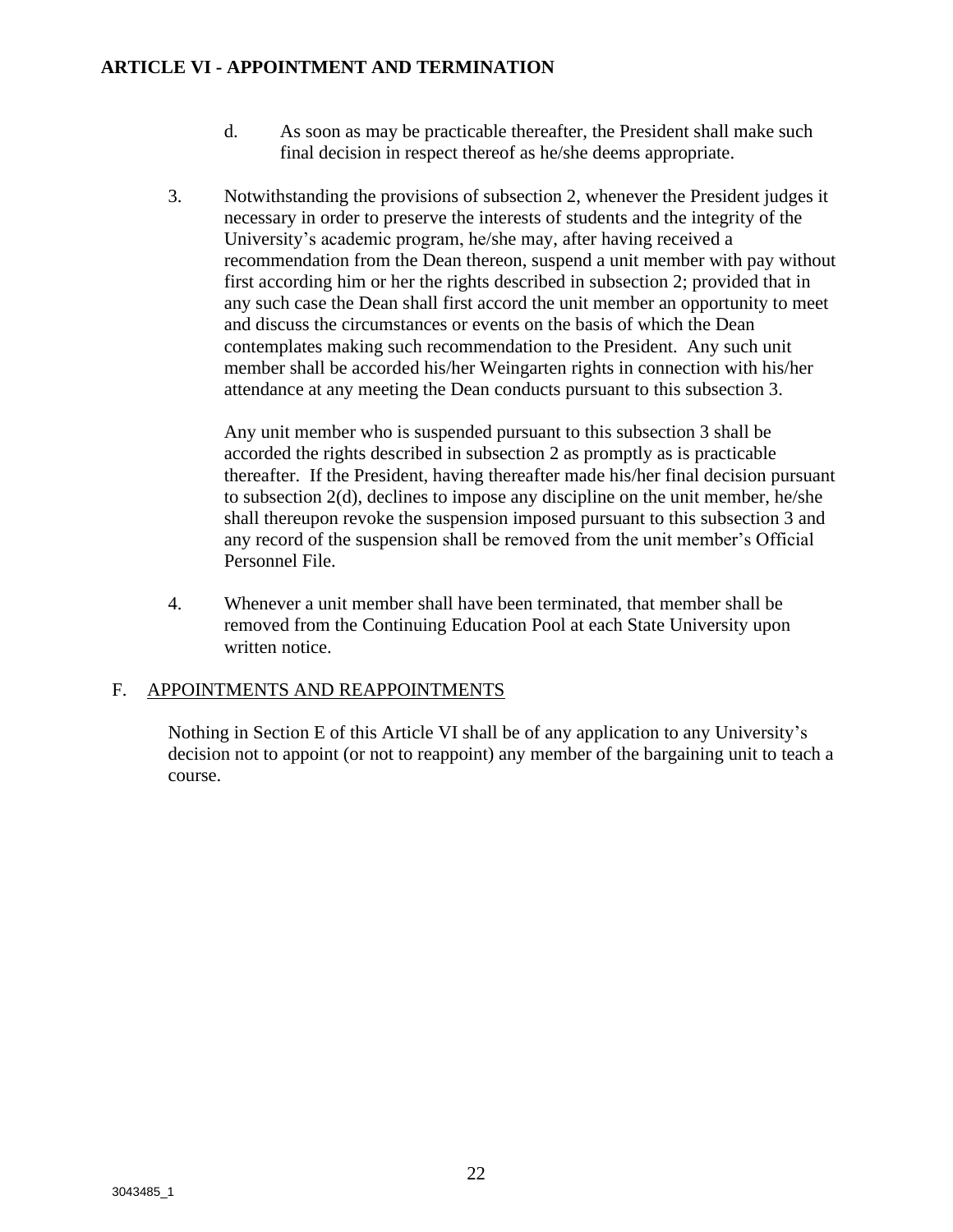#### **ARTICLE VII - STIPENDS**

The provisions of this Article shall be of no application to any person except insofar as such person is a member of the bargaining unit on and/or after the date of execution of this Agreement. The stipends depicted in this Article represent minimum rates of compensation per credit hour of instruction.

#### A. RANK MINIMA ADJUSTMENTS

1. Effective upon the commencement of the spring instructional period of 2021, each University shall make such adjustments to the contractual stipends as are required to implement the following rank minima:

| Visiting Instructor:                 | \$1,444.23 per semester hour of credit of<br>instruction |
|--------------------------------------|----------------------------------------------------------|
| Visiting Senior Instructor:          | \$1,467.80 per semester hour of credit of<br>instruction |
| <b>Visiting Assistant Professor:</b> | \$1,519.05 per semester hour of credit of<br>instruction |
| <b>Visiting Associate Professor:</b> | \$1,596.95 per semester hour of credit of<br>instruction |
| <b>Visiting Professor:</b>           | \$1,666.65 per semester hour of credit of<br>instruction |

2. Effective upon the commencement of the spring instructional period of 2022, each University shall make such adjustments to the contractual stipends as are required to implement the following rank minima:

| Visiting Instructor:          | \$1,473.12 per semester hour of credit of<br>instruction |
|-------------------------------|----------------------------------------------------------|
| Visiting Senior Instructor:   | \$1,497.16 per semester hour of credit of<br>instruction |
| Visiting Assistant Professor: | \$1,549.44 per semester hour of credit of<br>instruction |
| Visiting Associate Professor: | \$1,628.89 per semester hour of credit of<br>instruction |
| Visiting Professor:           | \$1,699.99 per semester hour of credit of<br>instruction |

3. Effective upon the commencement of the spring instructional period of 2023, each University shall make such adjustments to the contractual stipends as are required to implement the following rank minima:

Visiting Instructor: \$1,502.59 per semester hour of credit of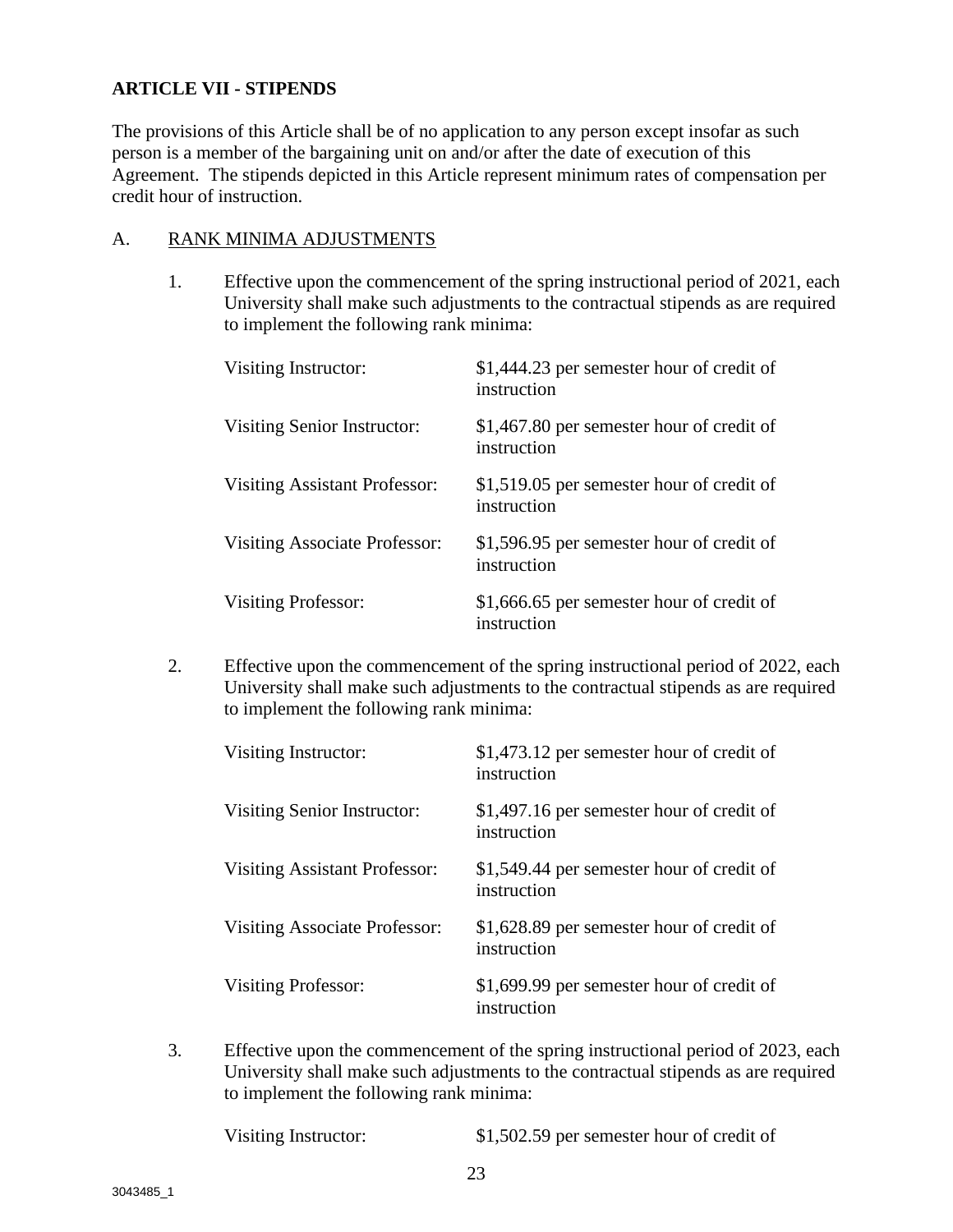#### **ARTICLE VII - STIPENDS**

|                                      | instruction                                               |
|--------------------------------------|-----------------------------------------------------------|
| Visiting Senior Instructor:          | $$1,527.11$ per semester hour of credit of<br>instruction |
| <b>Visiting Assistant Professor:</b> | \$1,580.43 per semester hour of credit of<br>instruction  |
| Visiting Associate Professor:        | \$1,661.47 per semester hour of credit of<br>instruction  |
| <b>Visiting Professor:</b>           | \$1,733.99 per semester hour of credit of<br>instruction  |

The Association acknowledges that any payment above the rank minima contractual stipend, including any additional per-credit payment made by a University to a unit member appointed to teach in the Division of Graduate and Continuing Education, is discretionary and may be altered and/or discontinued at any time. Any additional percredit payment made by a University to a unit member appointed to teach in the Division of Graduate and Continuing Education shall not be altered or discontinued prior to the summer 2022 instructional period.

#### B. TEACHING OF GRADUATE COURSES AND STUDENTS

Any member of the bargaining unit who teaches a graduate course shall, for the teaching of such course, be paid a stipend equal to one hundred seven percent (107%) of the stipend otherwise payable under the preceding Section A or B.

Effective at the beginning of the summer I instructional period of 2012, any member of the bargaining unit who teaches a course that is not designated a graduate course that is not designated a graduate course, as defined by Article I, §G(6), and which contains five (5) or more students receiving graduate credit, shall, for the teaching of such course, be paid a stipend equal to one hundred seven percent (107%) of the stipend otherwise payable under the preceding Section A or Section B, as appropriate.

#### C. TEAM-TEACHING

Whenever two (2) or more members of the bargaining unit are appointed to team-teach a course, each shall be paid a prorated portion of the stipend otherwise payable under this Agreement for the teaching of such course. The stipend shall be at least that corresponding to the highest academic rank held by any of the members of the bargaining unit who are team-teaching such course. The percentage of the course that each member of the bargaining unit will be teaching shall be spelled out in the letter of appointment.

#### D. TIME OF PAYMENT

At Universities where DGCE faculty were paid on a biweekly basis during the Fall 2011 instructional period, faculty shall continue to be paid biweekly during the fall and spring instructional periods. At Universities where DGCE faculty were not paid on a biweekly basis during the Fall 2011 instructional period, those Universities will endeavor to pay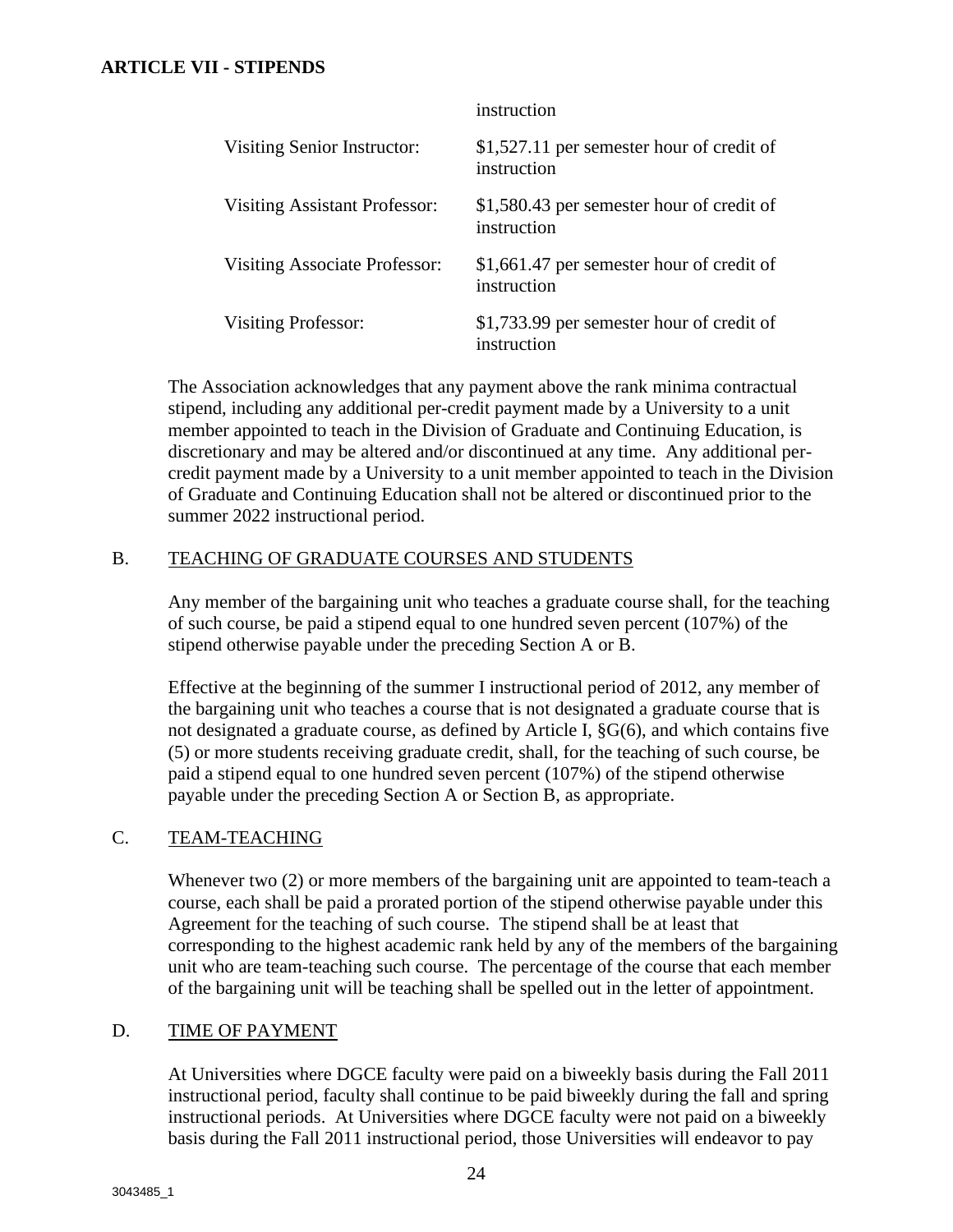#### **ARTICLE VII - STIPENDS**

unit members biweekly during the fall instructional period and the spring instructional period, however unit members at those Universities shall not be paid less frequently than three times during the fall and spring instructional periods. During all other instructional periods and at all of the Universities, faculty may be paid in a single installment at the conclusion of each course.

Whenever the stipend for any course is payable in more than a single installment, the first such installment shall not be payable until the unit member shall first have submitted to the Dean a countersigned copy of his/her letter of appointment and a copy of his/her course syllabus, and the last such installment shall not be payable until all course requirements, including the submission of grades, have been fulfilled. Whenever the stipend for any course is payable in only a single installment, no payment of it shall be made until the unit member shall have submitted to the Dean a countersigned copy of his/her letter of appointment and a copy of his/her course syllabus and until all course requirements, including the submission of grades, have been fulfilled.

All payments shall be made in accordance with the University's then-applicable payroll schedule and, where of application, in accordance with the Commonwealth's payroll management system (HR/CMS). Nothing in this provision shall be deemed to prohibit a University from paying compensation more frequently than is here prescribed, nor shall it prohibit a University from requiring that compensation be paid by electronic transfer directly to a bank account selected by the unit member.

#### E. PAYROLL DEDUCTIONS

Subject to the requirements and limitations of its payroll system, each University shall permit members of the bargaining unit, by authorized payroll deduction, to cause payments to be made for and transmitted to providers of health insurance and/or retirement plans in which the Board shall have authorized members of the bargaining unit to participate.

Each University will provide to each member of the bargaining unit, at the time of his/her first appointment as such, the forms and information that are needed to make withdrawals, as permitted by the Omnibus Budget Reconciliation Act of 1990, from any retirement plan to which he/she must thereafter make contributions. Each University shall also provide to each member of the bargaining unit, at the time the employment contract is provided, a copy of the forms needed to authorize the payroll deduction of Association dues.

Massachusetts's Paid Family and Medical Leave ("PFML"), codified as Mass. G.L. c. 175M, provides eligible bargaining unit members with paid family and medical leave. This leave is funded through mandatory payroll contributions at a rate that is assessed annually by the Department of Family and Medical Leave (the "DFML"), which shall set the rate as a percentage of an employee's annual wages. The DFML attributes a portion of the mandatory payroll contribution separately to medical leave and to family leave. Bargaining unit members shall pay 40% of the medical leave contribution rate and 100% of the family medical leave contribution rate from their eligible wages.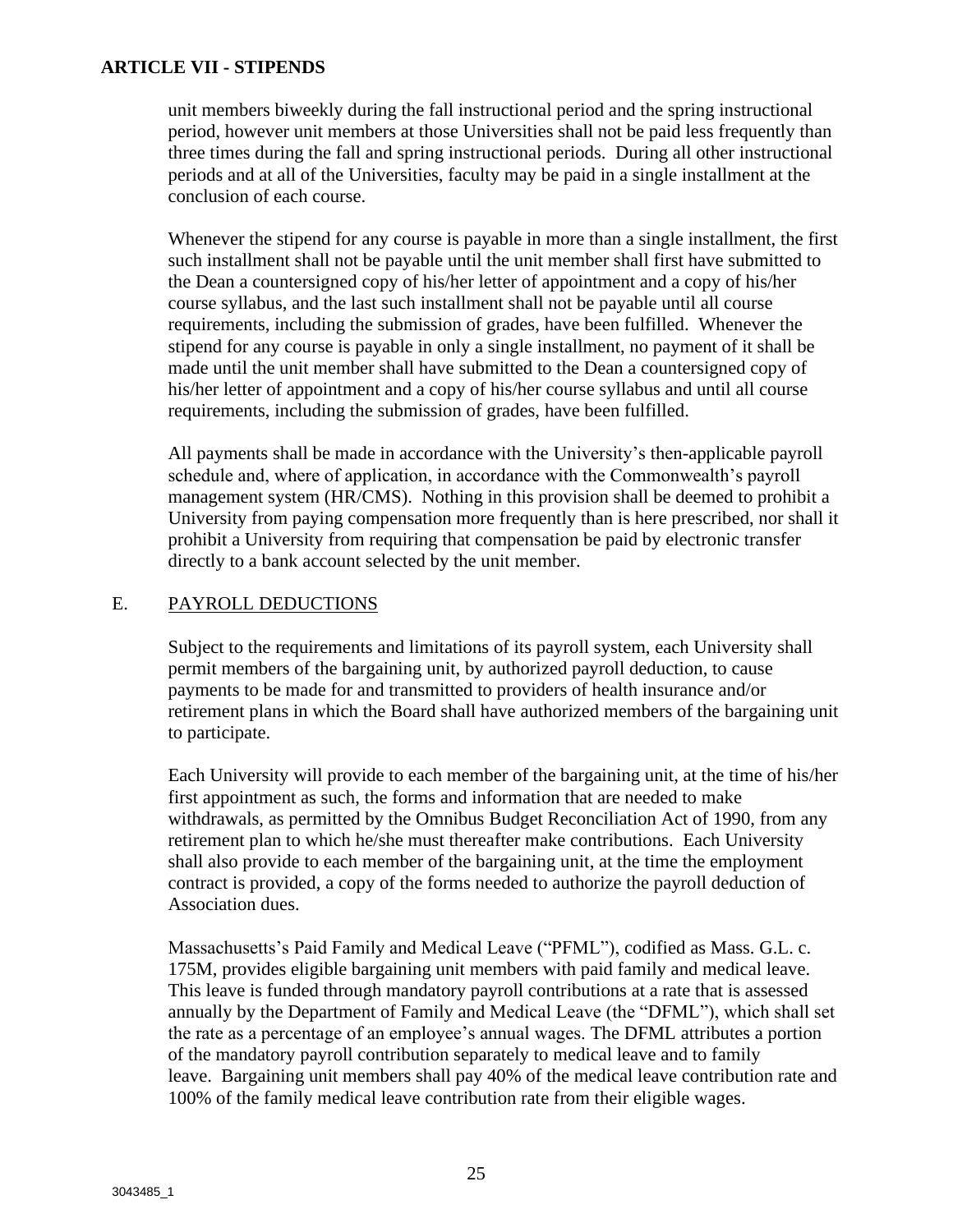#### A. WORKLOAD OF MEMBERS OF THE BARGAINING UNIT

#### 1. General Provisions

Each member of the bargaining unit engaged in undergraduate or graduate teaching shall:

- i. carry out assigned teaching workload;
- ii. prepare for classroom and/or laboratory instruction;
- iii. be available to advise students as necessary or appropriate;
- iv. provide a syllabus for each course to the DGCE Chair, the Dean of Graduate and Continuing Education, and each student not later than the first class meeting; in addition to the forgoing, for courses that are three (3) weeks of duration or less, make the syllabus available to students, DGCE Chair and DGCE Dean at least seven (7) days before the first day of class;
- v. order books for each course in accordance with University procedure;
- vi. upon request, submit exam samples and/or other appropriate materials to the Dean;
- vii. participate in the evaluation process;
- viii. abide by the written academic policies of the University; and
- ix. attend an orientation program (if a new member of the bargaining unit), which an Association representative shall be invited to attend, and a reasonable number of other meetings as scheduled by the DGCE Chair, the Dean of Graduate and Continuing Education, or the Vice President.

Subject to the foregoing provisions, unit members may participate voluntarily in DGCE-related co-curricular activities, student orientation periods and registration periods.

Solely for purposes of the Affordable Care Act one (1) semester hour of credit of instruction shall be equal to two and three-quarters (2.75) hours of work.

- 2. Teaching Workload
	- a. Limitation

The President, at the President's sole discretion and without constraint of any prior practice, shall determine whether and to what extent the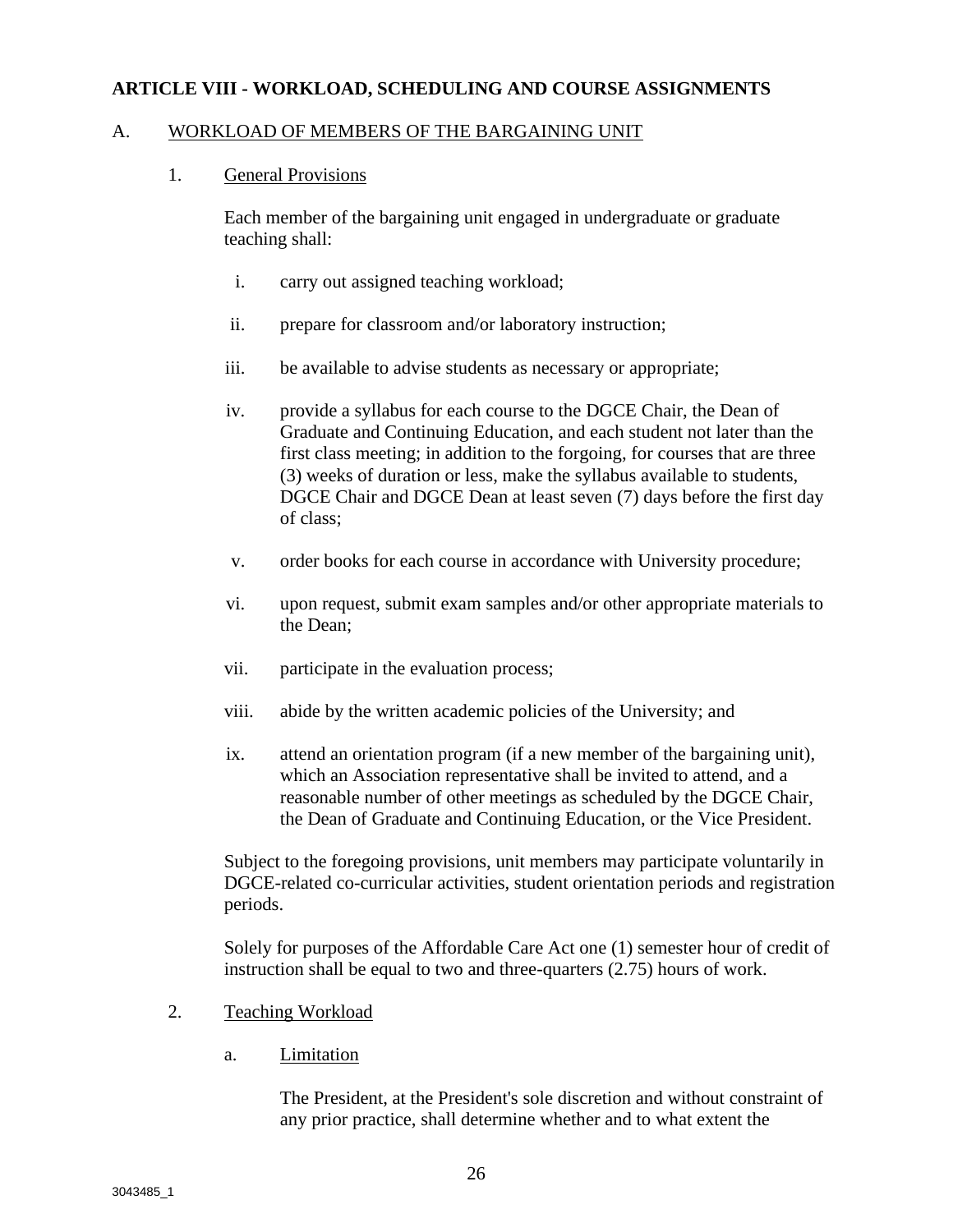University shall place limits on the number of courses permitted to be taught by any person or class of persons who are or may be engaged to teach in DGCE.

#### b. Calendar

The academic year shall commence on September 1 and end on the August 31 following. At each University, the teaching workload of unit members shall be assigned on the basis of an academic calendar that shall be divided into instructional periods, two (2) of which shall generally coincide with the fall and spring semesters at such University and a third of which shall be one (1) or more summer sessions. Other instructional periods may be established from time to time by the University.

#### c. Additional Contributions

As professionals, members of the bargaining unit may make additional contributions for the benefit of students and the University community. Nothing in this paragraph shall be deemed to prohibit the scheduling of student registration on instructional days during which classes are regularly scheduled.

#### 3. Course Advising and Student Assistance

During an instructional period, every unit member shall provide course advising and assistance to students enrolled in the unit member's own courses.

- 4. Scheduling
	- a. General

The assignment of specific courses, times, sites and schedules shall be recommended to the Dean by the DGCE Chair or the designee thereof and shall be subject to the approval of the Vice President or the designee thereof; the DGCE Chair or the designee thereof may also make recommendations to the Dean concerning class sizes. Whenever possible, the unit member shall be consulted prior to the making of any such recommendation.

Notice of the cancellation of the course or section shall be sent by the Dean to the unit member's University email address no later than the commencement of the first class.

b. Prior Scheduling and Cancellation of Classes

If the Dean has determined that a course or section shall be cancelled, the Dean shall promptly notify the unit member assigned to teach such course or section.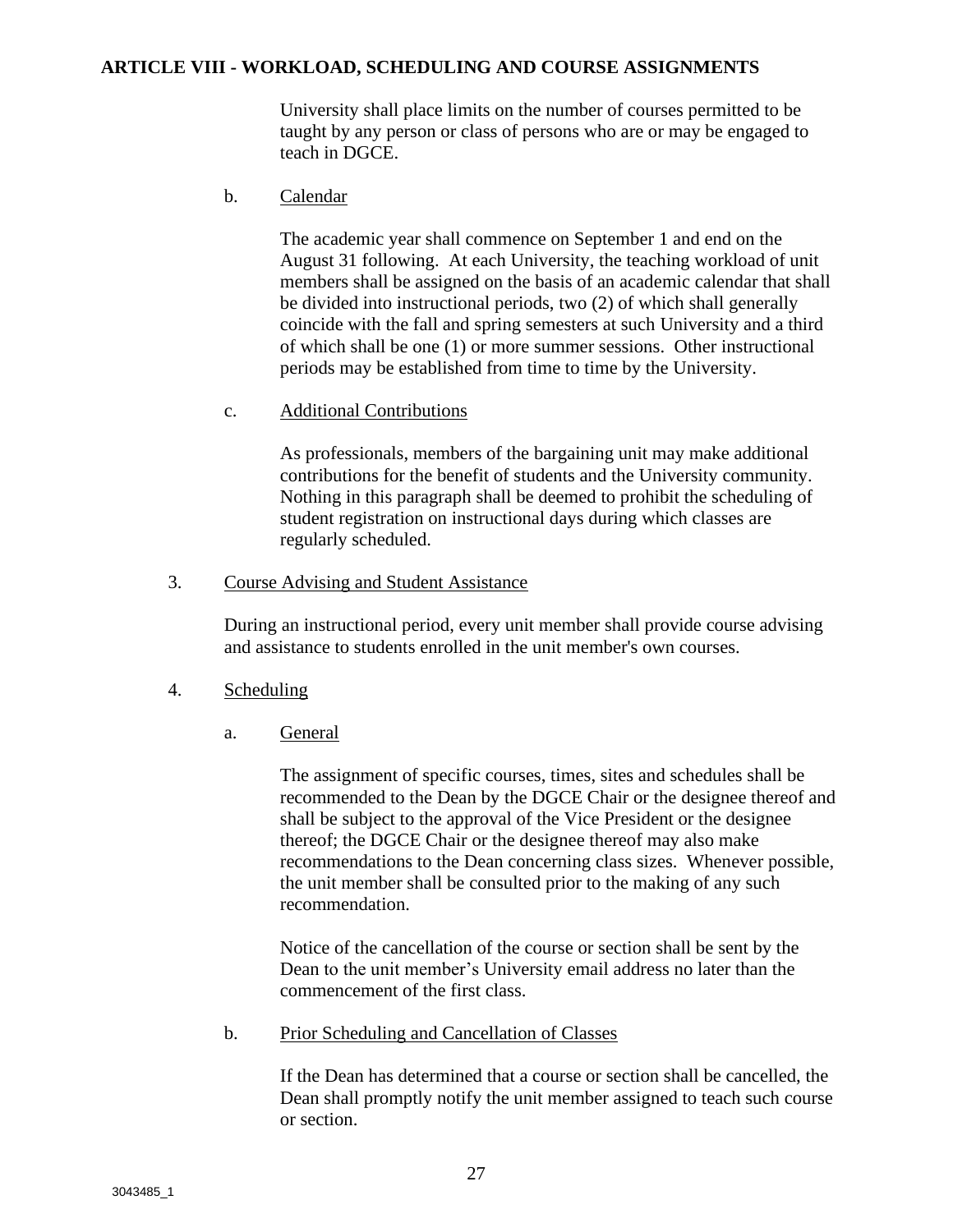Notice of the cancellation of the course or section shall be sent by the Dean to the unit member's University email address no later than the commencement of the first class.

In the event that a course is cancelled after the first class meeting, the unit member(s) assigned to teach the class shall be paid an amount equal to the proportion of the unit member's rate of compensation (as fixed by Article VII) that the number of classes actually taught represents in relation to the number of classes scheduled for the entire session.

#### c. Equivalencies

For the purpose of assigning teaching workload to members of the bargaining unit pursuant to the provisions of this Article, a "semester hour of credit of instruction" shall mean not more than a fifty (50)-minute period nor less than a forty-five (45)-minute period of classroom instruction for one (1) fifteen (15)- or sixteen (16)-week semester or the equivalent (inclusive of weeks during which examinations are given) by a member of the bargaining unit in a lecture, recitation or seminar or such number of contact hours as is the equivalent of the same, as is hereinafter provided, in modes of instruction that require longer periods of time. Whenever multiples, including fractional multiples, of such fifty (50) minute periods are used at any University, a "semester hour of credit of instruction" shall, in any event, mean a forty-five (45)- to fifty (50)-minute component of such multiple or fractional multiple. (Lecture, recitation and seminar courses at Framingham State University shall be deemed to carry four (4) semester hours of credit of instruction.) For the purposes of this Article, a "contact hour" shall mean a sixty (60)-minute period; provided, however, that when two (2) or more contact hours are scheduled consecutively for any mode of instruction that is measured with reference to contact hours, then the last contact hour so scheduled shall be a fifty (50)-minute period. Such equivalent modes shall be computed as follows: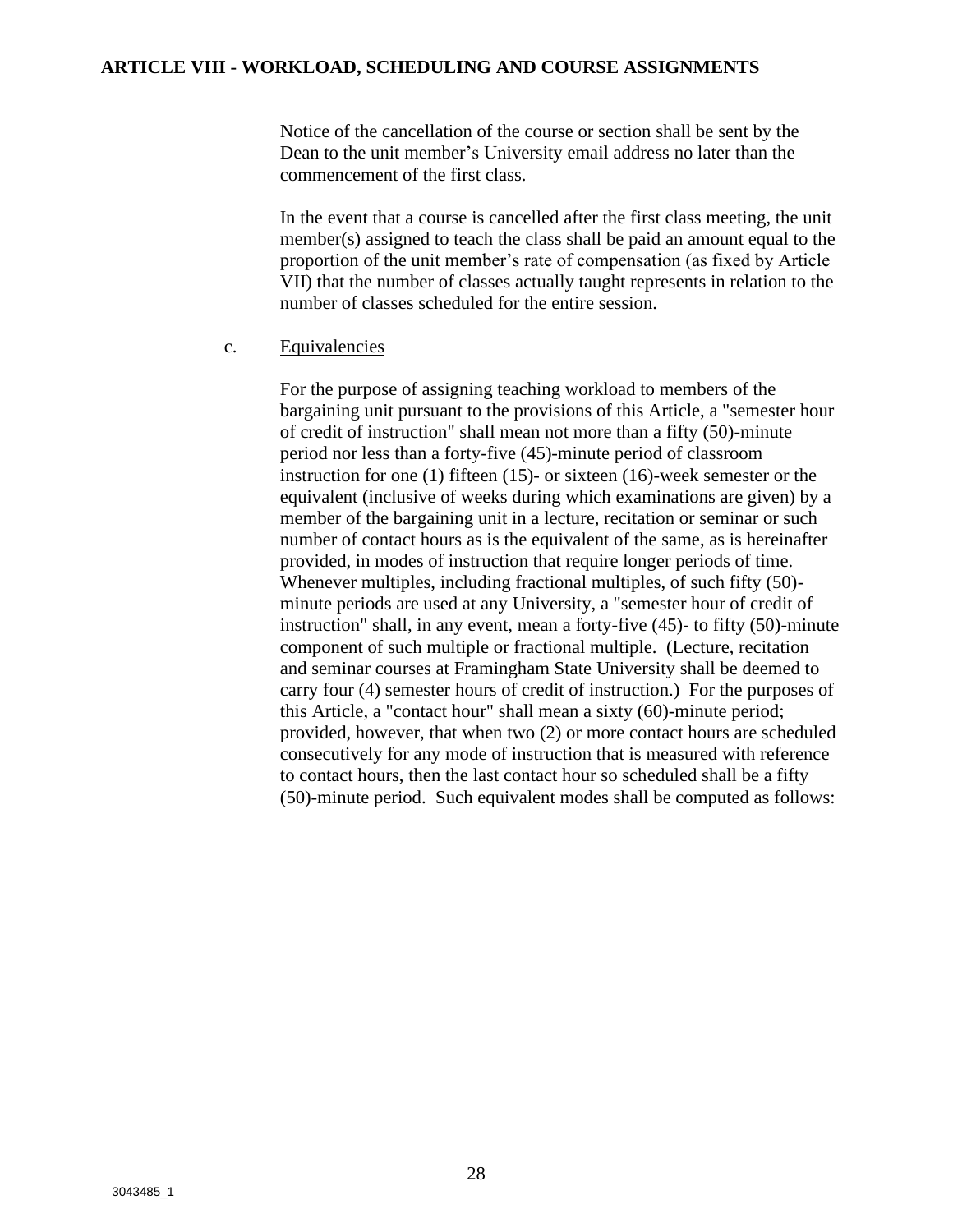| Mode of Instruction                                     | <b>Contact Hours</b> | Equivalent to | Semester Hours of<br>Credit of Instruction |
|---------------------------------------------------------|----------------------|---------------|--------------------------------------------|
| Laboratory Instruction                                  | 1                    |               | 0.67                                       |
| <b>Physical Education:</b><br><b>Activities Courses</b> | $\mathbf{1}$         |               | 0.50                                       |
| Shop Instruction                                        | 1                    |               | 0.67                                       |
| <b>Studio Instruction</b>                               | 1                    |               | 0.67                                       |
| Critique                                                | 1                    |               | 1                                          |
| Nursing/Allied<br><b>Health Clinical</b>                | 1                    |               | 0.67                                       |

|                                                                 | Number of<br><b>Students per Course</b> | Semester Hours of<br><b>Credit of Instruction</b> |
|-----------------------------------------------------------------|-----------------------------------------|---------------------------------------------------|
| Cooperative Education                                           | 1                                       | 0.17                                              |
| <b>Field Work Supervision</b><br>and Internships                | 1                                       | 0.33                                              |
| Independent and<br>Directed Study (3 or 4 credits)              | 1                                       | 0.25                                              |
| Independent and<br>Directed Study (1 credit)                    | $\mathbf{1}$                            | 0.083                                             |
| <b>Teacher Education</b><br>Practicum/Internship<br>Supervision | 1                                       | 0.50                                              |
| Honors Thesis Supervision <sup>1</sup>                          | 1                                       | 0.33                                              |
| Graduate Thesis Supervision <sup>1</sup>                        | 1                                       | 0.33                                              |
| Course by Arrangement<br>(3 or 4 credits)                       | $\mathbf{1}$                            | 0.3                                               |
| Course by Arrangement<br>$(1 \text{ credit})$                   | 1                                       | 0.1                                               |

<sup>&</sup>lt;sup>1</sup> This item shall apply to the supervision of a thesis when such supervision is provided independently of the teaching of a course of which the thesis is a part.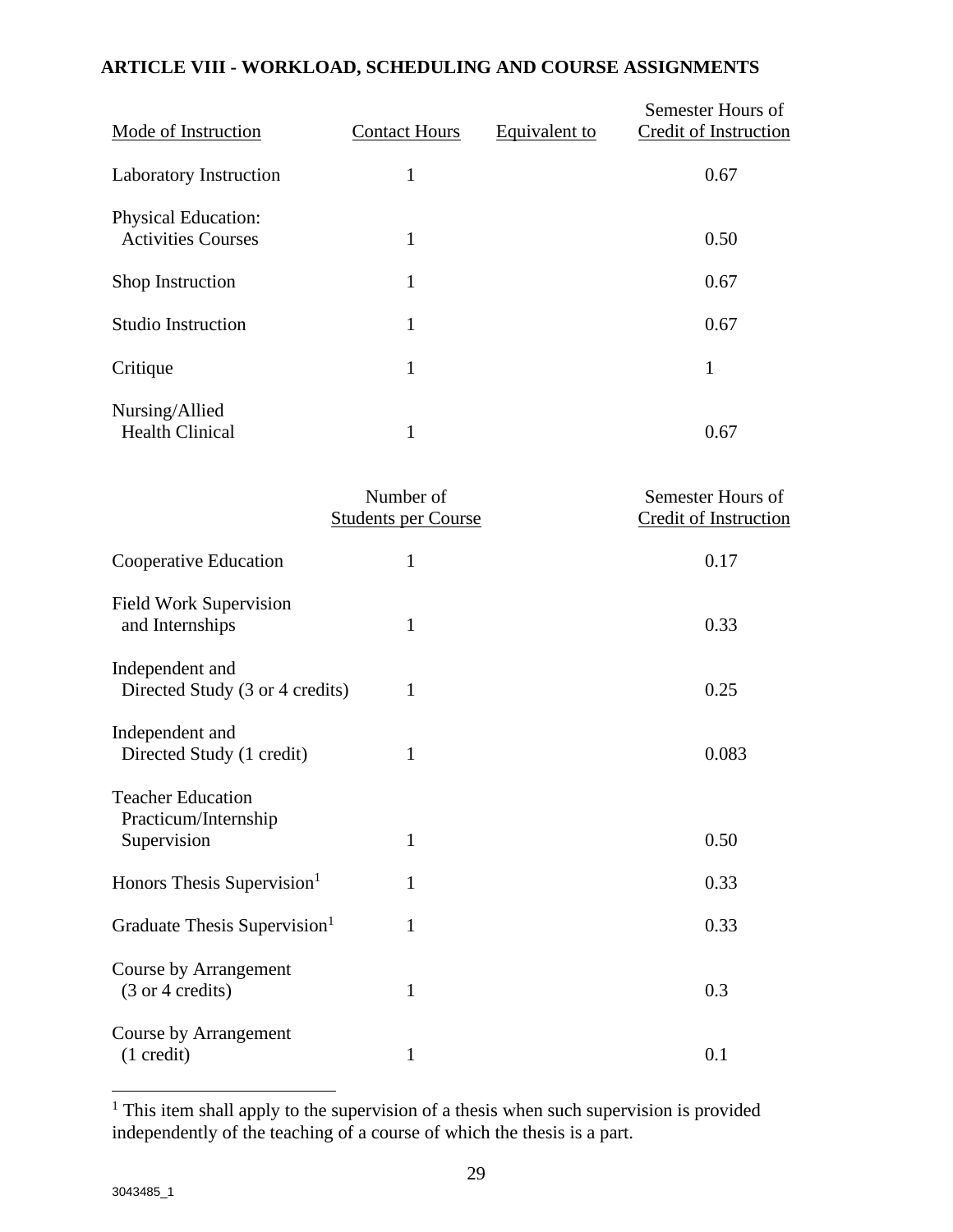Providing the University first has offered a course for enrollment, in the event that the University determines, in its discretion, that there is insufficient enrollment for the course to run with the payment of the usual stipend to the instructor, the University may propose to offer the course as a "course by arrangement." The instructor may agree to teach the course by arrangement with the payment to the instructor of no less than the stipend amount in the table, above.

#### 5. Syllabus

The syllabus for each course shall contain a description of the use, if any, that the instructor intends to make of email and other forms of electronic communications/resources in the course. The syllabus is to conform to University and DGCE guidelines, if any.

#### B. MAKE-UP

In the event it is necessary for a unit member to cancel a scheduled class meeting, he/she shall reschedule the class or provide an alternative method of instruction to fully compensate for the instruction missed.

#### C. EMERGENCY CANCELLATIONS

In the case of an emergency, including inclement weather, no unit member shall cancel a class without the prior approval of the Dean. In the event a class is cancelled, Section B of this Article VIII shall be implemented.

#### D. COMPENSATORY ADJUSTMENT FOR EXTRAORDINARY WORKLOAD

When a member of the bargaining unit agrees to perform additional unit work to assist the department or University due to another member's sickness, injury or other unanticipated absence, then each of the unit members shall be compensated, consistently with his/her academic rank, in proportion to the portion of the course that each teaches.

The University shall notify the Chapter President of such additional unit work as soon as practicable.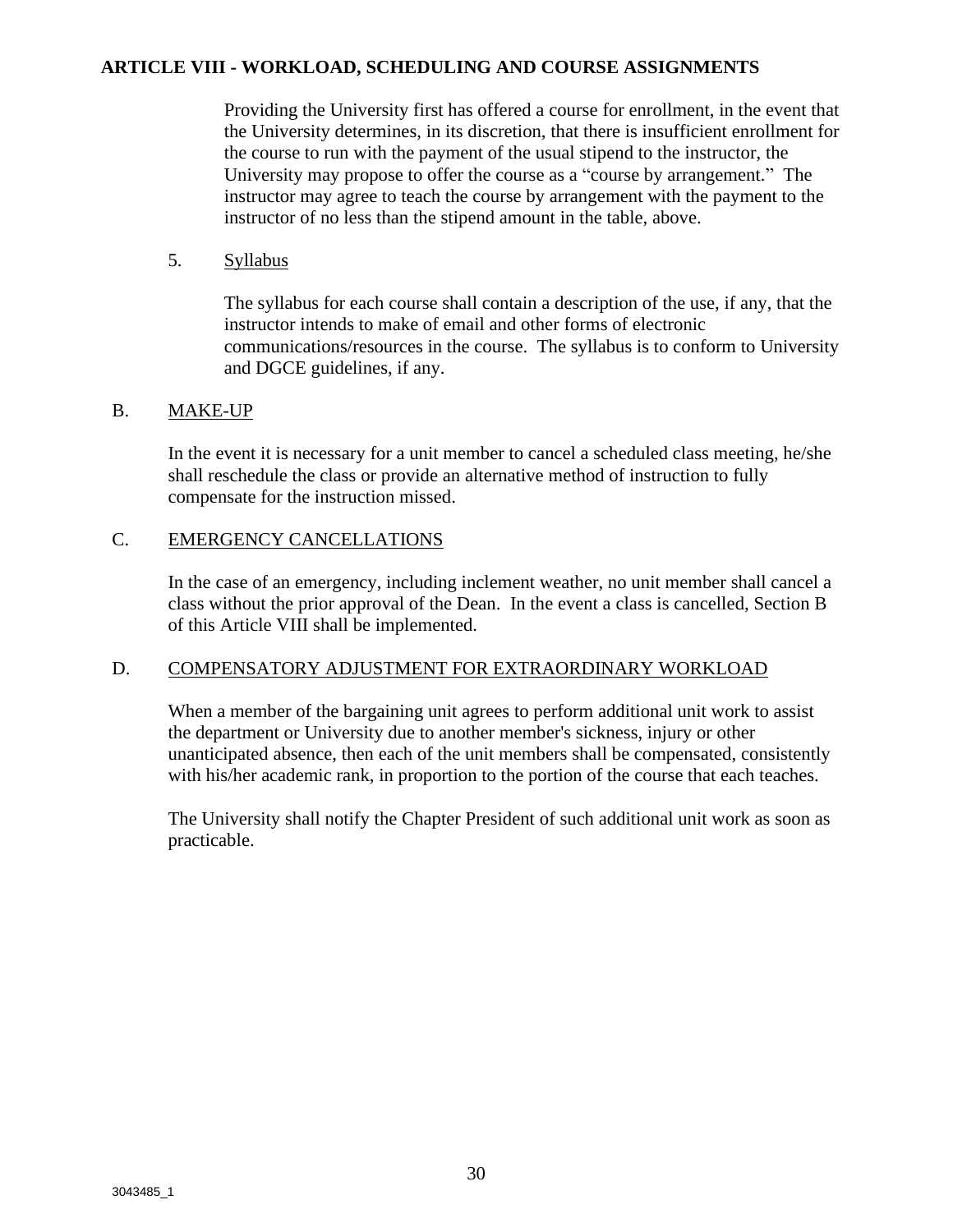Evaluations are conducted for the purposes of making personnel decisions, encouraging and assessing professional and pedagogical experimentation, and assisting members of the academic community in the improvement of performance and programs.

No written materials shall be used in the conduct of any evaluation pursuant to the provisions of this Article IX except such materials as shall have been submitted at the commencement of the evaluation in accordance with the provisions of Section E hereof. Every member of the bargaining unit who is the subject of any such evaluation shall be entitled to copies of all such materials. Under no circumstances shall an incidental observation of any unit member be used in whole or in part in conducting an evaluation pursuant to the provisions of this Agreement.

#### A. CRITERIA FOR EVALUATIONS

1. Criteria for the Evaluation of Members of the Bargaining Unit

The following criteria shall be used in the evaluation of all members of the bargaining unit:

- i. teaching effectiveness in lectures, seminars, internships, independent studies and otherwise;
- ii. course advising, as it is prescribed in Section A(3) of Article VIII; and
- iii. other instructional obligations, as they are prescribed in Section  $A(1)$  of Article VIII.
- 2. Application of the Criteria

The foregoing criteria are to be used as a measure with reference to each instructional period in respect of which an evaluation is being conducted. The overall evaluation of each member of the bargaining unit will be based upon the entire professional performance of the unit member, as it pertains to the foregoing criteria, during each such instructional period and, in the conduct of any such evaluation, regard may properly be had to evaluations conducted in respect of any prior review period or periods.

The basis for every evaluation shall be professional quality demonstrated with reference to each of the applicable criteria.

#### B. FREQUENCY OF EVALUATIONS

Every unit member shall be evaluated during the first instructional period of teaching in the Program of Graduate and Continuing Education. Thereafter, each member of the bargaining unit shall be evaluated during the instructional period in which the unit member is teaching any sixth subsequent course in the Program of Graduate and Continuing Education. Nothing in this paragraph shall require the evaluation of a member of the bargaining unit more frequently than once in any academic year unless the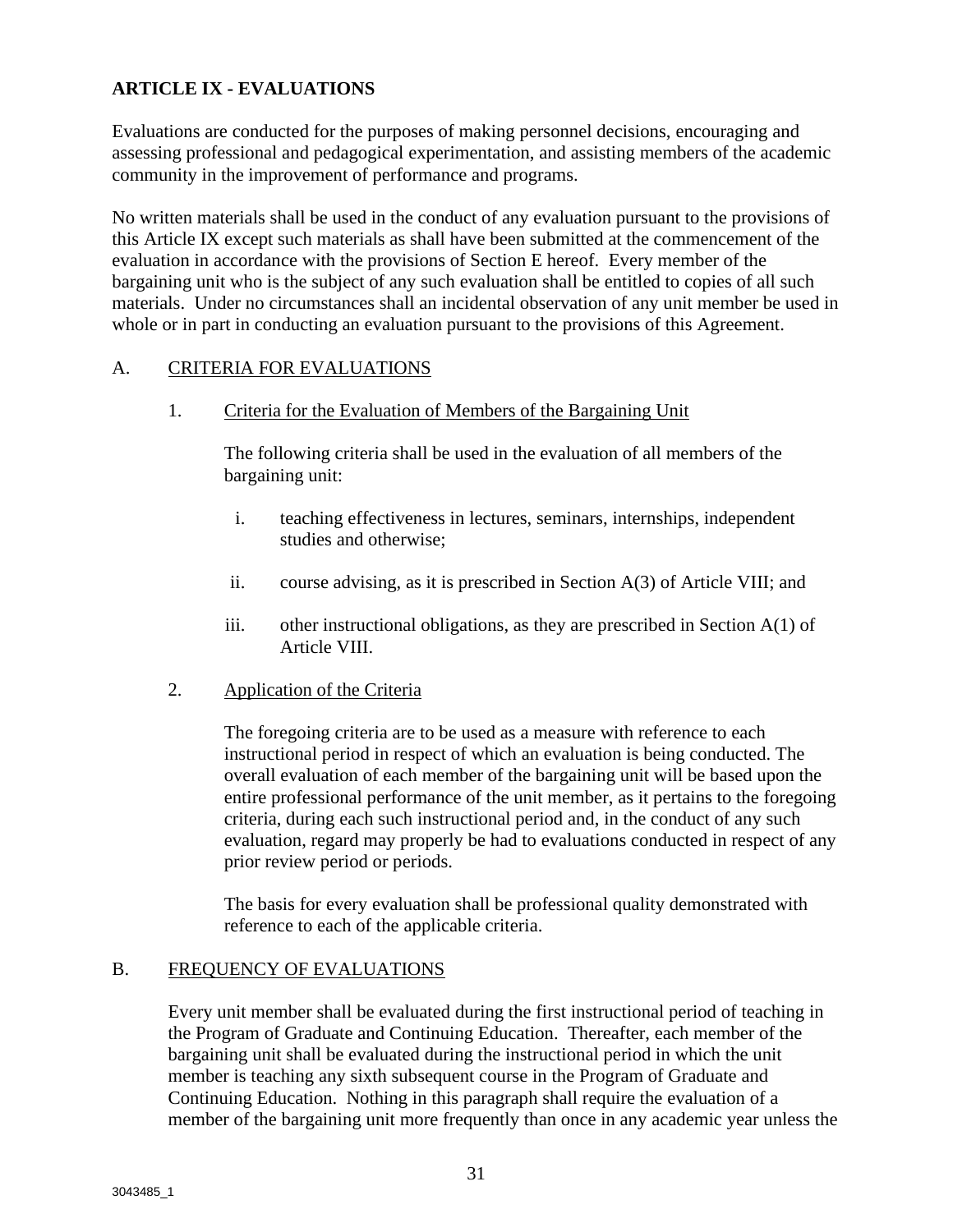Vice President shall require one (1) or more frequent evaluations in the case of any such member of the bargaining unit.

Every member of the bargaining unit shall have the right to be evaluated upon written request to the President, or designee thereof; provided, however, that this right shall not be exercised more than once in any academic year.

#### C. REVIEW PERIODS

For the purpose of this Article IX, the phrase "review period" shall mean the instructional period or periods during which occurred the performance that is the subject of an evaluation.

#### D. MATERIALS TO BE USED IN THE CONDUCT OF EVALUATIONS

The following written materials shall be used in the conduct of evaluations. Any member of the bargaining unit who is subject of any evaluation shall be entitled to copies of all written materials used in the conduct of such evaluation.

#### 1. Student Evaluations

Student evaluations shall be completed in accordance with procedures specified in Appendix D-1. Student evaluations shall be used giving due consideration to the number of courses and sections taught during the review period and for which student evaluations are available; whenever in any such course or section such evaluations are completed by fewer than forty percent (40%) of the students enrolled at the time the evaluation was conducted, consideration shall also be given to the limited reliability the evaluations may have. The parties recognize and agree that student evaluations should be used, to the extent possible, to discern the pattern or patterns evidenced with reference to teaching effectiveness; provided, however, that nothing herein contained shall be deemed to prohibit the making of any recommendation or the taking of any personnel decision merely by reason of the short duration of any unit member's service at a University.

The parties agree that no student evaluation conducted pursuant to the provisions of this Article shall be published or conveyed to any person save in accordance with the provisions of this Article or of Article XI.

Before the end of each instructional period, the DGCE Chair or a designee thereof shall obtain student evaluations of the classroom effectiveness of each member of the bargaining unit in every section of every course taught through such department.

A summary of the student evaluation results of each unit member shall be provided to such unit member as soon as practicable following the conclusion of the instructional period to which it pertains.

Nothing in this subsection 1 shall be deemed to prohibit the use of student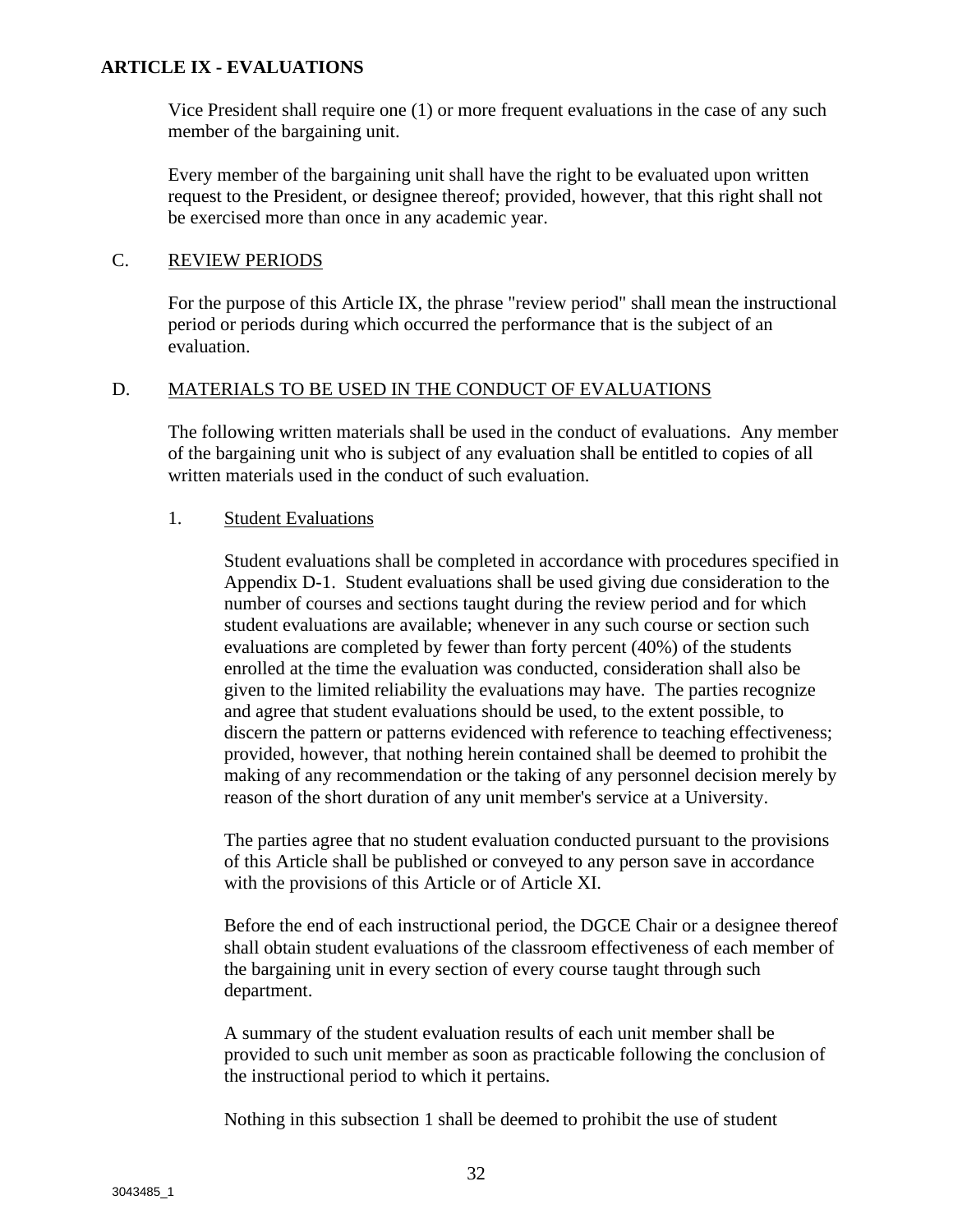evaluation forms that have been rendered in a computer-readable (opscan) format; nor shall it be deemed to prohibit the compilation, whether by computer or otherwise, of summaries of student evaluations and the results thereof in respect of each unit member; provided, however, that no member of the bargaining unit shall be given any negative evaluation by sole reason of the fact that student evaluations, as revealed by any such summary, are less favorable than those of some other member or members of the bargaining unit; nor shall it be deemed to prohibit the electronic distribution and retrieval (through secure sites) of student evaluation forms; provided only that prior to implementing any form of electronic distribution and retrieval of student evaluation forms at any University, representatives of the University and the Association shall meet to ensure that the electronic distribution and retrieval format possesses the appropriate security measures, including passwords and authentication.

Student evaluations for the Fall 2020 instructional period shall be expunged. The absence of student evaluations for the Fall 2020 instructional period shall have no adverse effect on the unit member.

#### 2. Classroom Observations

Whenever deemed appropriate the DGCE Chair and/or the Dean may observe the class or classes of any unit member for the purpose of evaluating teaching effectiveness. Said evaluation shall be conducted in accordance with the procedure set forth in Appendix D-2 (a) or D-2 (b). Prior to the conduct of any such observation, the member of the bargaining unit shall meet with the DGCE Chair or Dean in order to provide the Chair or Dean with a plan of the class to be observed and any materials intended to be used in class.

Classroom observations for the Fall 2020, Winter 2021 and Spring 2021 instructional periods shall be expunged. The absence of a classroom observation for the Fall 2020, Winter 2021 and/or Spring 2021 instructional periods shall have no adverse effect on the unit member.

3. Comprehensive Resume

Each bargaining unit member shall use the resume form set forth in Appendix D-3 and shall ensure that there are, in the Official Personnel File, current official transcripts of the unit member's course work.

4. Course Documents

For each course taught by the unit member during the review period, there shall be submitted by the unit member a course outline, including a syllabus and, where used, a bibliography.

#### 5. Other Relevant Materials

In addition to the foregoing, there shall be considered in the conduct of an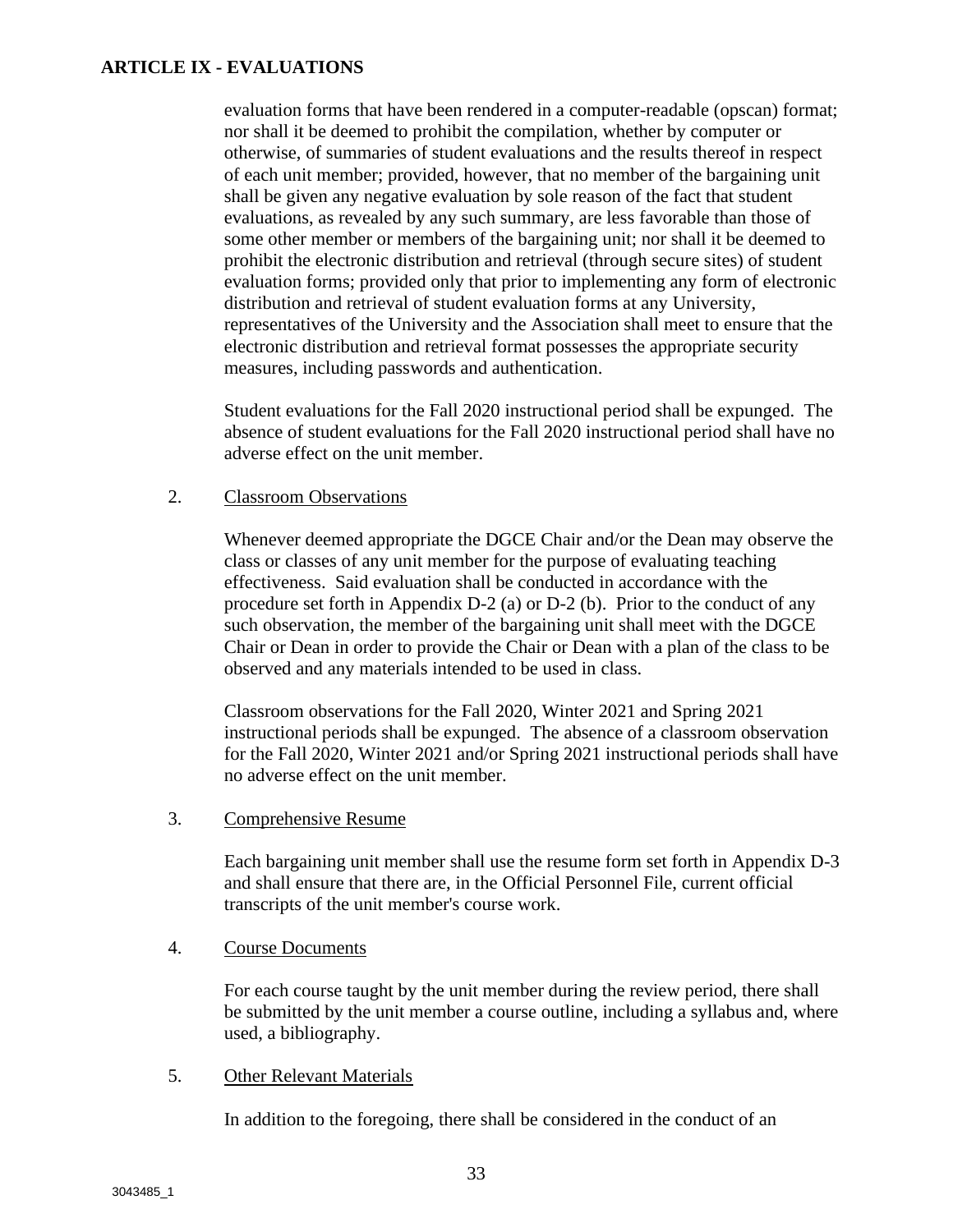evaluation any other relevant materials and information submitted by the unit member being evaluated, by the DGCE Chair of any department through which the unit member is teaching any course, by the Dean and/or by the Vice President. Such information and/or material shall include any written self-evaluation submitted by the unit member.

#### E. PROCEDURES FOR THE CONDUCT OF EVALUATIONS

Whenever a unit member is evaluated, said evaluation shall be conducted by the DGCE Chair of each department or program area through which the course is being taught.

#### 1. Submission of Materials

Prior to the commencement of an evaluation, every unit member shall submit to the Chair all those materials intended to be considered in the conduct of such evaluation. Included among those materials shall be the unit member's current comprehensive resume and course documents.

#### 2. Evaluation by the DGCE Chair

The DGCE Chair shall conduct an evaluation of the unit member on the basis of the criteria set forth in subsection 1 of Section A, using the form set forth in Appendix D-4.

After completion of the evaluation, the DGCE Chair, or the designee thereof, shall transmit a copy to the unit member, who shall have the right to submit a written response thereto within ten (10) calendar days after its receipt.

Thereafter, the DGCE Chair shall submit to the Dean a written report of the evaluation together with all written materials used in the evaluation and any written response submitted by the unit member. This report, signed by the DGCE Chair, shall state that the procedures herein prescribed have been complied with.

#### 3. Role of the Dean

The Dean shall thereafter take such action with respect to the evaluation as the Dean deems appropriate.

#### 4. Evaluation of a DGCE Chair's Teaching

Whenever in connection with the teaching of any course any DGCE Chair is required to be evaluated in accordance with the procedures of this Section E, the DGCE Chair being evaluated shall, in the manner otherwise described in subsection 1 hereof, submit to the Dean the materials there described, and the Dean shall conduct the evaluation in the manner otherwise described in subsection 2 hereof. Nothing in this subsection 4 shall be deemed to limit or impair the authority accorded the Dean by subsection 3.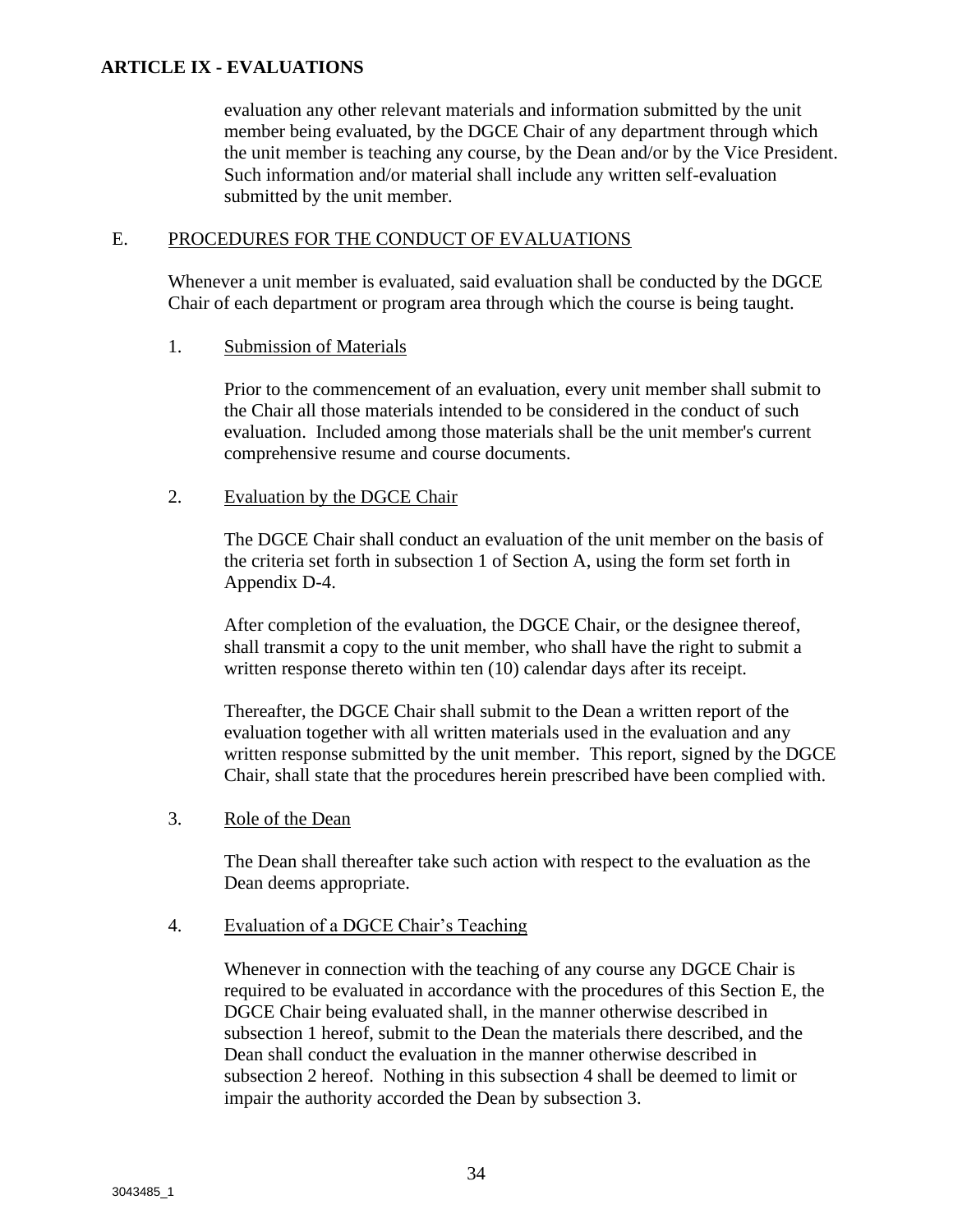#### F. ANONYMOUS COMPLAINTS

The parties agree that the Policy on Handling Anonymous Complaints, which Policy, with the attached Memorandum of Agreement made the 3rd day of December of 1996, is annexed to this Agreement as its Appendix F, shall be of full force and effect as a part of this Agreement from and after the date of execution thereof.

### G. EFFECTIVENESS OF PRIOR EVALUATIONS

Nothing contained in this Article shall be deemed to affect the validity of any evaluation commenced or completed prior to the date of execution of this Agreement or be deemed to affect the validity of any personnel action taken on the basis of such evaluation.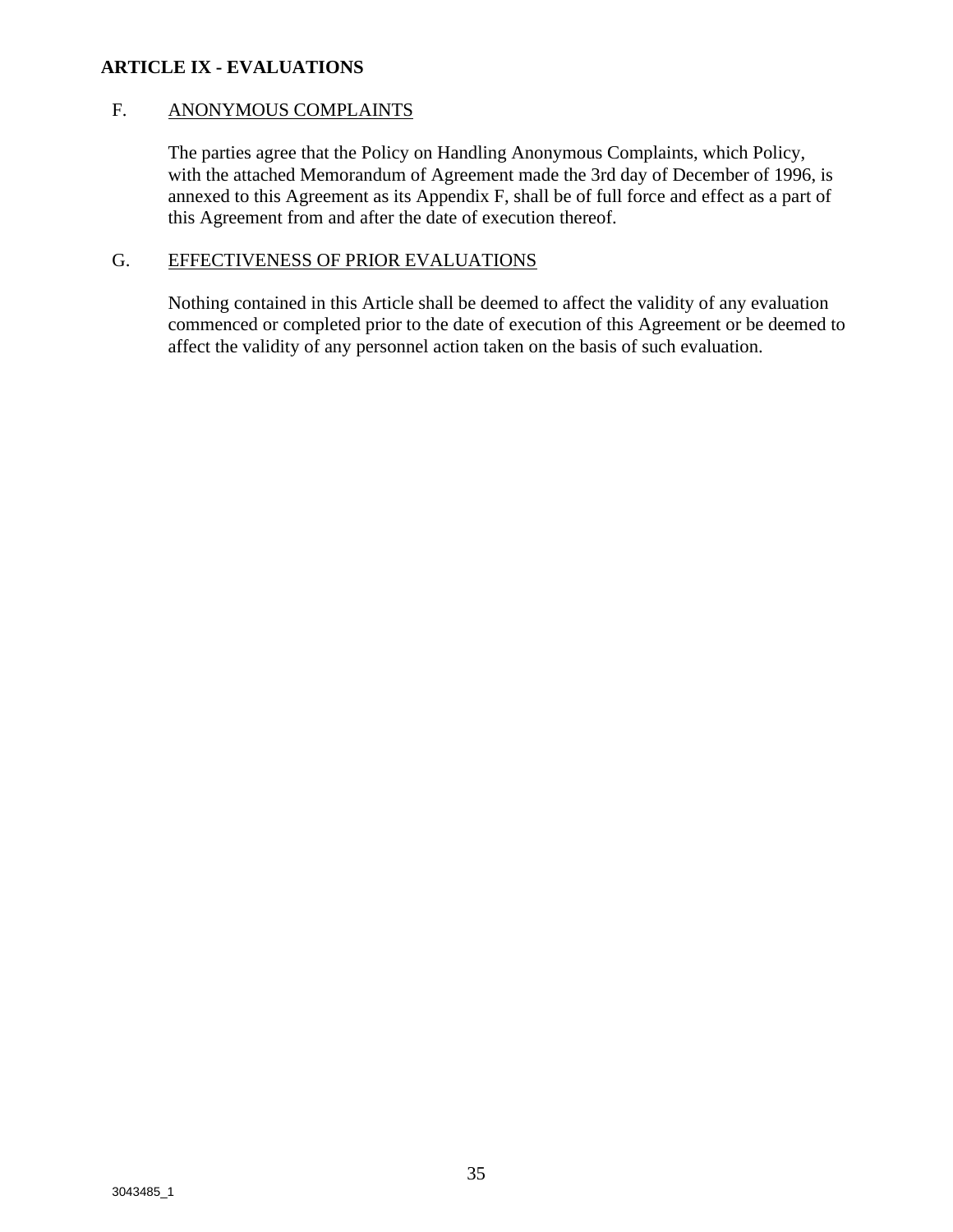#### A. INTRODUCTION

The Board and the Association recognize that Chapter 150E, Section 8, of the General Laws provides a mechanism for arbitration of disputes between the parties to a collective bargaining agreement and further provides that the parties to an agreement may establish an independent grievance procedure culminating in final and binding arbitration. It is the intent of the parties to this Agreement to use their best efforts to encourage the informal and prompt settlement of grievances which may arise between the Association or a member or members of the bargaining unit and the Board. Therefore, the parties agree, for themselves and for all those whom they represent, that they shall use the procedures set forth in this Article, and no other procedures, for the resolution, strictly pursuant to the terms of this Agreement, of all disputes involving the interpretation of this Agreement and of any other matter that is or may become the subject of a grievance as hereinafter defined.

#### B. DEFINITIONS

- 1. Grievance. A grievance is an allegation by the Association or by a member or members of the bargaining unit that an express provision of this Agreement has been breached in its application to it, a member or members. The Association may seek resolution of a grievance only if initiation of the procedure for such resolution has been duly authorized by the Association and so certified by its President or expressed designee. A grievance shall aver all the known facts material to the alleged breach on which the grievance is based, including the date when such breach is alleged to have occurred and the specific contractual provisions alleged to have been breached, and shall set forth the remedy requested.
- 2. Grievant. Grievant shall mean the Association or any member or members of the bargaining unit, as the case may be, who, pursuant to the terms of this Agreement, seeks resolution of a grievance.
- 3. Day. For the purposes of this Article, day shall mean a calendar day, exclusive of December 24th through January 2nd. Deadlines falling on a Saturday, Sunday or a legal holiday are moved to the next business day.

#### C. PROCEDURES FOR FILING A GRIEVANCE

The Association or any member or members of the bargaining unit having a grievance shall seek its resolution only in accordance with the grievance procedures set forth in this Article.

1. Extension of Certain Time Periods

The parties may agree, providing such agreement is recorded in writing, to extend any time period of the grievance procedure contained in this Article X.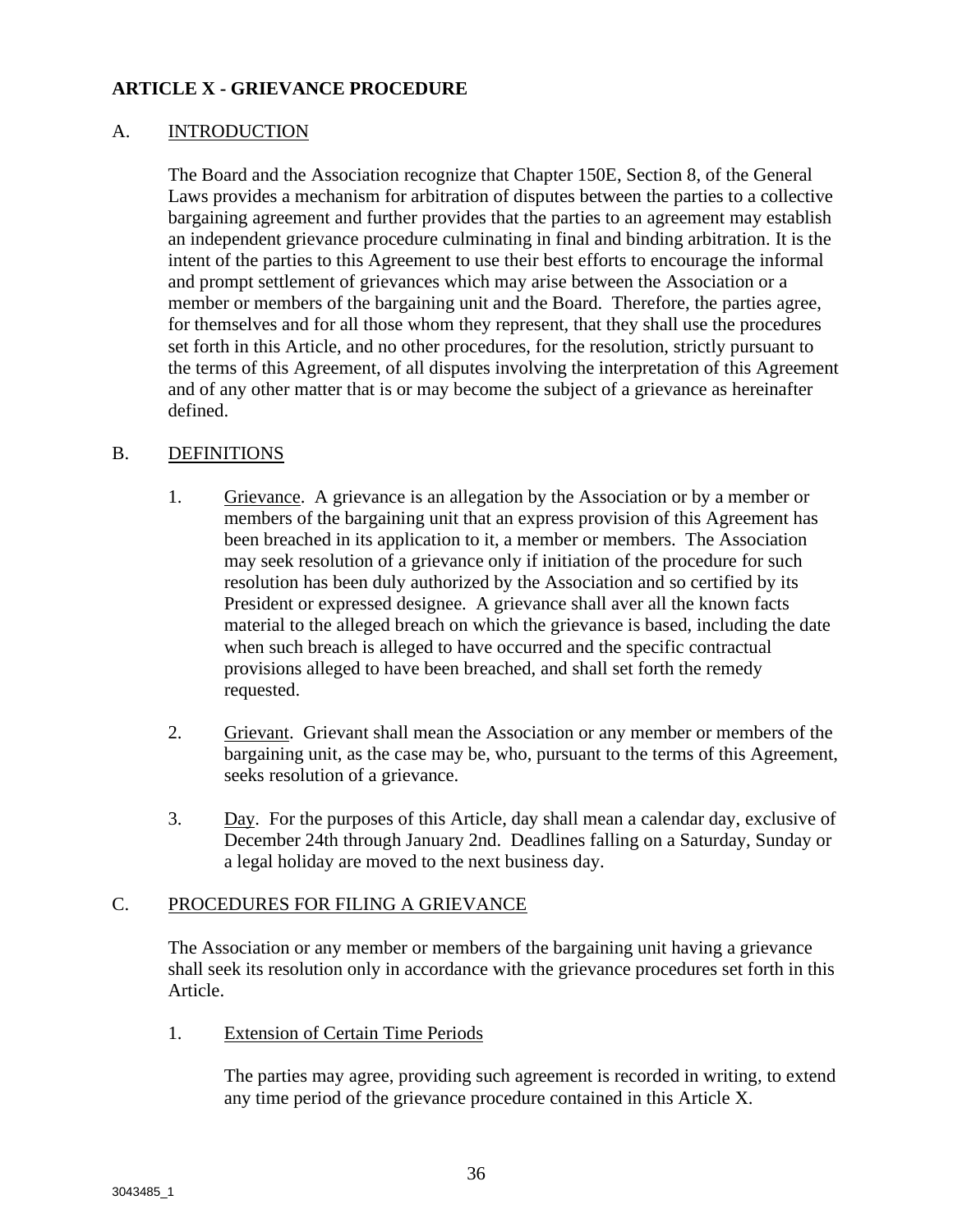#### 2. Inspection of Record

At any reasonable time during any step of these procedures the grievant shall be permitted to inspect all or any part of the grievance record, and, where appropriate, shall be permitted to make copies of all or any parts of such record.

- 3. Introduction of Evidence
	- a. Within the time limits hereinafter prescribed for the initiation of Step 2 of these procedures, the grievant shall introduce all evidence in the grievant's possession and on which the grievant relies or intends to rely as supporting the grievant's claim for relief.
	- b. Notwithstanding the foregoing, the grievant may introduce additional evidence for the sole purpose of rebutting any finding of fact or any determination as set forth in any decision rendered pursuant to the provisions of this Article; provided, however, that such additional evidence, if any, shall be introduced within the time period allowed for the initiation of the Step next following such decision.
	- c. The President shall introduce at Step 2 all evidence in the President's possession and on which the President relied in making any finding of fact and any determination as set forth in the decision rendered pursuant to the provisions of this Article; provided, however, that nothing herein contained shall be deemed to require the President to introduce any evidence otherwise introduced by the grievant pursuant to the foregoing provisions.
	- d. Notwithstanding the foregoing, the grievant, the President, or the Chair of the Council of Presidents may introduce any evidence material and relevant to the grievance the existence or relevance of which he/she did not and should not have known at the times otherwise provided herein for the introduction of evidence.

All evidence introduced pursuant to the foregoing provisions shall form a part of the grievance record.

#### 4. Request for Evidence

Whenever the grievant wishes to introduce evidence pursuant to the provisions of this Article, and such evidence is or may be in the possession of the administration, the grievant may, within the time period allowed for the initiation of the Step at which such evidence is permitted to be introduced, file with the President a written request for such evidence. Whenever such request shall have been so filed, the President shall, within eleven (11) days after the filing of such request, convey to the grievant any and all such evidence in the President's possession so requested; provided, however, that notwithstanding the foregoing, the President may refuse to convey any such evidence not deemed material and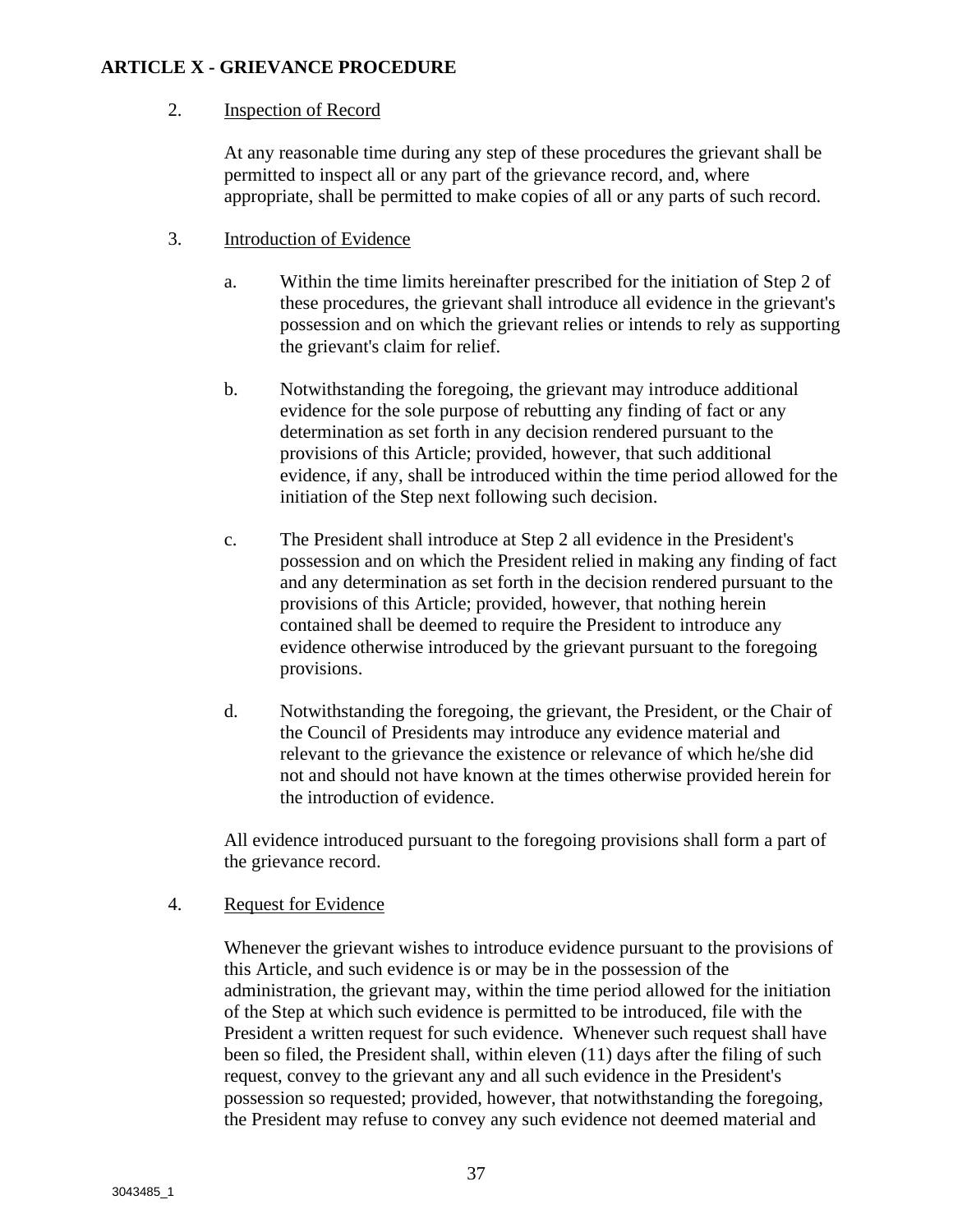relevant to the grievance set forth in the grievance; and provided, further that whenever the President shall have refused to convey any such evidence, such refusal and the reasons therefor shall be communicated in writing to the grievant and shall thereafter form a part of the grievance record. Such request when so filed and such evidence when so conveyed shall form a part of the grievance record.

#### 5. Notice to Association

Whenever any grievant shall have initiated the grievance procedures of this Article, or shall have proceeded to Step 2, notice thereof shall be given to the President of the Association by the person charged at such Step with resolution of the grievance.

#### 6. Determination to Be Made Pursuant to Resolution of Grievance

At Step 2 of these procedures, the President shall, within the time limits prescribed, determine:

- i. whether the grievant has complied with the procedures for seeking resolution of a grievance as set forth in this Article;
- ii. whether the grievance alleges a breach of an express provision of this Agreement; and
- iii. whether an express provision of this Agreement has been breached in its application to the grievant as claimed.

#### 7. Optional Electronic Filing of Grievances

- a. Step 1 and Step 2 grievances may be filed by email by the Chapter Grievance Representative, other Association officer, or an individual unit member provided that it is identified explicitly as a Step 1 or Step 2 grievance and has the appropriate case number as assigned by the chapter (consolidated grievances may be filed by email by the Grievance Committee Chair on behalf of the Association President using the wording now used to identify them as consolidated grievances).
- b. The appropriate management representative shall acknowledge receipt by email.
- c. On or before the day of the Step 1 or Step 2 hearing, the grievant shall follow up with a signed paper copy of the grievance form, which shall include the correct grievance number and any relevant documents as required by the collective bargaining agreement. The management representative shall continue to notify the Chapter President of hearings scheduled with *pro se* grievants.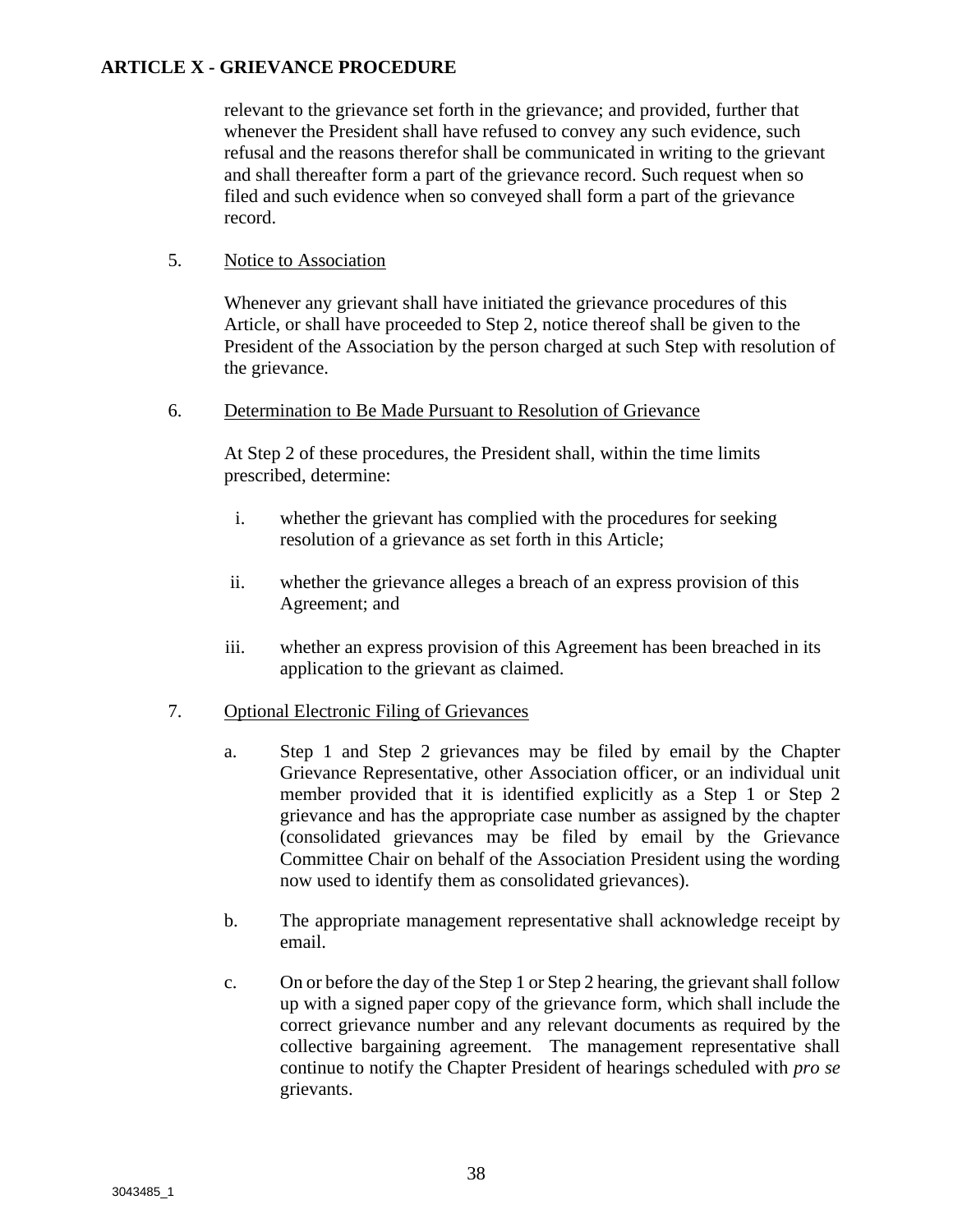- d. The management grievance hearing officer at Step 1 or Step 2 may respond via email to an emailed grievance, sending it to the grievant and the Chapter Grievance Representative; and
- e. As soon as possible thereafter, the management hearing officer shall follow up with a paper copy of the decision.
- f. All other communications between the parties may be exchanged electronically, and such electronic communications shall be considered to be "in writing" or "written" provided that paper copies can be made available.

#### Step 1: The Vice President (Informal)

Save as is provided in Section G, a grievant shall initiate the grievance procedures of this Article by filing with the Vice President during the term of this Agreement or an extension thereof, a written notice that a grievance exists.

The notice need only briefly describe the subject of the grievance. No such notice may be filed more than fifteen (15) days from the date of occurrence of the event upon which the grievance is based or from the date when the grievant had or should have had knowledge of the event upon which the grievance is based. The filing date required hereunder shall be deemed to have been complied with by a postmark dated within the specified time limit. Within seven (7) days after the receipt of such notice, the Vice President shall meet with the grievant and attempt to resolve the grievance. If within seven (7) days after such meeting, the grievant and the Vice President shall have failed to agree upon a resolution of the grievance, the grievant may elect to proceed to Step 2; provided, however, that nothing herein contained shall be deemed to permit the making of any such election in respect of any claim to which this Article X, by the provisions of its Section H or otherwise, is of no application.

#### Step 2: The President (Formal)

If the grievant elects to proceed to this Step, then within eleven (11) days after the expiration of the period provided under Step 1 for informal resolution of the grievance, the grievant shall file with the President:

- i. a copy of the grievance; and
- ii. all documents and evidence in the grievant's possession and upon which the grievant replies or intends to rely as supporting the grievant's claim for relief.

All such documents and evidence so filed shall form a part of the grievance record.

The President shall transmit a copy of the grievance to the Employee Relations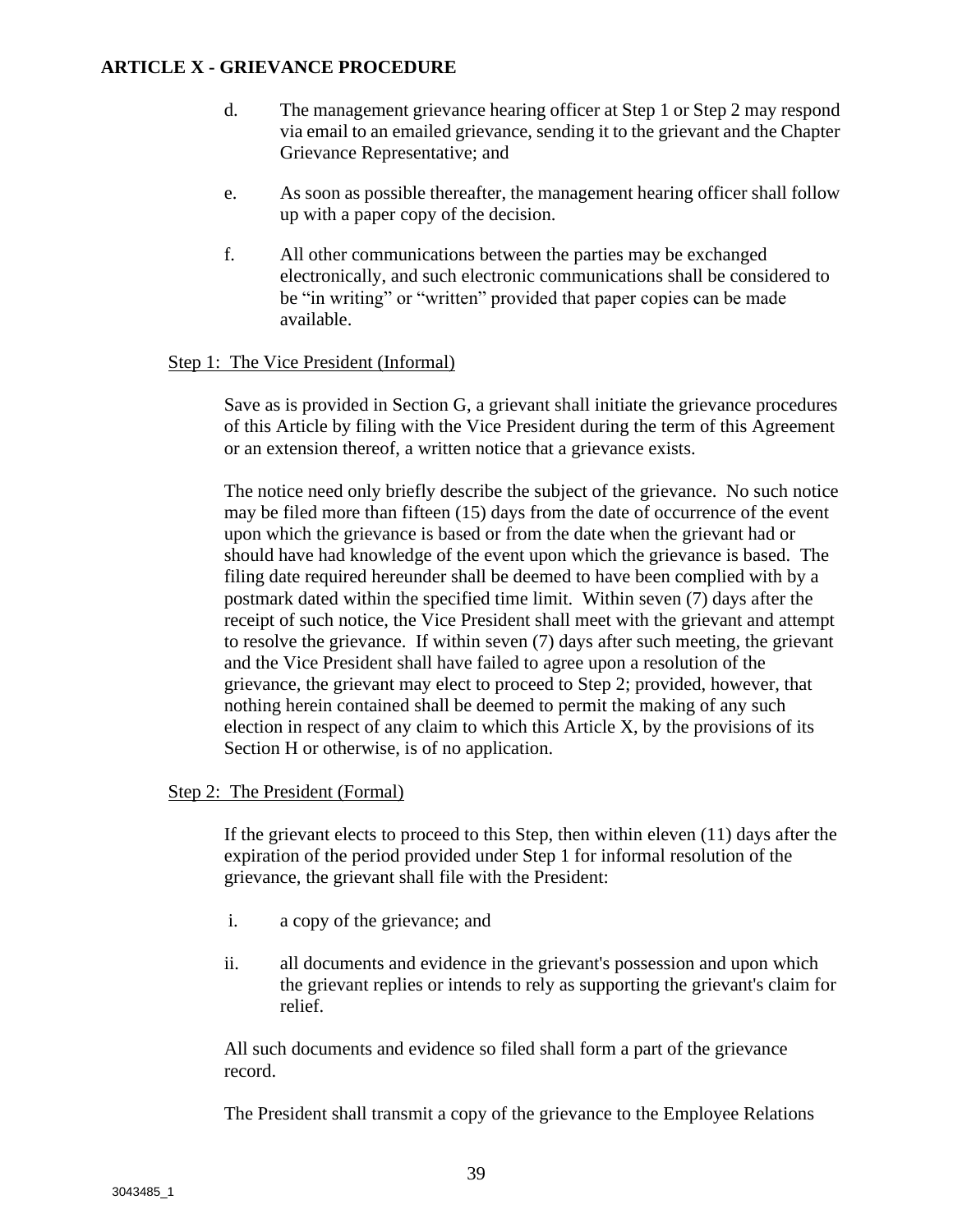Committee, to the Chair of the Council of Presidents and, unless the Association or the Chapter President, personally, is the grievant, to the Chapter President.

The President shall meet with the grievant to discuss the grievance within fifteen (15) days after the filing of the grievance at Step 2. The President shall consider any grievance the resolution of which shall have been sought, pursuant to the terms set forth herein, through the prior Step of the grievance procedure; provided, however, that nothing herein contained shall be deemed to confer on the President jurisdiction to consider or remedy any claim that may not be processed as a grievance pursuant to this Article X.

Within fifteen (15) days after the President and the grievant meet, the President shall make such determination as is prescribed in Section C(6) of this Article. The President shall render a written decision and shall set forth therein the President's determinations and the reasons therefor and the President's findings of fact, and shall provide a copy of such decision to the grievant, the Employee Relations Committee, the Chapter President and the Chair of the Council of Presidents. Such decision shall thereafter form a part of the grievance record.

If the President shall have determined that an express provision of this Agreement has been breached in its application to the grievant as claimed, the President may, consistent with the terms of this Agreement, provide any appropriate remedy for such breach. Whenever the President shall have provided any remedy deemed appropriate, such remedy shall be set forth in writing in the President's decision. Such determination when so set forth in writing shall thereafter form a part of the grievance record.

If the Association elects to proceed beyond Step 2, then within twenty-one (21) days after the expiration of the period provided under this Step 2 for resolution of the grievance, it shall file notice of such election with the President, the Chair of the Association Grievance Committee, and the designated representative of the Council of Presidents. This notice shall satisfy the requirements of Step 3 and the requirements of clauses (i) and (ii) in the first paragraph of Step 4; such notice may be filed electronically. As soon as practicable thereafter, the Association President shall follow up with a signed paper copy.

#### Step 3: Mediation

If the Association elects to proceed to this Step, then following the receipt of such notice by the representative of the Council of Presidents, but not sooner than forty-five (45) days thereafter, the grievance will be addressed as soon as practicable.

The Council and the Association shall reserve, at a minimum, the first Wednesday of each month, exclusive of January and February, for mediation of grievances at Step 3. Dates shall be determined at the beginning of each fiscal year falling within the terms of this Agreement. Mediation shall be conducted on a rotating basis by a panel agreed to by the parties. The expenses of the mediator shall be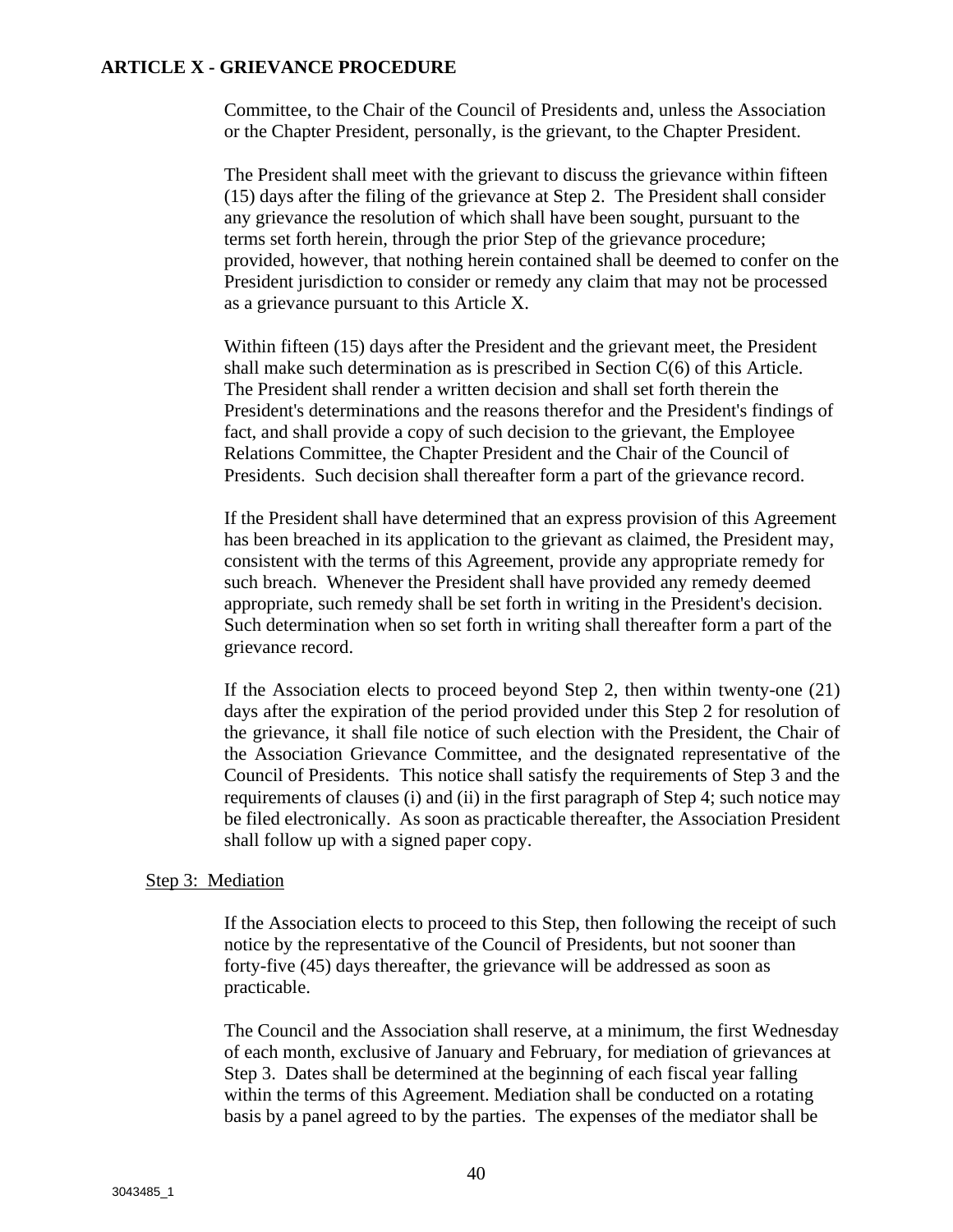shared equally by the parties.

Both parties shall insure that their representatives in mediation have the authority to enter into a settlement.

Documents introduced before and during mediation shall be included in the grievance record. Statements made during mediation shall be off the record in order to encourage free discussion without injuring either party's case if mediation is unsuccessful. The mediator shall not testify about the mediation in any arbitration conducted under this Article X or in any other adversarial proceeding or judicial forum. Each party shall maintain the confidentiality of mediation and shall not rely on or introduce as evidence in any other proceeding:

- i. views expressed or suggestions made by the other party with respect to the possible settlement of the grievance;
- ii. admissions made by the other party in the course of the mediation;
- iii. proposals made or views expressed by the mediator; and
- iv. the fact that the other party had or had not indicated willingness to accept a proposal for settlement or to continue these or any other mediation proceedings.

The mediator does not have the authority to impose a settlement on the parties but will attempt to help them reach a satisfactory resolution.

Mediation shall conclude in one of the following ways:

- i. by the execution of a settlement agreement by the parties; or
- ii. by a written declaration of the mediator, a party, or the parties to the effect that the mediation is concluded.

After May 31, 2020, upon forty-five (45) days' notice, either party may terminate this mediation procedure, after which Step 4 shall become Step 3.

#### Step 4: Arbitration

a. Initiation of Arbitration

Subject to and in accordance with the following provisions, the Association may initiate arbitration within one hundred thirty-five (135) days of:

- Notice by the Association that mediation is waived; or
- The conclusion of mediation (other than by the parties' execution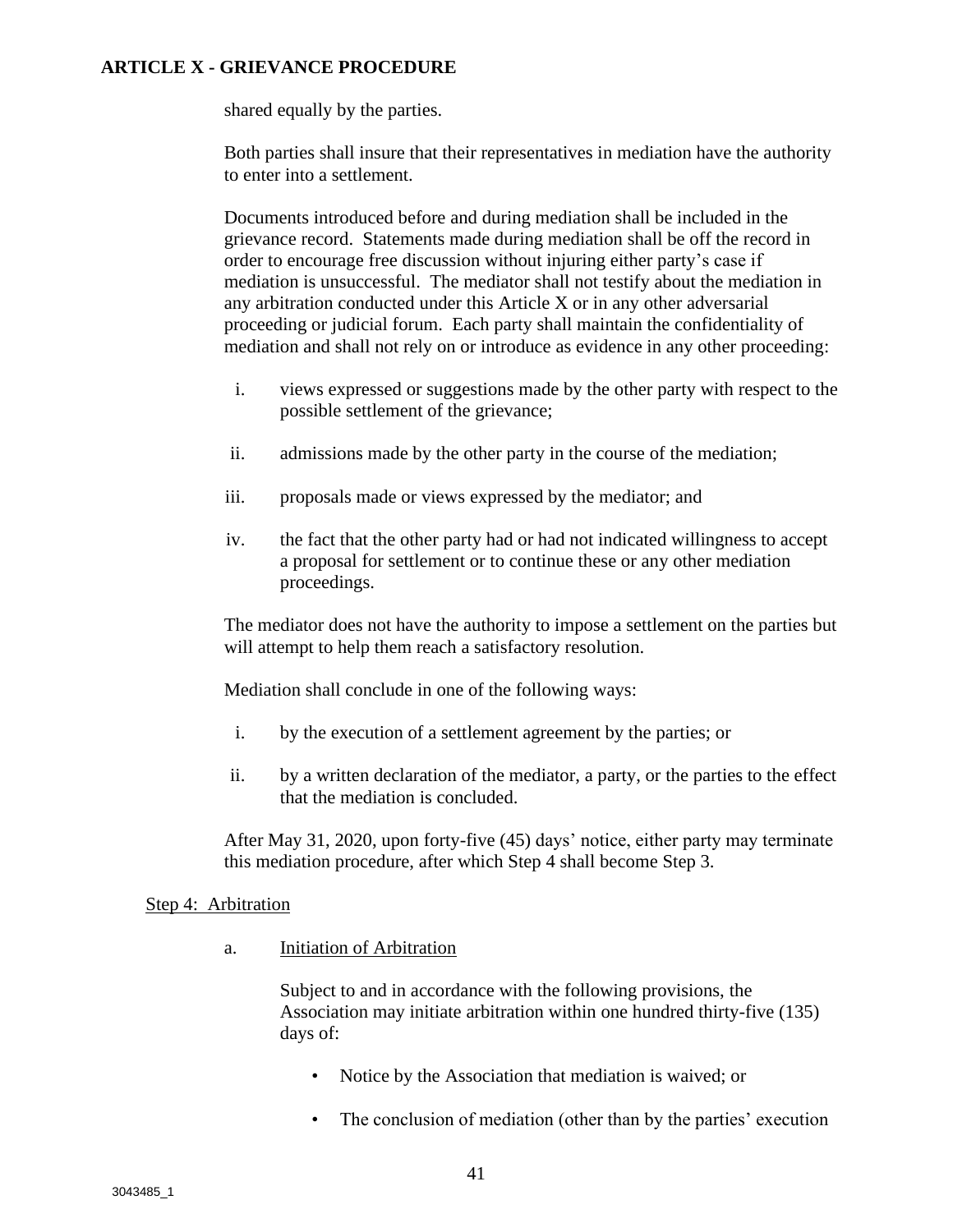of a settlement agreement).

The Association shall have the exclusive right to initiate arbitration of a grievance. Whenever the Association shall initiate arbitration of a grievance, the resolution of which has theretofore been sought by a member or members of the bargaining unit, then such member or members shall be bound in all respects by the decision of the arbitrator to the same extent as the Board and the Association.

The Association shall, upon its determination so to do, initiate arbitration by filing a demand for arbitration with the American Arbitration Association and with the President of the University and the Chair of the Council of Presidents, with a copy to the Employee Relations Committee, within the limits of time set out above.

Such arbitration shall be conducted in accordance with the rules and regulations of the American Arbitration Association in effect on the date of such filing, unless otherwise provided herein; provided, however, that the jurisdiction of the arbitrator to inquire into any issue or to render any award shall be governed solely by the provisions of this Agreement.

In order to proceed to arbitration, within the time specified in the first paragraph in Step 4, the Association shall file a demand for arbitration with the American Arbitration Association, a copy of which shall be sent to the President, the Chair of the Council of Presidents, the Employee Relations Committee and the labor representative of the Council of Presidents in labor arbitration.

The deadline for filing a demand for arbitration for related grievances shall be one hundred thirty-five (135) days after the last of the related grievances has been addressed in accordance with the first paragraph in Step 4. The term "related grievances" shall refer to grievances such as those by different unit members pertaining to the same transaction or occurrence, or other grievances determined by the parties to be related. Such related grievances shall be included in a single demand for arbitration.

#### b. Jurisdiction of the Arbitrator

Subject to the provisions of this Agreement, the arbitrator shall have no authority or jurisdiction to:

- i. arbitrate the portion of any grievance that is removed from the jurisdiction of the President by the express terms of this Agreement;
- ii. add to, alter or amend any term or condition of this Agreement; or
- iii. inquire into or arbitrate any issue not presented by the original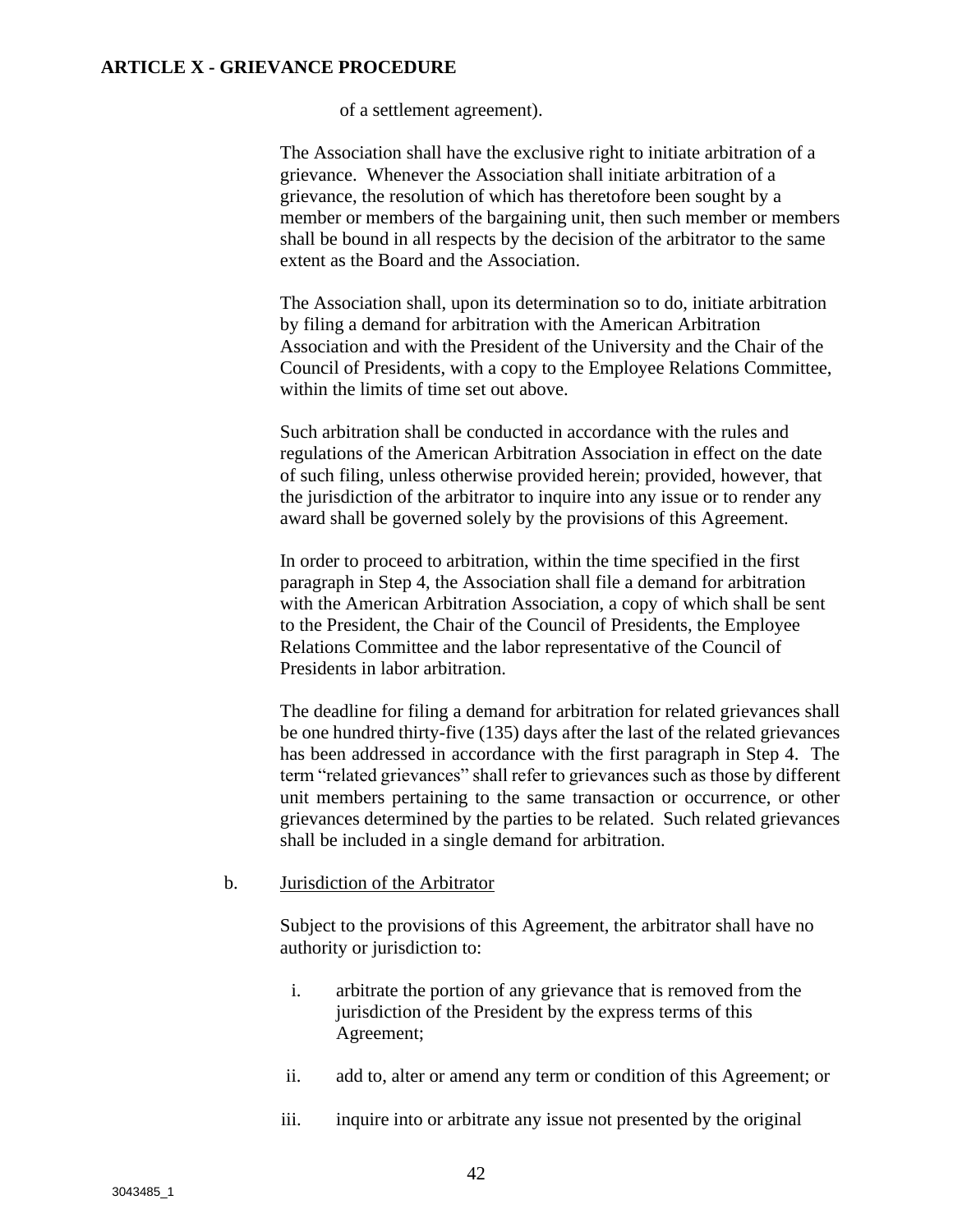grievance.

#### c. Authority of the Arbitrator

Unless otherwise provided in this Agreement, the arbitrator shall have the authority to make a final and binding award on any dispute concerning the interpretation or application of this Agreement. The arbitrator's authority in matters that are arbitrable is limited to determining whether the provisions set forth in this Agreement were violated. The arbitrator shall be without power, right or authority to make a decision or to substitute his/her judgment for that of the Board or its representatives.

The arbitrator shall have no authority to arbitrate any event which occurred or failed to occur prior to the ratification date of this Agreement.

Notwithstanding any rule of the American Arbitration Association to the contrary, in making said decision, the arbitrator shall apply the express provisions of this Agreement and shall not alter, amend, extend or revise any term or condition hereof.

#### d. Award of the Arbitrator

If the arbitrator determines no express provision of this Agreement has been breached in its application to the grievant as claimed the grievance shall be dismissed. If the arbitrator determines that this Agreement has been so breached, the arbitrator may, subject to the provisions of this Article and except as hereinafter provided, provide an appropriate remedy for the breach; provided, however, that in making any monetary award, the arbitrator shall only provide compensation for actual damages directly attributable to such breach, and shall in no event make any award by way of penal damages.

#### e. Expense of Arbitration

All fees and expenses of the arbitrator shall be divided equally between the parties. Each party shall bear the cost of preparing and presenting its own case.

#### D. ASSOCIATION REPRESENTATION

Any member or members of the bargaining unit may initiate and pursue a grievance through the first two Steps of the grievance procedure without intervention of the exclusive representative of the Association, provided that the Association shall be afforded the opportunity to be present at any conferences held and that any adjustment made shall not be inconsistent with the terms of this Agreement.

Any member or members of the bargaining unit may request that the Association represent them at any Step of the grievance procedure. The Association shall notify in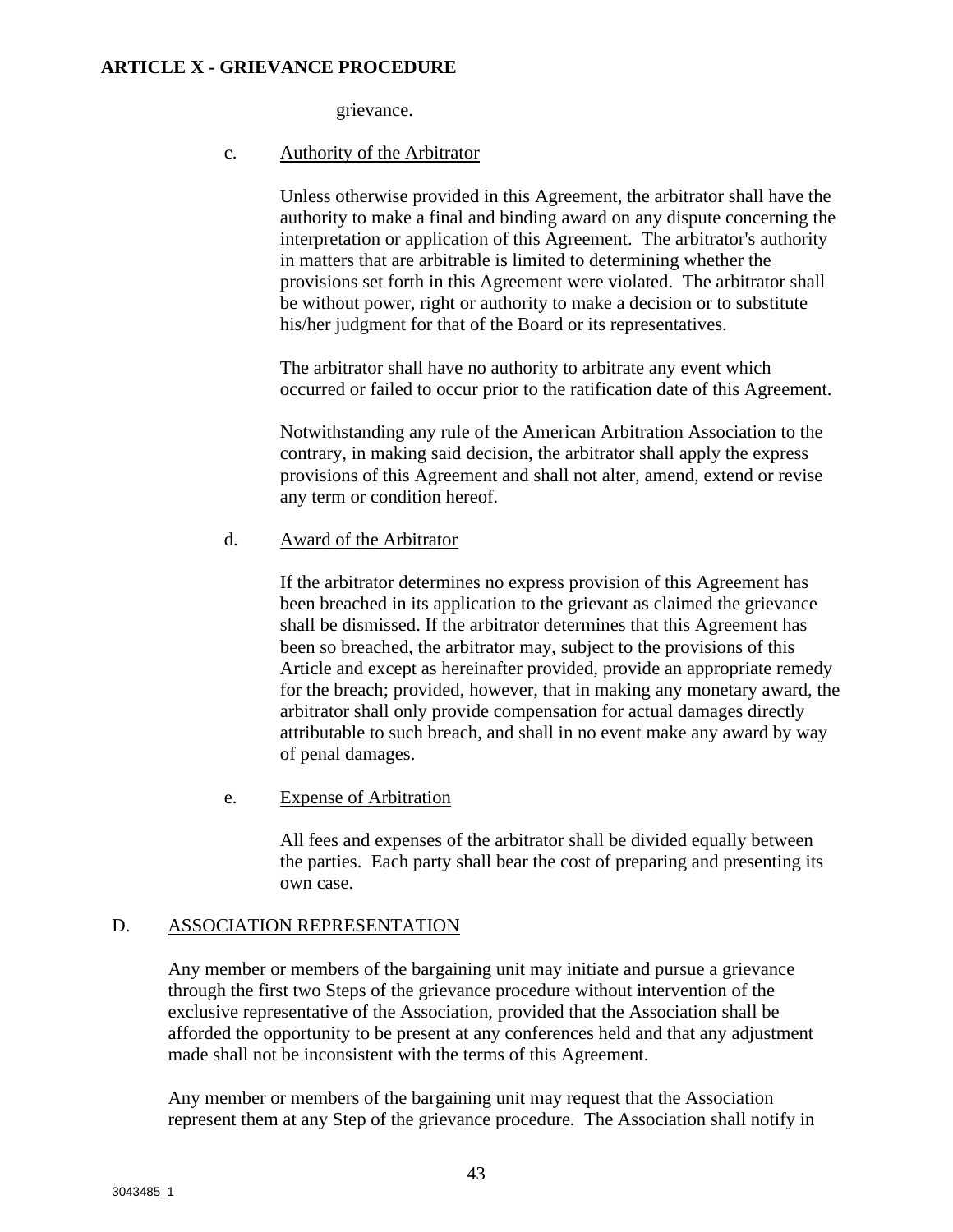writing the Vice President, the President of the University, and the Chair of the Council of Presidents, as the case may be, of the name and address of such Association representative upon being authorized to represent the grievant.

#### E. WAIVER, ADMISSION, TERMINATION AND GROUNDS FOR APPEAL

1. Waiver

Failure of a grievant to comply with any of the provisions of this Article shall be deemed to be a waiver of the right to seek resolution of the grievance under the terms of this Agreement. In determining whether there has been any such failure to comply with any of the provisions of this Article, time shall be deemed to be of the essence, and any failure of the grievant to comply with any of the time limits prescribed herein shall be deemed to be such failure to comply with the provisions of this Article; provided, however, that the time limits prescribed herein may be extended in any specific instance by mutual written agreement of the parties.

#### 2. Admission

The resolution of a grievance by the Vice President, the President of the University, the Council of Presidents, or any of their designees shall not be deemed to be an admission by any Board of Trustees or the Board that the grievance has, for any other purpose or proceeding, standing as a grievance, or be an admission by any Board of Trustees or by the Board that such grievance is cognizable or justiciable according to any applicable provisions of this Agreement or of the laws of the Commonwealth.

#### 3. Termination

Unless prohibited by law, if any member or members of the bargaining unit shall initiate any administrative, judicial or like proceeding (other than a proceeding in the Division of Labor Relations) that relates to any matter that is the subject of a grievance in respect of which such member or members is or are the grievant while any proceeding in respect of such grievance is pending under any provision of Section C of this Article, such proceeding under Section C shall terminate as of the date of the initiation of such other administrative or judicial proceeding, and the grievance procedures aforesaid shall be inapplicable to such grievance.

#### 4. Grounds for Appeal

The Board and the Association shall have the right to appeal any final decision of the arbitrator pursuant to the provisions of Chapter 150E, Section 8, and Chapter 150C, Sections 10, 11 and 12 of the General Laws.

#### F. COLLATERAL CONSEQUENCES OF A GRIEVANCE

The fact that a grievance is alleged by a member of the bargaining unit, regardless of the ultimate disposition thereof, shall not be recorded in the Official Personnel File of such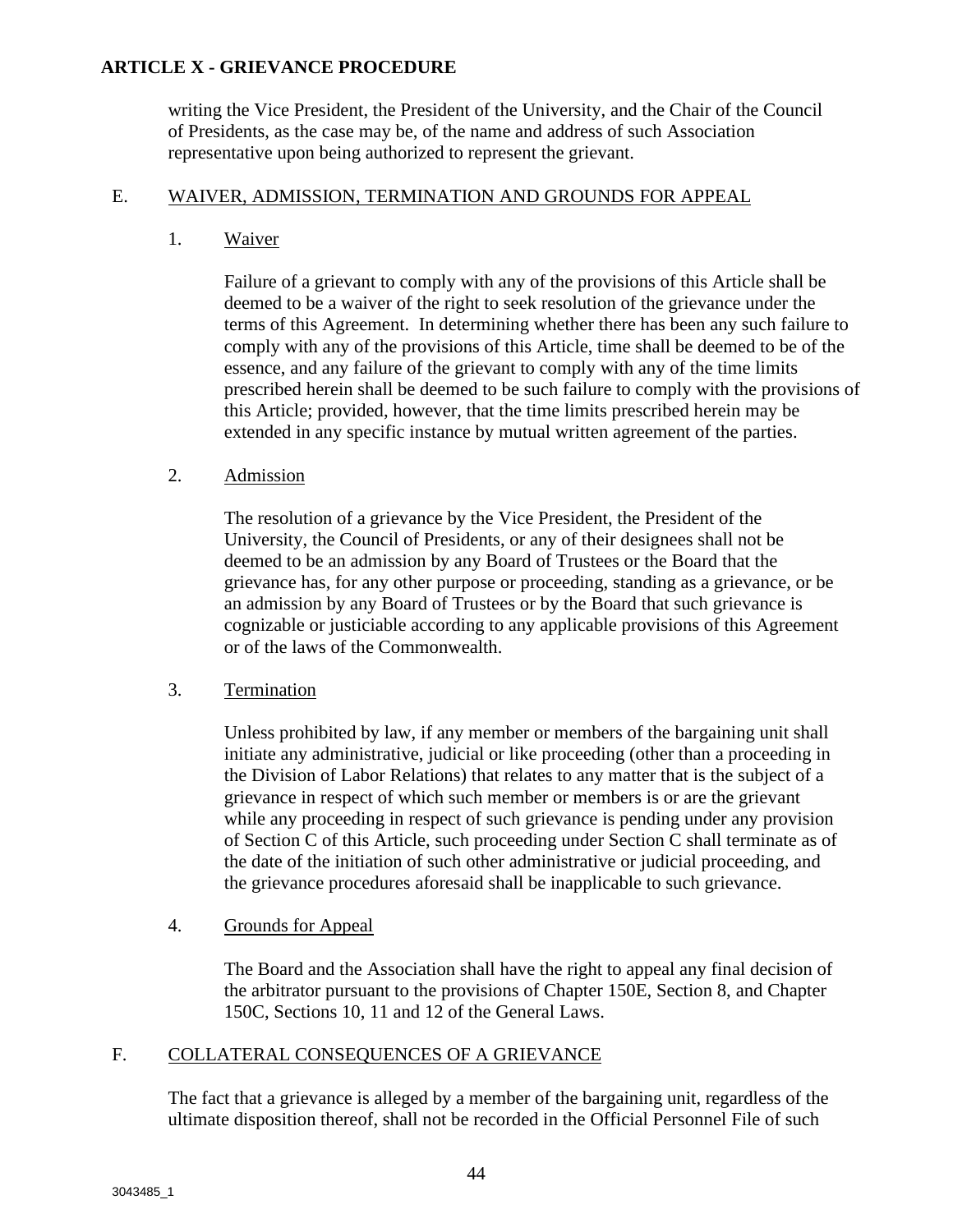member or in any file or record utilized in the taking of any personnel action in respect of such member; nor shall such fact be used in the making of any recommendation for the job placement of such member; nor shall such member or any other member or members who participate in any way in the grievance procedure be subjected to any action, whether disciplinary or other, for having processed such grievance; provided, however, that nothing herein contained shall derogate or be deemed to derogate from the right to take any action that might be authorized or required to be taken to give effect to the resolution of any grievance.

#### G. CONSOLIDATED GRIEVANCES

Anything in the foregoing provisions to the contrary notwithstanding, the Association may, within the ten (10)-day period during which a grievance may otherwise be filed, file such grievance with the Chair of the Council of Presidents in the form of a grievance, specifying therein the reasons why the grievance should be treated as a consolidated grievance. The Chair shall, within ten (10) days, determine whether to treat the grievance as a consolidated grievance. If the Chair accepts the grievance as a consolidated grievance, the procedures and time limits of Step 2 shall thereupon apply, provided only that the response rendered at such Step shall be rendered by the Chair in such capacity, rather than by the President of a University. If the Chair declines to accept the grievance as a consolidated grievance, the Association or any unit member or members may, within ten (10) days following the date of the Chair's decision, file the grievance at Step 1 at the University at which such grievance is alleged to have occurred.

#### H. GRIEVANCES FILED PRIOR TO THE DATE OF EXECUTION OF THIS AGREEMENT

Notwithstanding any other term of this Agreement, any grievance filed prior to the date of execution of this Agreement shall be subject to the provisions of the predecessor Agreement; provided, however, that at the request of either party, the Employee Relations Committee may review any such grievance as it may determine, subject to the terms of Article II of this Agreement; and provided further that the selection of an arbitrator in connection with the arbitration of any grievance shall, unless already made pursuant to its predecessor, be made pursuant to this Agreement.

#### I. APPLICATION

The parties hereby agree that the provisions of Section 53 of Chapter 30 of the General Laws are, in their entirety, hereby rendered of no force and effect in their application to members of the bargaining unit.

Save as is otherwise expressly provided in this Agreement, no claim, however set forth, whether in the form of a grievance or otherwise, alleging a breach, or arising out of an alleged breach, of any of the following provisions shall be the subject of any proceeding, adjudication, determination or remedy pursuant to any provision of this Article X:

i. Article II, Section A, Fair Practices, as is therein provided; or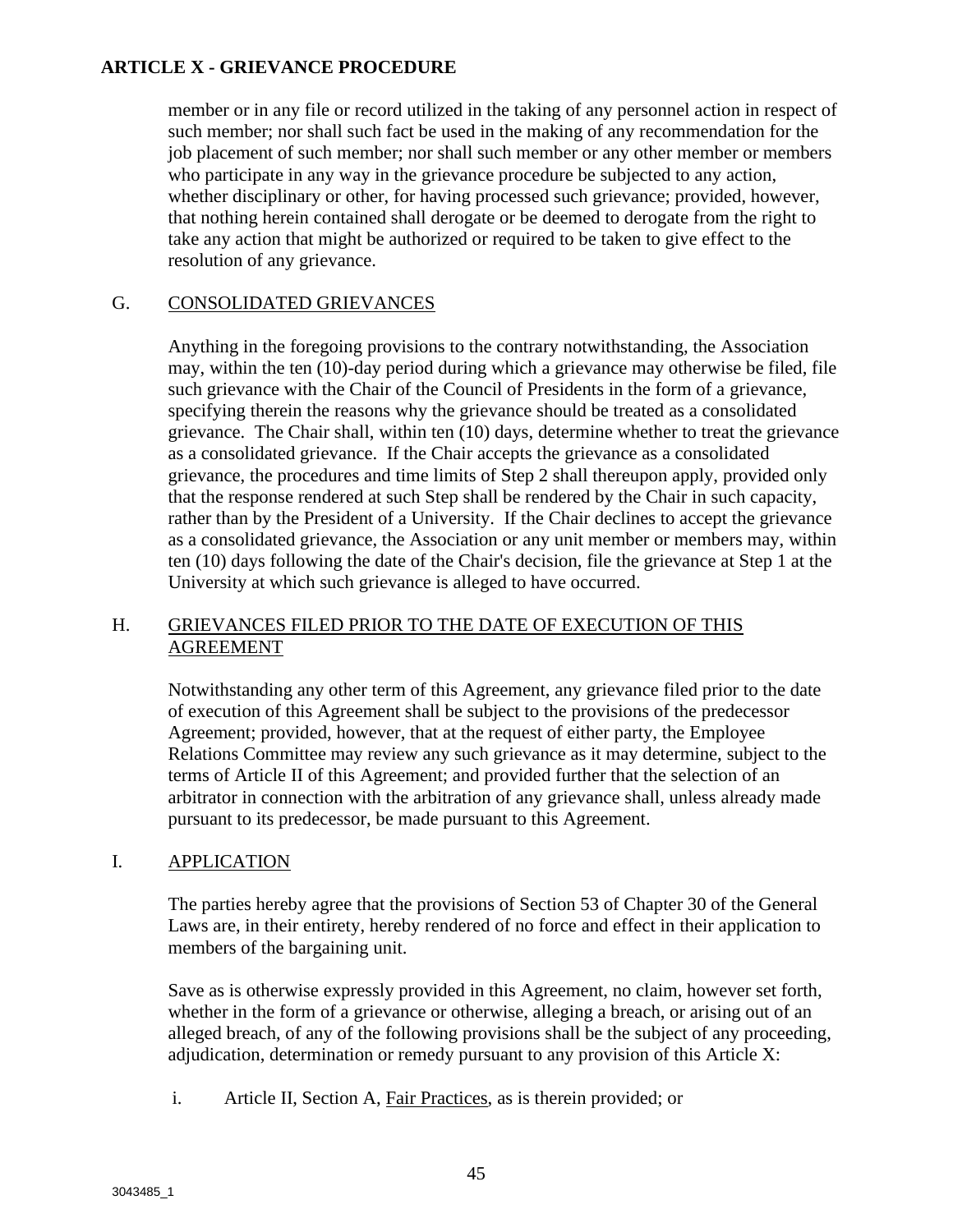ii. Article III, Section E, Reduced Workload, provided that grievances involving the interpretation of this section may be processed through Step 2 of the Grievance Procedure.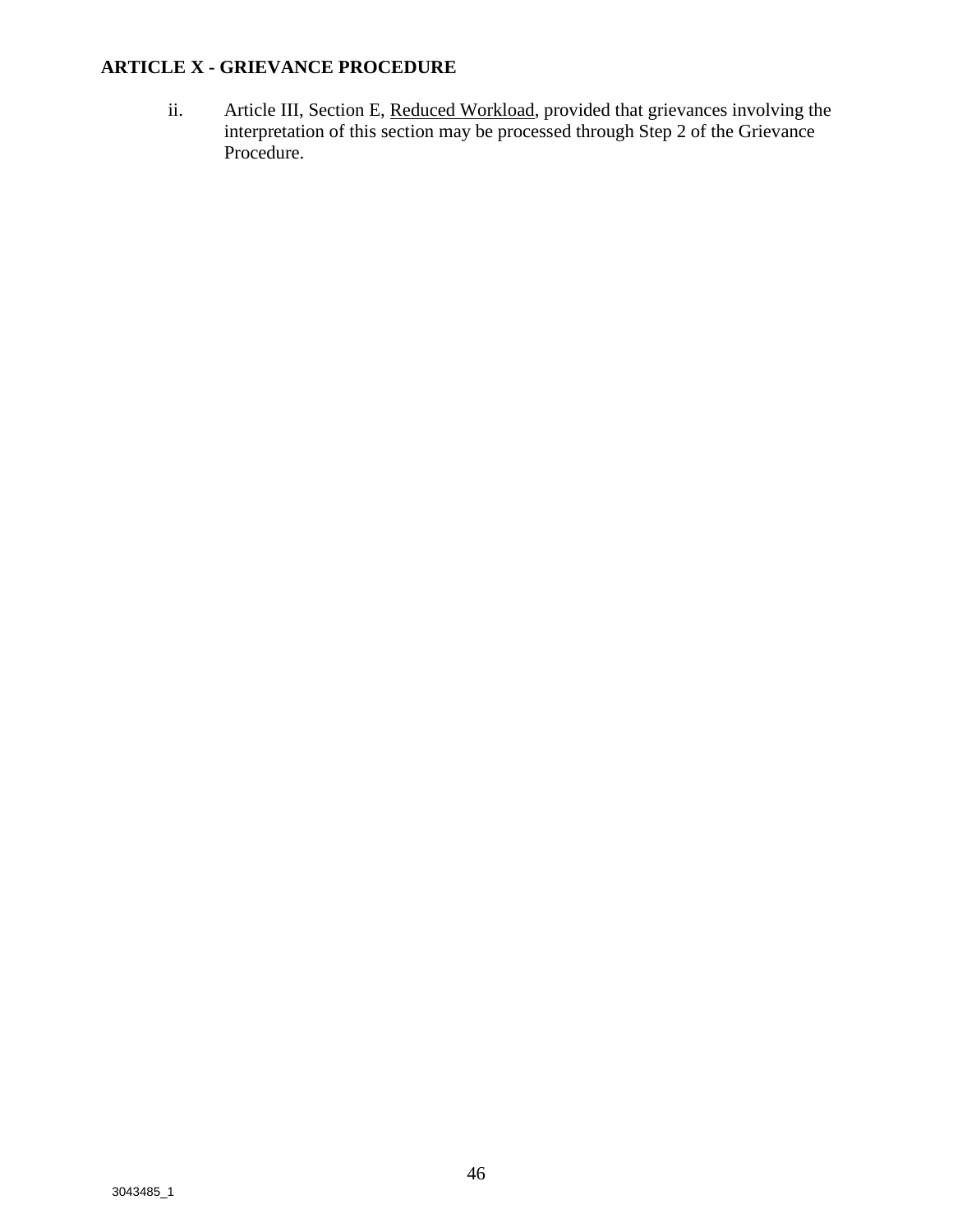#### **ARTICLE XI - OFFICIAL PERSONNEL FILE**

Each University shall maintain an Official Personnel File for each member of the bargaining unit, which shall be kept in a secure place in the custody of the President. Such file shall contain a continuous record of the unit member's status as an employee of the University within the DGCE unit. For the purposes of this Agreement, Official Personnel Correspondence shall mean correspondence from the Board of Trustees or from the Administration of any University to or concerning a member of the bargaining unit which is stamped "Official Personnel Correspondence" and which gives notice of any personnel action taken or proposed to be taken or of any official commendation, reprimand or disciplinary action.

The Official Personnel File shall contain the following:

- i. copies of Official Personnel Correspondence and personnel actions concerning the unit member;
- ii. except as is hereinafter provided, all evaluations of the performance of the unit member made prior to the effective date of this Agreement and made thereafter pursuant to the provisions of Article IX hereof; provided only that the record of any student evaluations may be kept in the form of summaries thereof; and
- iii. an updated official transcript submitted pursuant to the provisions of Article IX hereof.

Except as is hereinafter provided, no other materials shall be included therein.

All materials placed in the Official Personnel File of a unit member shall be stamped "Official Personnel Correspondence," dated when received and numbered sequentially, and all materials contained in each Official Personnel File shall be logged sequentially and a copy of each document forwarded to the respective unit member.

Unit members shall have the right without undue delay to examine their Official Personnel File. Under no circumstances shall the Official Personnel File be removed from its place of safekeeping by the unit member, and access to the Official Personnel File shall, where feasible, be only in the presence of someone in authority.

Unit members shall have the right to place in their Official Personnel File a written statement made in response to materials that are contained in the File or that may affect their employment status.

Upon written request of the individual member of the bargaining unit, the University administration shall reproduce, without undue delay, one (1) copy of such materials.

Within sixty (60) days following the conduct of the seventh (7th) evaluation of the unit member at the University, there shall be removed from the Official Personnel File of such unit member the earliest of such evaluations. Thereafter, no more than six (6) evaluations of the unit member shall remain in the Official Personnel File.

The evaluations to be removed from the Official Personnel File shall be returned to the unit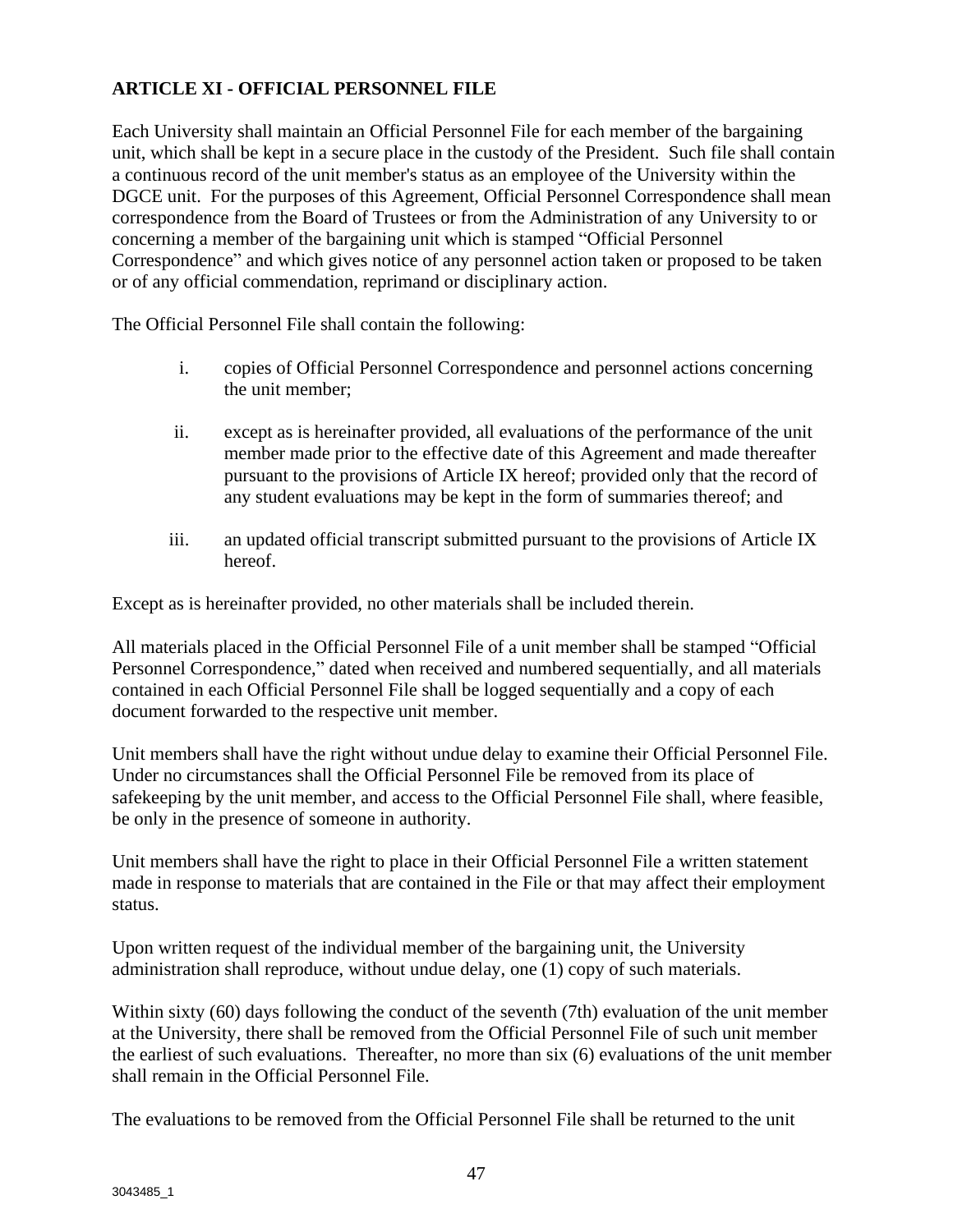#### **ARTICLE XI - OFFICIAL PERSONNEL FILE**

member.

The Official Personnel File shall be available for inspection by the DGCE Chair, the Dean, the Vice President, the President of the University, the Board of Trustees and the Board and, when so authorized in writing by the unit member, by a representative of the Association. An inspection sheet shall be maintained for each unit member's Official Personnel File. Whenever any person or body inspects the Official Personnel File of a unit member, the name of the individual or individuals conducting such inspection and the date and time thereof shall be noted on the inspection sheet.

Unless required by law, no other person or agency shall be given access to an Official Personnel File without the express written permission of the unit member concerned.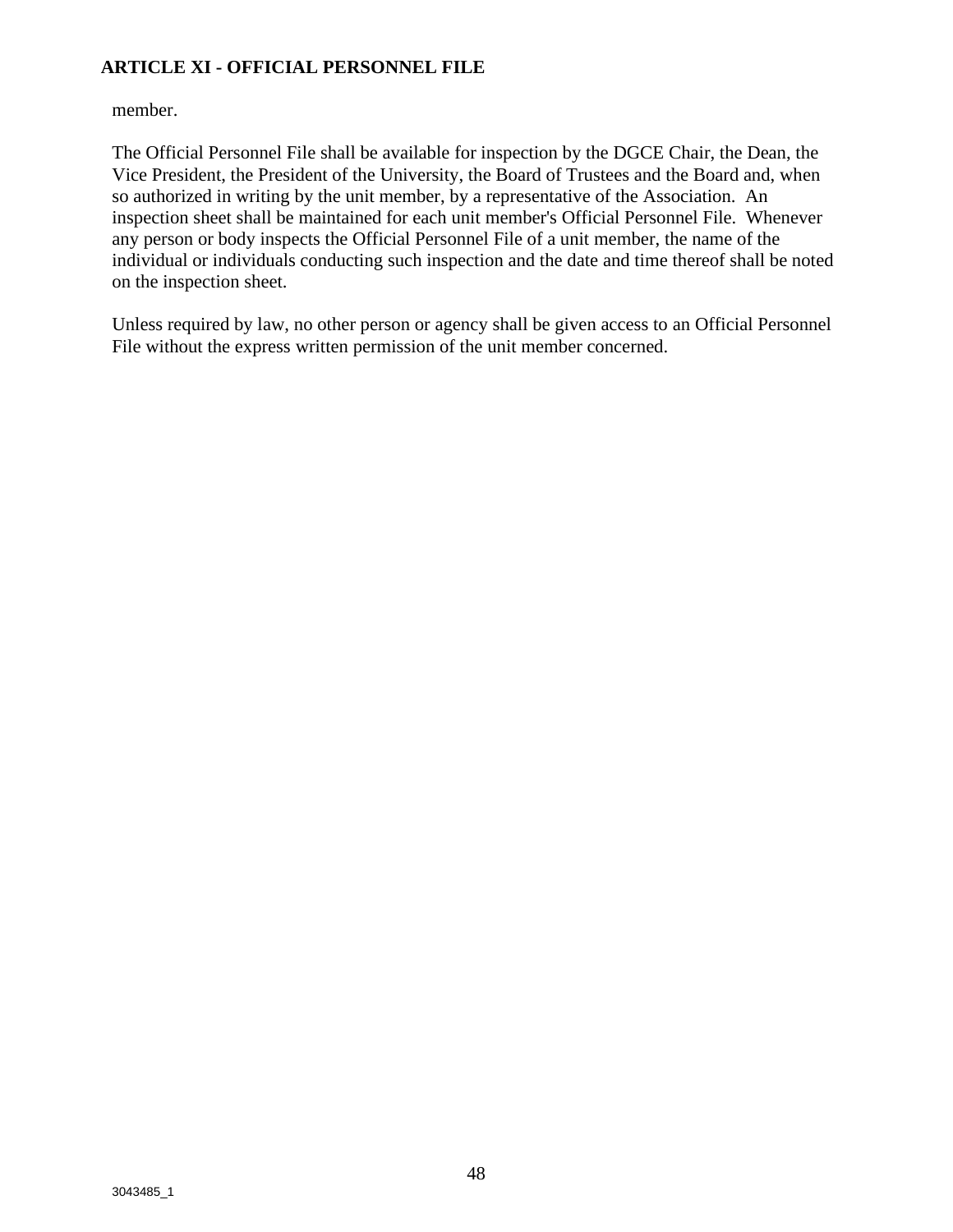#### **ARTICLE XII - COMPLIANCE WITH BOARD TIME SCHEDULES**

The parties agree that any assignment, report, recommendation, or other action of any committee, DGCE Chair, or member of the bargaining unit provided for in this Agreement shall be completed in compliance with such time schedules as may be established from time to time by the Board or President of a University who shall first consult with the Chapter President regarding such schedule.

Reasonable written notice of time schedules shall be provided by the President of the University to the Chapter President. Such notice shall be deemed to be notice to any committee established in this Agreement, to DGCE Chairs and to the members of the bargaining unit. In the event that any committee, DGCE Chair, or member of the bargaining unit, having received such written notice, shall not have so completed its or their work, the President or the Board, as the case may be, may, in their discretion, make such recommendations or take such actions as either deems appropriate, and the making of such recommendations or the taking of such actions shall not be in violation of the procedures set forth in any provision of this Agreement.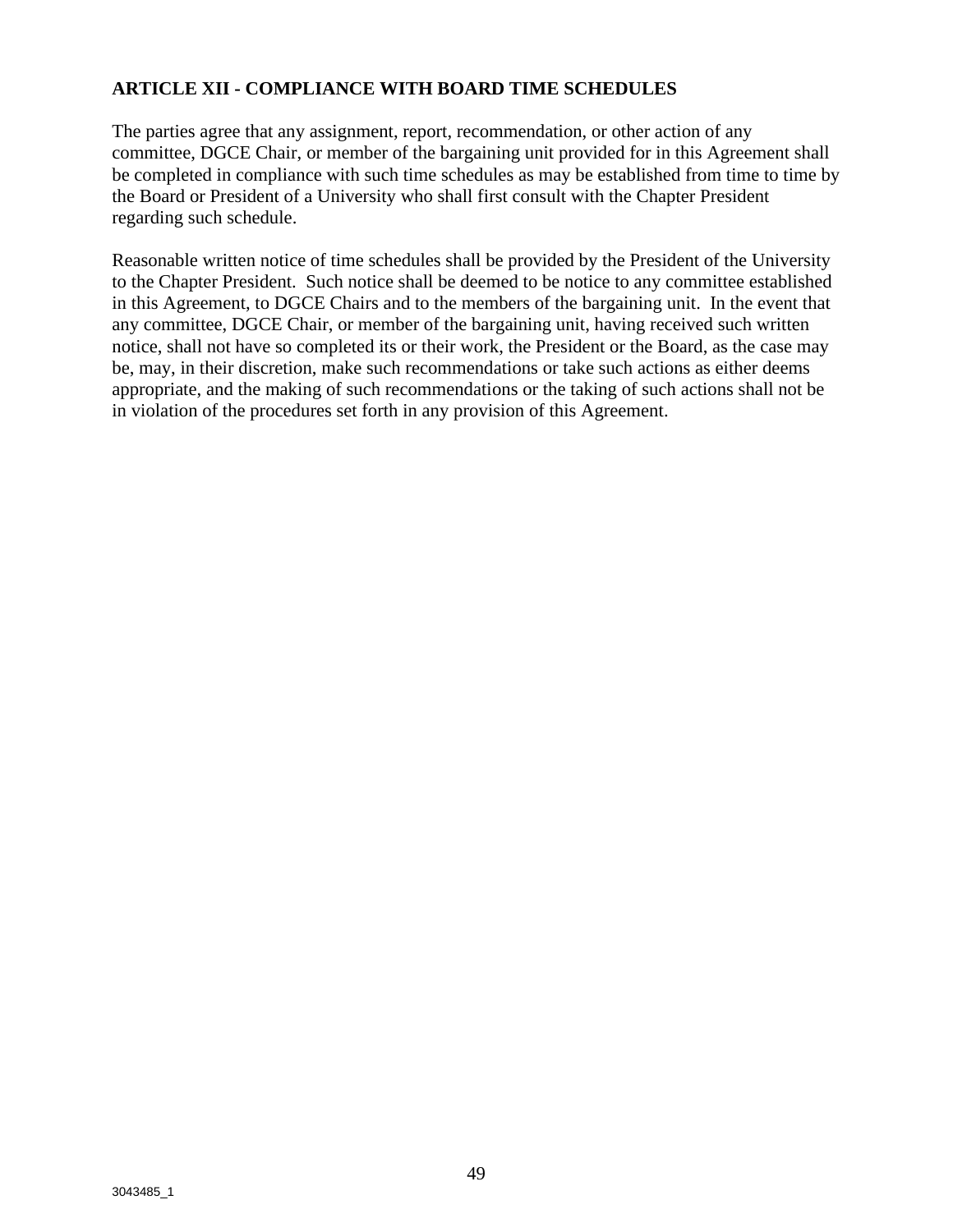#### **ARTICLE XIII - NO STRIKE OR LOCKOUT PLEDGE**

The Board agrees that it will not lock out any or all of its employees for any cause during the term of this Agreement, and the Association and its agents agree that they will not engage in, induce, or encourage any strike, work stoppage, slow down, or withholding of services by any member or members of the bargaining unit.

Nothing contained in this Article shall be deemed to waive, impair or restrict the right of the Board or the Association to seek or pursue any remedy at law or in equity provided by the laws of the Commonwealth.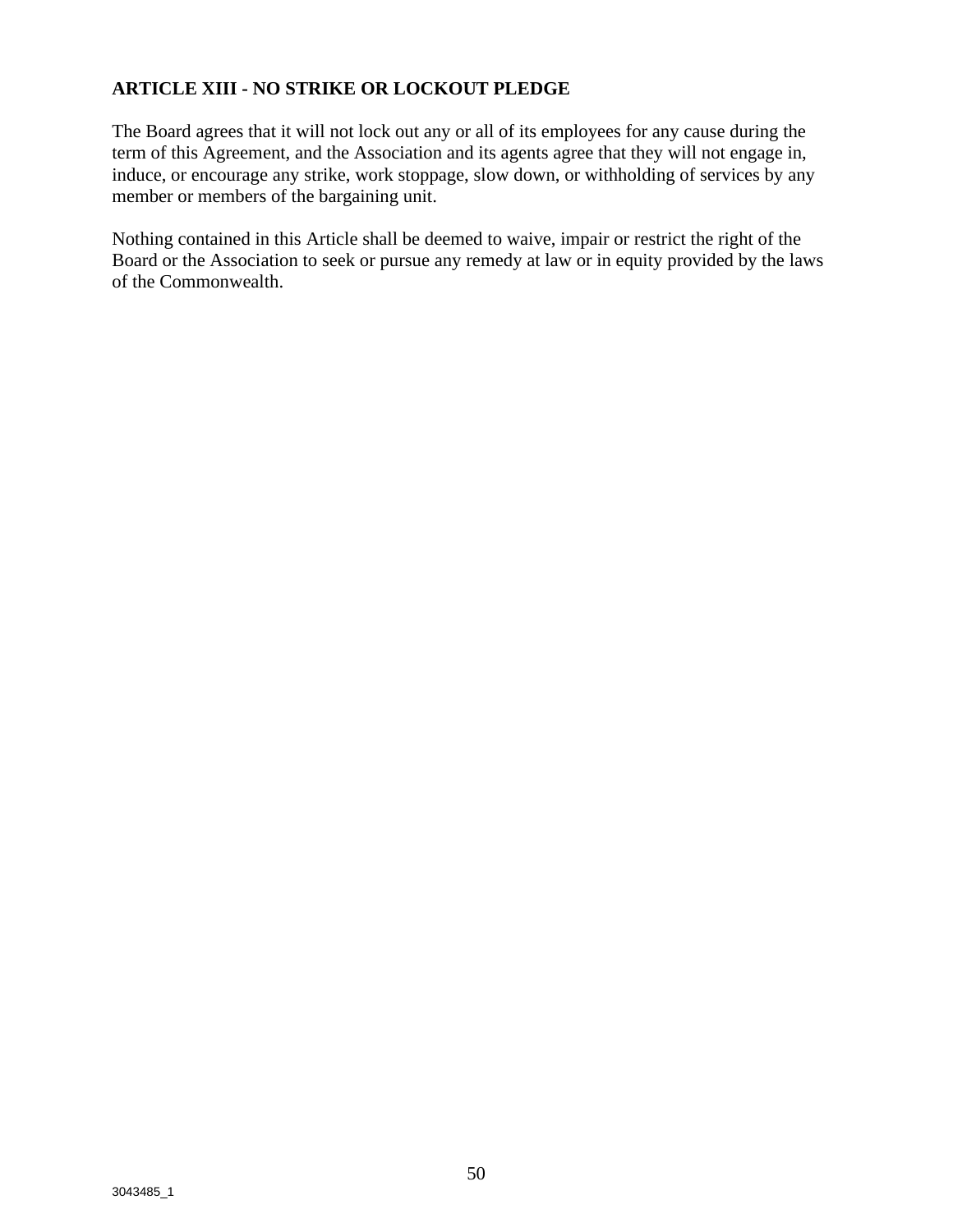#### **ARTICLE XIV - SAVINGS CLAUSE**

If it shall have been adjudicated that any of the provisions of this Agreement in any manner conflict with or contravene any Federal Law or Statute, any Law or Statute of the Commonwealth of Massachusetts, or any rules or regulations promulgated pursuant thereto, such provisions shall be considered null and void and shall not be binding on the parties hereto; in such event, the remaining provisions of this Agreement shall remain in full force and effect.

Upon the request of either party, the parties shall meet not later than ten (10) days following such adjudication for the purpose of negotiating with respect to the provision or provisions so deemed invalid.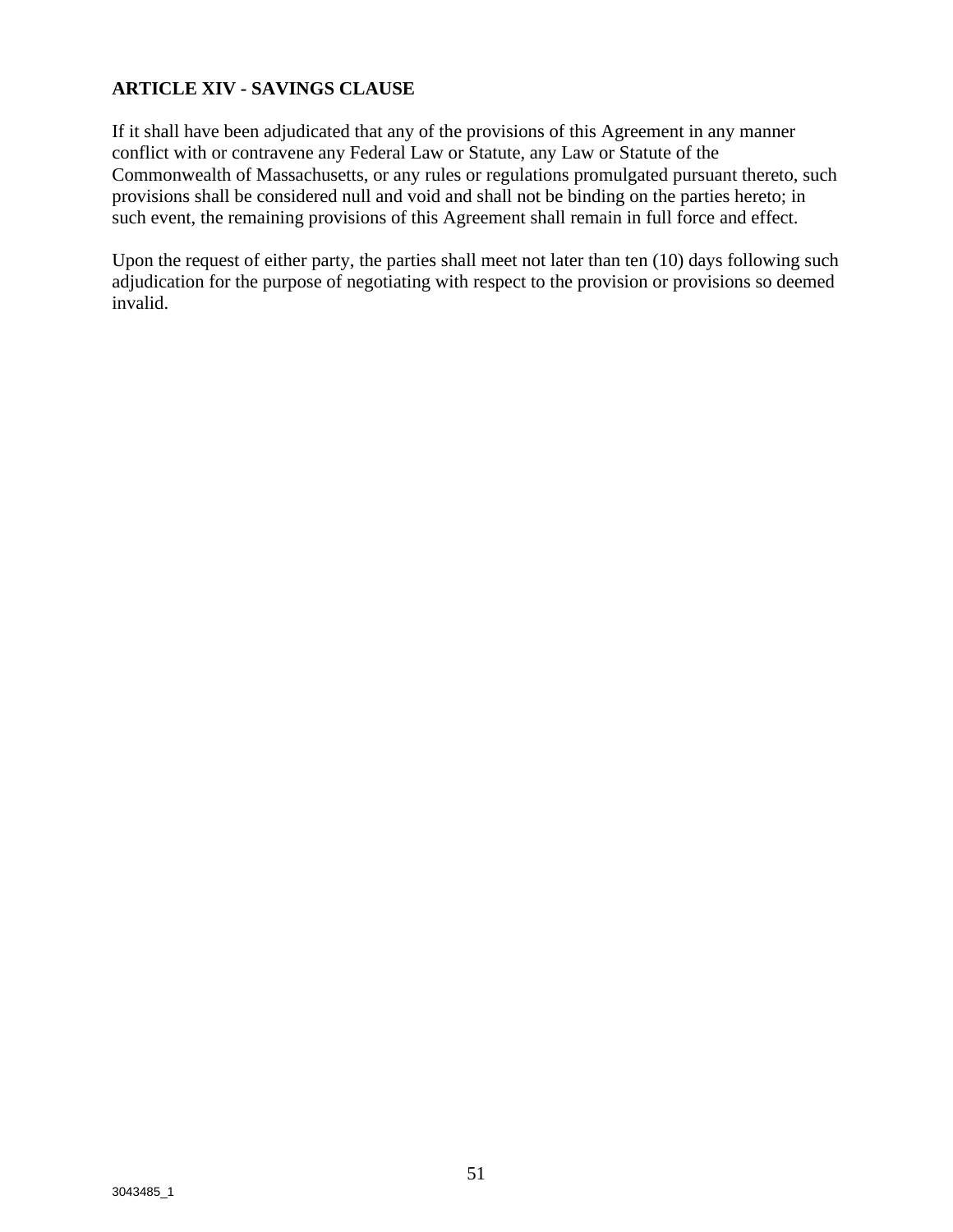#### **ARTICLE XV - DURATION**

This Agreement shall be for the three (3)-year period from January 1, 2021, to December 31, 2023. At the written request of either party, negotiations for a successor agreement shall be commenced on or before June 30, 2023; provided only that nothing herein contained shall be deemed to obligate either party to commence such negotiations on any date earlier than May 31, 2023.

This Agreement will remain in full force and effect until a new agreement is executed or an impasse in negotiations is reached.

Nothing herein shall derogate from the legal rights and duties of the respective parties relative to matters that impact mandatory subjects of collective bargaining.

This Agreement executed this \_\_\_\_\_\_\_ day of \_\_\_\_\_\_\_\_\_\_\_\_\_, 2022.

#### BOARD OF HIGHER EDUCATION MASSACHUSETTS STATE COLLEGE ASSOCIATION/MTA/NEA

By: Commissioner of Higher Education

By:  $\frac{M}{\text{Massachusetts State College Association}}$ MTA/NEA

By:  $\qquad \qquad \qquad$  By:

 Director of Employee and Labor Relations Massachusetts State College Association Department of Higher Education DGCE Bargaining Committee Chair

 $By:$ 

Chair, Council of Presidents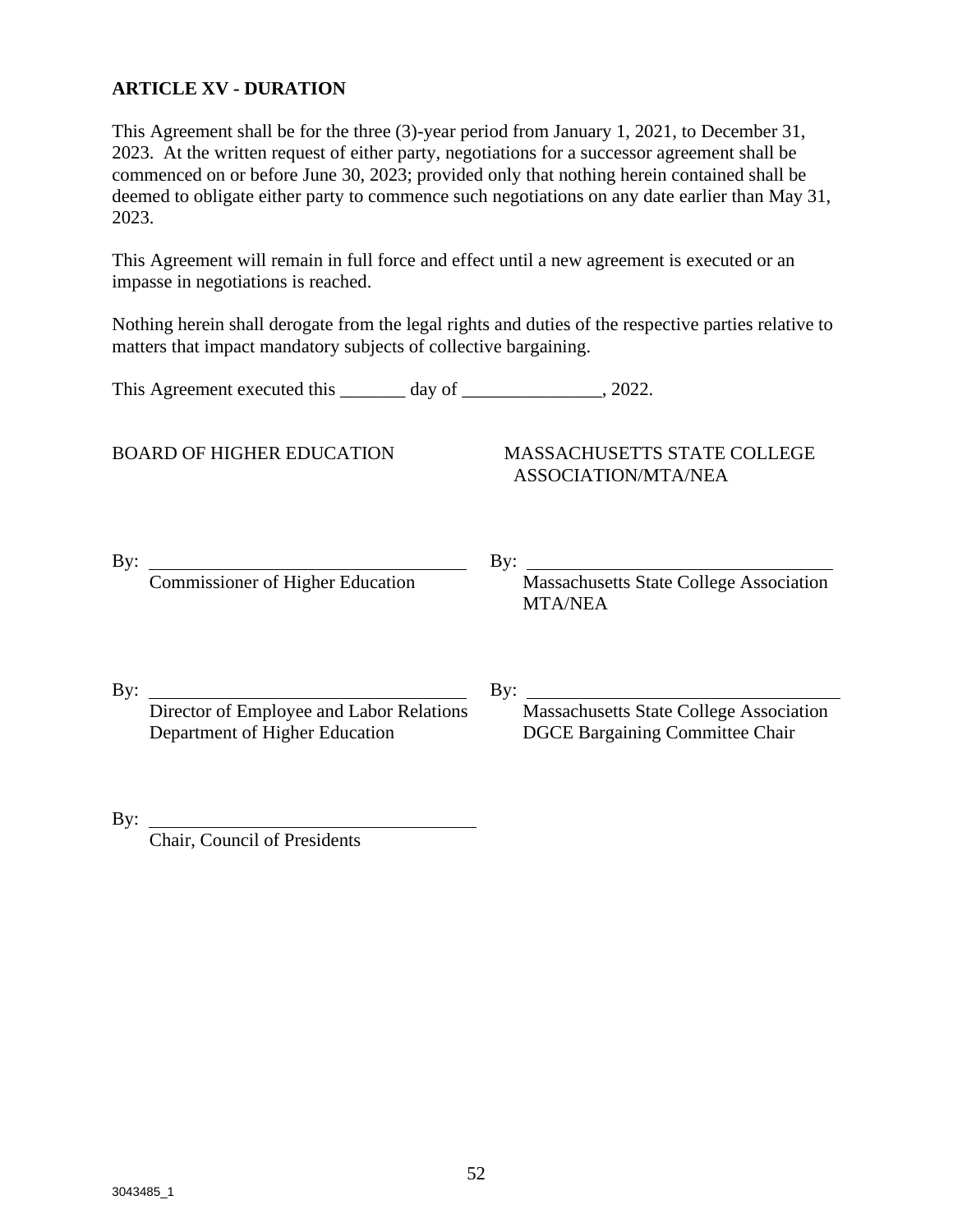#### **APPENDIX A**

### (ARTICLE III – ASSOCIATION SECURITY – SECTION A, P. 10) PAYROLL DUES DEDUCTION AUTHORIZATION

To the Board of Higher Education:

I hereby authorize and direct the Board of Higher Education, through [Insert State University Name], its officers, agents and employees, to deduct from the portion of my stipend due me each instructional period the amount certified in the Agreement between the Massachusetts Teachers Association/NEA and the Board of Higher Education at the current rate of dues. Such deduction is to start immediately after the date of this authorization.

I understand that annual membership dues for the associations are subject to periodic change by the governing bodies of the associations, and I authorize the deduction of modified dues as may apply. I understand that this agreement is voluntary and is not a condition of employment and that I have the legal right to refuse to sign this agreement without suffering any reprisal.

I further authorize and direct you to transfer and pay the sum so deducted to the Treasurer of the Massachusetts Teachers Association/NEA.

In consideration of the above-described service rendered by the Board of Higher Education, its members, officers, agents and employees, the undersigned hereby releases and discharges the Board of Higher Education, its members, officers, agents and employees, of and from any and all liability whatsoever arising as a result of the authorization herein given.

This authorization shall be irrevocable for the period of one year from the anniversary date of authorization (unless my employment ends during the payroll year). After this one-year period I shall be able to revoke this authorization by giving written notice to the Massachusetts Teachers Association/NEA and the Board of Higher Education, and the revocation shall become effective immediately. It is understood that this service shall be limited to a deduction for one employee organization for any individual employee and that no partial deduction will be made.

|                       | <b>EMPLOYEE SIGNATURE</b> |                                                             |
|-----------------------|---------------------------|-------------------------------------------------------------|
| Date:                 |                           | Employee ID #: $\_\_\_\_\_\_\_\_\_\_\_\_\_\_\_\_\_\_\_\_\_$ |
| Rank: $\qquad \qquad$ |                           | Credits taught this instructional period:                   |
| (Print) Last Name     | <b>First Name</b>         | Middle Initial                                              |
| Address:              |                           |                                                             |

**Return this form to: MSCA Treasurer, 91 Burrill Avenue, Bridgewater, MA 02325 Direct questions to: MSCA Treasurer (508) 807-1055, Treasurer@MSCAunion.org**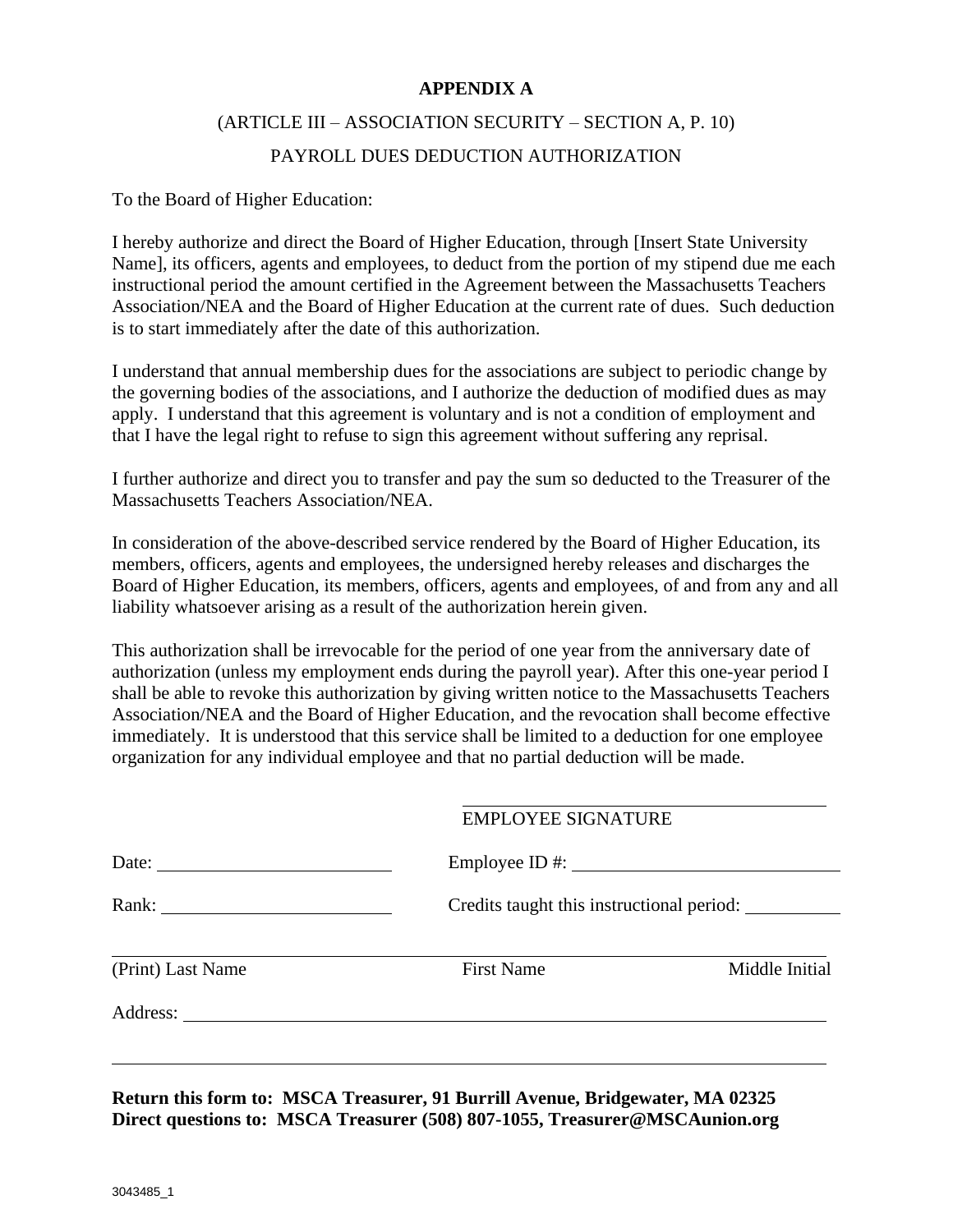### **APPENDIX B**

This Appendix is intentionally left blank.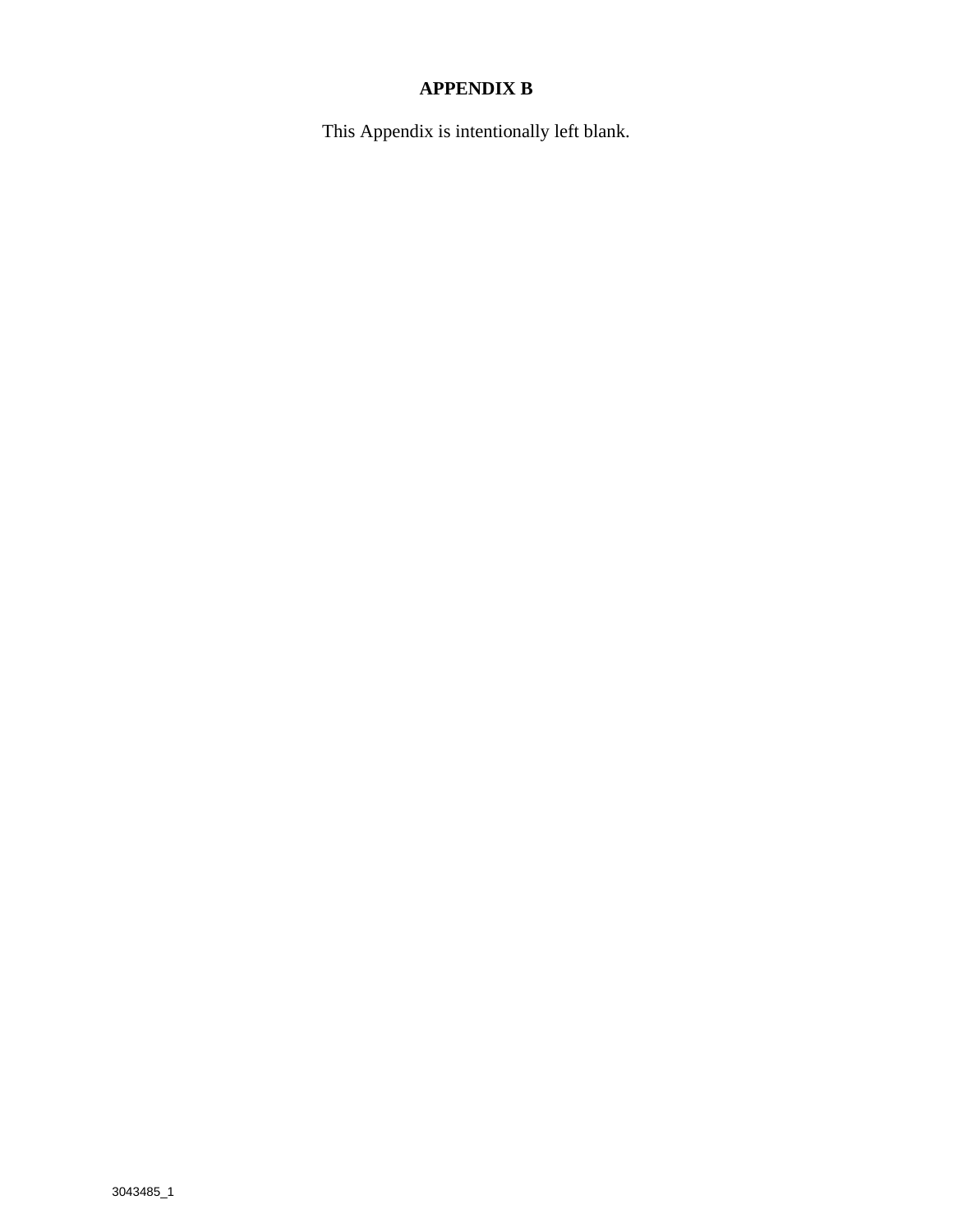#### **APPENDIX C**

#### (ARTICLE VI – APPOINTMENT – SECTION C(6), Pp. 20-21)

#### DIVISION OF GRADUATE AND CONTINUING EDUCATION FACULTY UNIFORM LETTER OF APPOINTMENT

I, agree to teach the following course at \_\_\_\_\_\_\_\_\_\_\_\_\_\_\_\_\_\_\_\_\_\_\_\_\_ State University at the rank of

, during the instructional period of 20 in accordance with

the officially established academic schedule:

#### COURSE NUMBER/COURSE TITLE CREDIT HOURS

Compensation for this course shall be: \$

I understand that this course may be cancelled prior to its first session if enrollment is insufficient. It is further agreed that I will be available to advise students as necessary or appropriate.

This appointment is governed, as are all conditions of employment, by a collective bargaining agreement between the Board of Higher Education and the Massachusetts State College Association. A copy of the collective bargaining agreement may be obtained by contacting the MSCA-DGCE office on campus.

Academic Vice President Date or Other Appropriate Administrator

Unit Member Date

Please indicate the following for withholding purposes:

|                        |                | [Exemptions [ ] [ ]                |  |
|------------------------|----------------|------------------------------------|--|
| Social Security Number | Married Single | Claimed Federal State <sup>*</sup> |  |

In order to authorize deposit of payments to you, please sign and return the original (top) copy, along with other forms to within five (5) working days from the date posted on this letter of appointment. You may retain the second copy.

To be included in Letter of Appointment only at University's option.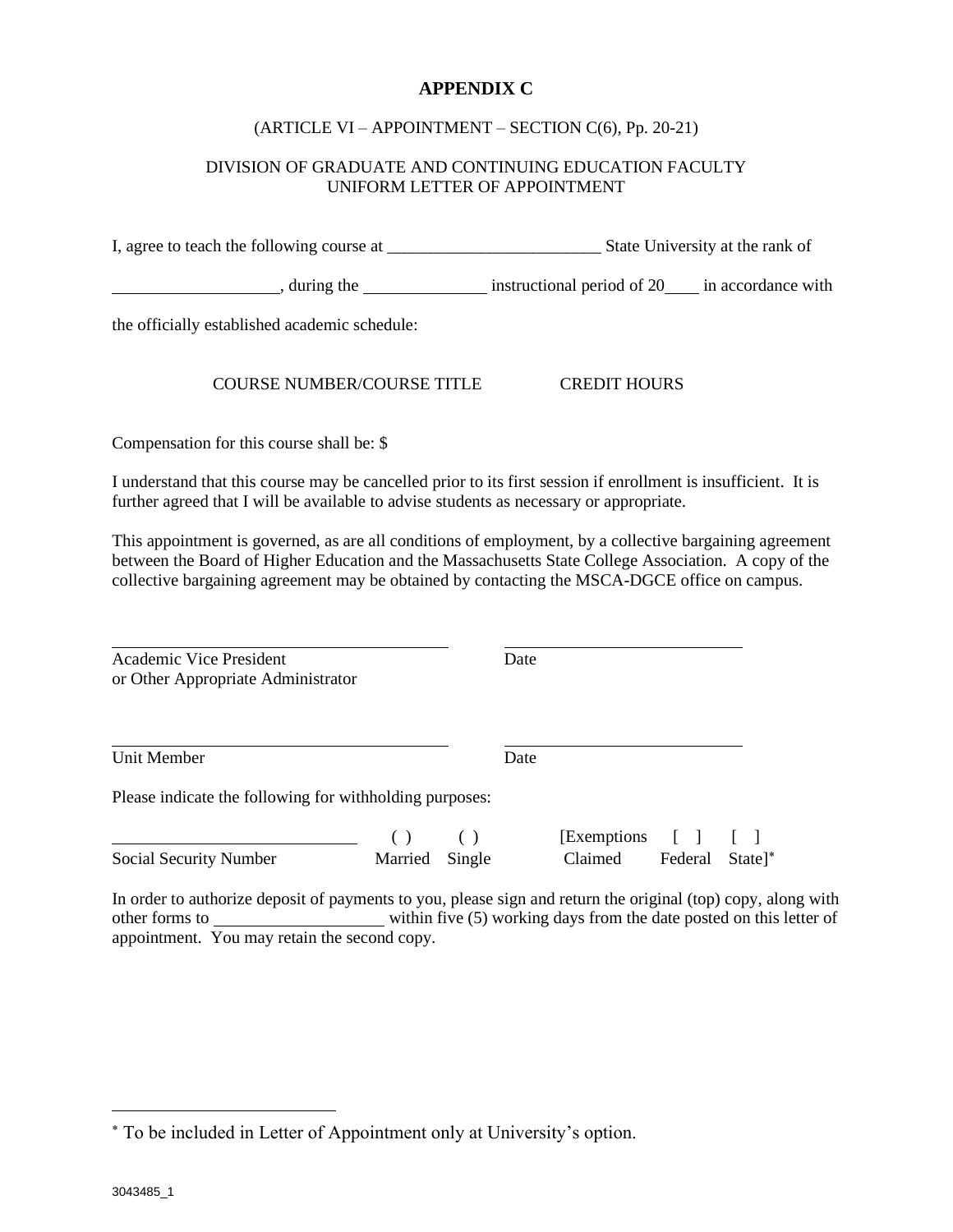#### **APPENDIX D-1**

#### $(ARTICLE IX – EVALUATION – SECTION D(1), Pp. 32-33)$

#### STUDENT EVALUATION FORM INSTRUCTIONS

**THIS IS YOUR OPPORTUNITY TO EVALUATE THIS CLASS AND ITS INSTRUCTOR. PLEASE BEAR IN MIND THAT THIS IS A SERIOUS MATTER WHICH GIVES EACH OF YOU A CHANCE TO EXPRESS A THOUGHTFUL OPINION. THE RESULTS OF THE QUESTIONNAIRE WILL BECOME A PART OF THE TOTAL EVALUATION PROCESS FOR THE FACULTY OF YOUR UNIVERSITY AND WILL BE PLACED IN THE PERSONNEL FILE OF THIS FACULTY MEMBER. YOUR FAIR-MINDED RESPONSE WILL BE APPRECIATED. INDIVIDUAL WRITTEN STUDENT COMMENTS ARE PROHIBTED ON STUDENT EVALUATION FORMS.**

The following procedures shall be followed in administering the evaluation form for purposes of obtaining student evaluations:

- 1. No faculty member shall administer forms to their own class. They shall be administered by the DGCE Chair or designee thereof at a time arranged with the faculty member concerned.
- 2. The individual administering the evaluation forms shall distribute the forms to the students, explain their use, indicate that written comments are not appropriate, and collect them when the forms are returned. The faculty member shall not see them until grades have been submitted.
- 3. The individual administering the evaluation forms shall, at the time of their administration, note (1) the class enrollment, and (2) the number of evaluation forms returned by students.
- 4. The faculty member shall not be present during the evaluation process.
- 5. The individual administering the evaluation forms shall deliver them to the Office of Continuing and Graduate Education, where they will be stored until after the faculty has submitted final grades for the respective class.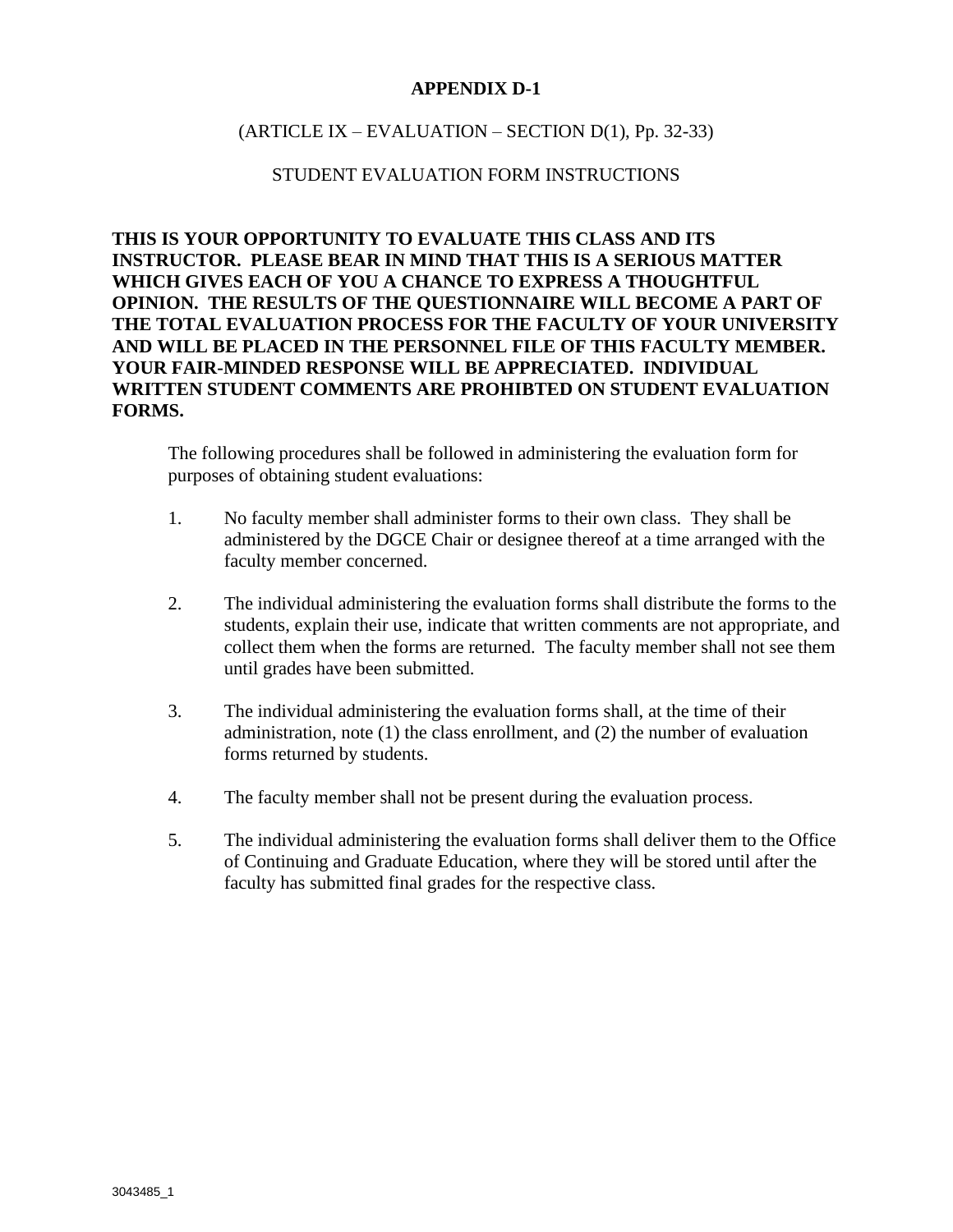#### **APPENDIX D-1**

### (ARTICLE IX – EVALUATION – SECTION D(1), Pp. 32-33)

#### STUDENT EVALUATION

#### **STUDENT EVALUATION**

Please indicate your level of agreement with the following statements by checking the box that is most applicable. Please select:

| SA - Strongly Agree | A - Agree              | N - Neutral          |
|---------------------|------------------------|----------------------|
| D - Disagree        | SD - Strongly Disagree | NA - Not Applicable. |

| Learning:<br>This course was intellectually challenging and/or stimulating.<br>1.<br>The teaching methods and techniques used contributed to my learning.<br>2.<br>The readings, homework, and other assignments contributed to my understanding.<br>3.<br>The instructor contrasted the implications of various theories when appropriate.<br>4.<br>The instructor presented sufficient background for course concepts.<br>5.<br>The instructor presented current developments in the field.<br>6.                                                                                                                                                                                         | <b>SA</b><br>□<br>□<br>□<br>$\Box$<br>$\Box$<br>◘ | A<br>□<br>$\Box$<br>◻<br>$\Box$<br>О<br>$\Box$      | N<br>◻<br>□<br>◻<br>$\Box$<br>◻<br>◻      | D<br>$\Box$<br>□<br>□<br>$\Box$<br>$\Box$<br>$\Box$           | <b>SD</b><br>$\Box$<br>□<br>$\Box$<br>$\Box$<br>$\Box$<br>$\Box$   | <b>NA</b><br>$\Box$<br>$\Box$<br>$\Box$<br>$\Box$<br>$\Box$<br>$\Box$ |
|---------------------------------------------------------------------------------------------------------------------------------------------------------------------------------------------------------------------------------------------------------------------------------------------------------------------------------------------------------------------------------------------------------------------------------------------------------------------------------------------------------------------------------------------------------------------------------------------------------------------------------------------------------------------------------------------|---------------------------------------------------|-----------------------------------------------------|-------------------------------------------|---------------------------------------------------------------|--------------------------------------------------------------------|-----------------------------------------------------------------------|
| <b>Organization:</b><br>7. The course materials were well-prepared.<br>The course objectives or learning outcomes were achieved.<br>8.<br>9. The instructor's presentations and/or demonstrations were well-organized.<br>10. The instructor let me know on the course syllabus the amount of work required<br>in the course.                                                                                                                                                                                                                                                                                                                                                               | □<br>□<br>□<br>О                                  | ◻<br>$\Box$<br>□<br>□                               | □<br>□<br>$\Box$<br>◻                     | ◻<br>$\Box$<br>$\Box$<br>◻                                    | □<br>$\Box$<br>$\Box$<br>□                                         | □<br>$\Box$<br>$\Box$<br>O                                            |
| <b>Interaction and Communication:</b><br>11. The instructor encouraged me to participate during class and/or in group discussions.<br>12. The instructor encouraged me to express my own ideas.<br>13. The instructor encouraged me to ask questions.<br>14. The instructor encouraged me to seek help when necessary.<br>15. The instructor showed genuine interest in my success in this course.<br>16. The instructor was adequately accessible to me through email or outside of class.<br>17. Class discussions and/or web postings contributed to my learning.<br>18. The ways the instructor facilitated student engagement gave me the opportunity<br>to learn from other students. | □<br>□<br>□<br>□<br>◻<br>□<br>$\Box$<br>◻         | ◻<br>$\Box$<br>◻<br>◻<br>◻<br>$\Box$<br>$\Box$<br>◻ | ◻<br>$\Box$<br>◻<br>◻<br>◻<br>◻<br>О<br>◻ | ◻<br>$\Box$<br>□<br>$\Box$<br>$\Box$<br>$\Box$<br>$\Box$<br>◻ | □<br>$\Box$<br>$\Box$<br>$\Box$<br>$\Box$<br>$\Box$<br>$\Box$<br>□ | □<br>$\Box$<br>$\Box$<br>$\Box$<br>$\Box$<br>$\Box$<br>$\Box$<br>□    |
| Assessment:<br>19. The instructor's feedback and critique on my work was valuable.<br>20. The instructor's criteria for evaluating my work were clear to me.<br>21. The course assignments and activities contributed to my learning.<br>22. The instructor was timely in returning materials and/or responding to assignments.                                                                                                                                                                                                                                                                                                                                                             | □<br>◻<br>□<br>□                                  | ◻<br>$\Box$<br>$\Box$<br>□                          | ◻<br>$\Box$<br>□<br>О                     | ◻<br>$\Box$<br>$\Box$<br>◻                                    | □<br>$\Box$<br>$\Box$<br>$\Box$                                    | □<br>$\Box$<br>$\Box$<br>$\Box$                                       |
| Overall:<br>23. I would recommend this instructor to other students at the University.                                                                                                                                                                                                                                                                                                                                                                                                                                                                                                                                                                                                      | ◘                                                 | □                                                   | □                                         | ◻                                                             | □                                                                  | ◻                                                                     |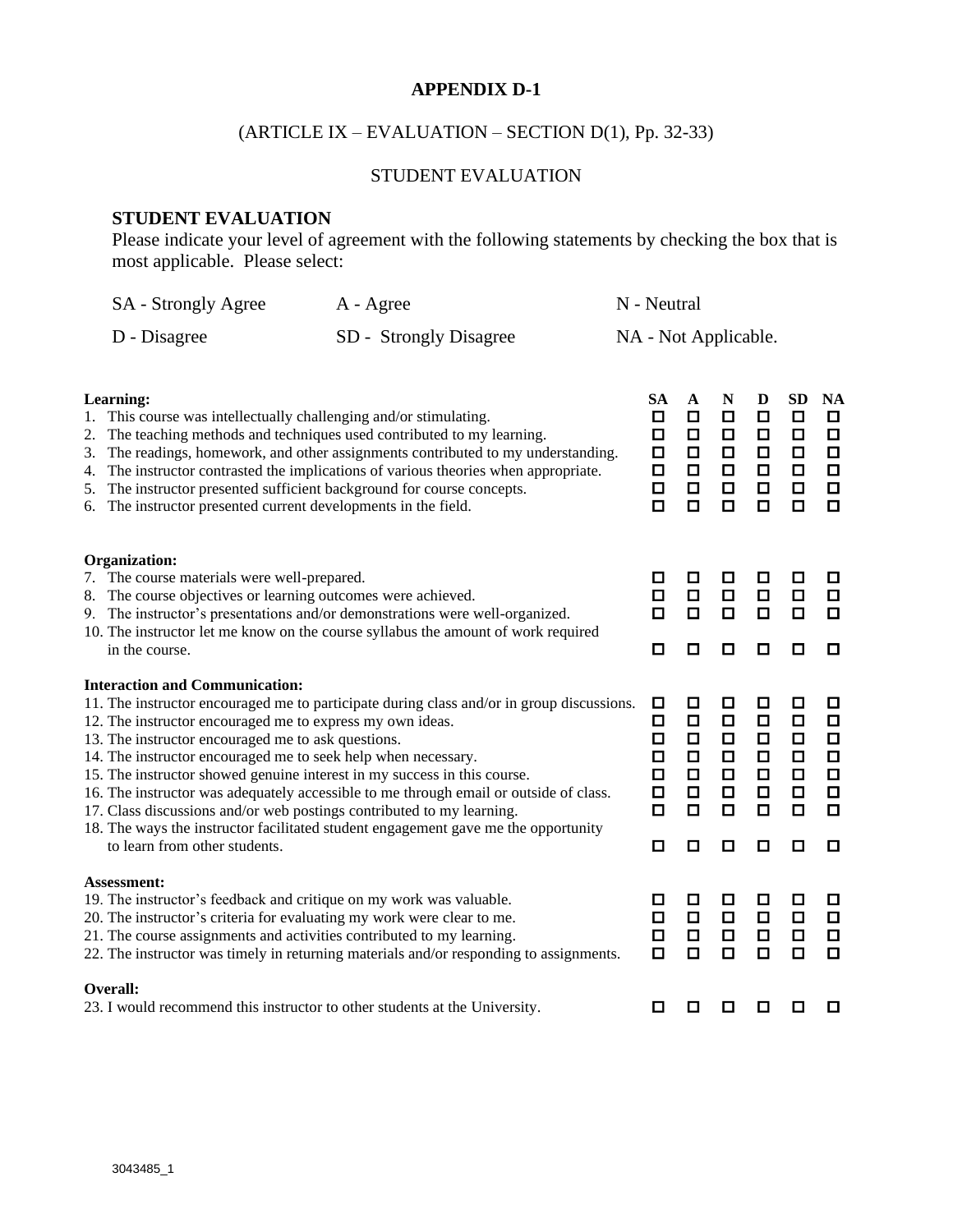#### **APPENDIX D-2(a)**

## (ARTICLE IX – EVALUATION – SECTION D(2), P. 33)

#### CLASSROOM OBSERVATION FORM

| Faculty Member's Name: |                              |
|------------------------|------------------------------|
|                        | Department:                  |
| Course:                | <b>Instructional Period:</b> |
| Date of Observation:   |                              |

Using the following key, indicate the degree to which you agree with the statements listed below by circling the appropriate category. Mark your response in INK.

|    | SA – Strongly Agree                                                                      | $A - \text{Agree}$       |     |              |                   |   | $N$ – Neither Agree nor Disagree |           |
|----|------------------------------------------------------------------------------------------|--------------------------|-----|--------------|-------------------|---|----------------------------------|-----------|
|    | $D - Disagree$                                                                           | $SD - Strongly Disagree$ |     |              | NA-Not Applicable |   |                                  |           |
| 1. | The instructor seemed to be concerned with<br>whether the students learned the material. |                          | SA. | $\mathbf{A}$ | N                 | D | <b>SD</b>                        | <b>NA</b> |
|    | 2. The instructor encouraged students to express<br>opinions.                            |                          | SA. | $\mathsf{A}$ | N                 | D | <b>SD</b>                        | <b>NA</b> |
| 3. | The instructor appeared receptive to new ideas<br>and others' viewpoints.                |                          | SA. | $\mathsf{A}$ | N                 | D | <b>SD</b>                        | <b>NA</b> |
|    | 4. The student had an opportunity to ask questions.                                      |                          | SA. | $\mathbf{A}$ | N                 | D | <b>SD</b>                        | <b>NA</b> |
| 5. | The instructor generally stimulated class<br>discussion.                                 |                          | SA. | $\mathsf{A}$ | N                 | D | <b>SD</b>                        | <b>NA</b> |
|    | 6. The instructor covered appropriate amount of<br>material.                             |                          | SA. | $\mathbf{A}$ | N                 | D | <b>SD</b>                        | <b>NA</b> |
|    | 7. The instructor appeared to relate the course<br>concepts in a systematic manner.      |                          | SA. | $\mathsf{A}$ | N                 | D | <b>SD</b>                        | <b>NA</b> |
|    | 8. The class was well-organized.                                                         |                          | SА  | A            | N                 | D | <b>SD</b>                        | <b>NA</b> |

ADDITIONAL REMARKS (OPTIONAL), attach additional sheets if necessary.

This is to certify that I have read this document.

Faculty Member's Signature DGCE Chair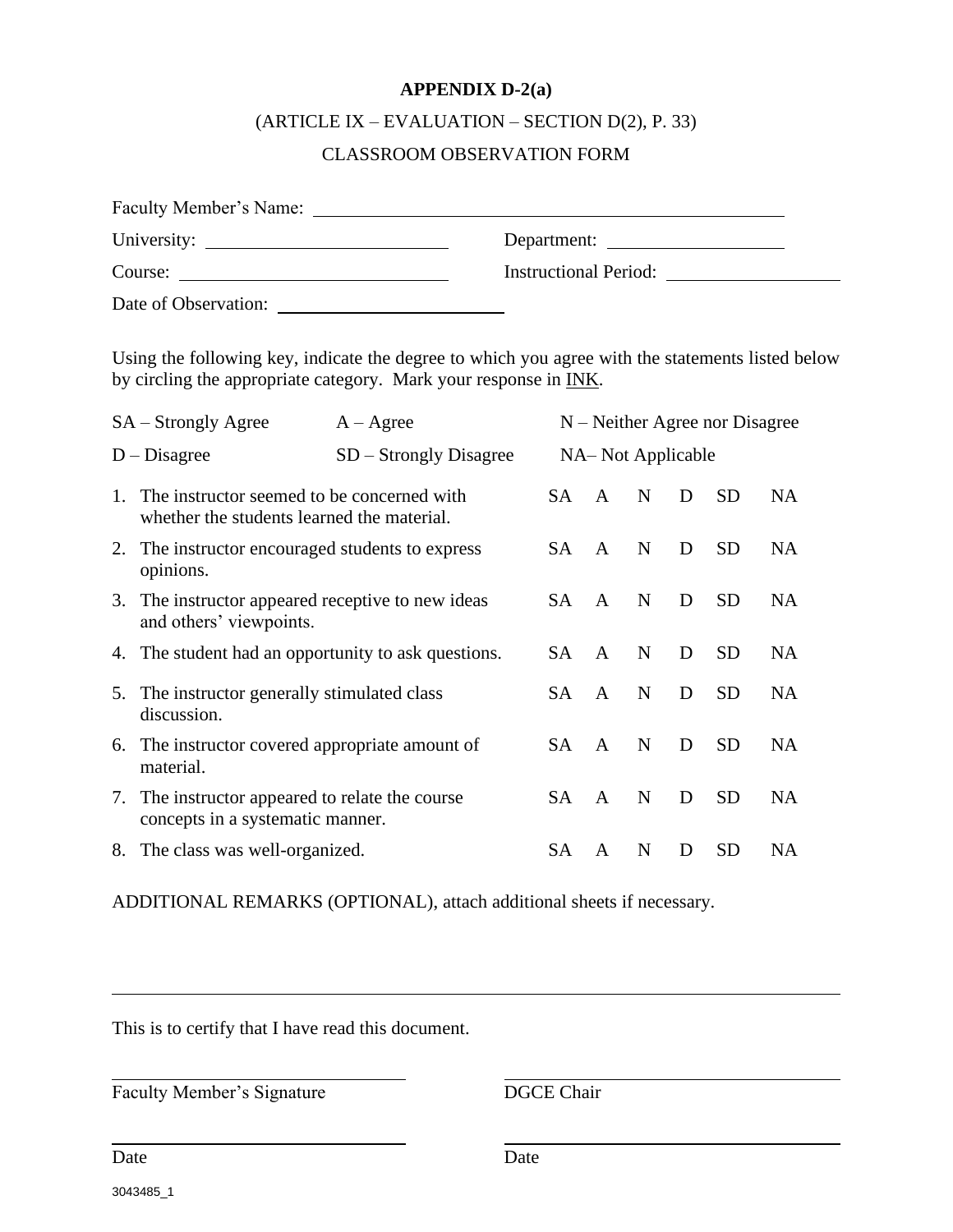#### **APPENDIX D-2(b)**

### (ARTICLE IX – EVALUATION – SECTION D(2), P. 33)

### DISTANCE EDUCATION INSTRUCTION OBSERVATION FORM

|                                                                                  | Department                                                                                       |
|----------------------------------------------------------------------------------|--------------------------------------------------------------------------------------------------|
| Course                                                                           |                                                                                                  |
|                                                                                  | Number of students participating                                                                 |
|                                                                                  |                                                                                                  |
|                                                                                  | Level of class                                                                                   |
| <b>Background Information:</b>                                                   |                                                                                                  |
|                                                                                  |                                                                                                  |
| ,我们也不会有什么。""我们的人,我们也不会有什么?""我们的人,我们也不会有什么?""我们的人,我们也不会有什么?""我们的人,我们也不会有什么?""我们的人 | Did the technology function properly? (This question is not about the instructor's performance.) |
| Number of times the instructor has taught this course                            |                                                                                                  |
|                                                                                  | What portion(s) of the course did you observe (e.g., instructor's content, student discussion)?  |
|                                                                                  |                                                                                                  |
| Evaluator's name                                                                 |                                                                                                  |
| Observation:                                                                     |                                                                                                  |
| decision on reappointment and (2) to improve faculty performance.                | The purpose of this observation is (1) to provide a database for more accurate and equitable     |

Please consider each item carefully. Write the rating in ink for each item according to the scale below.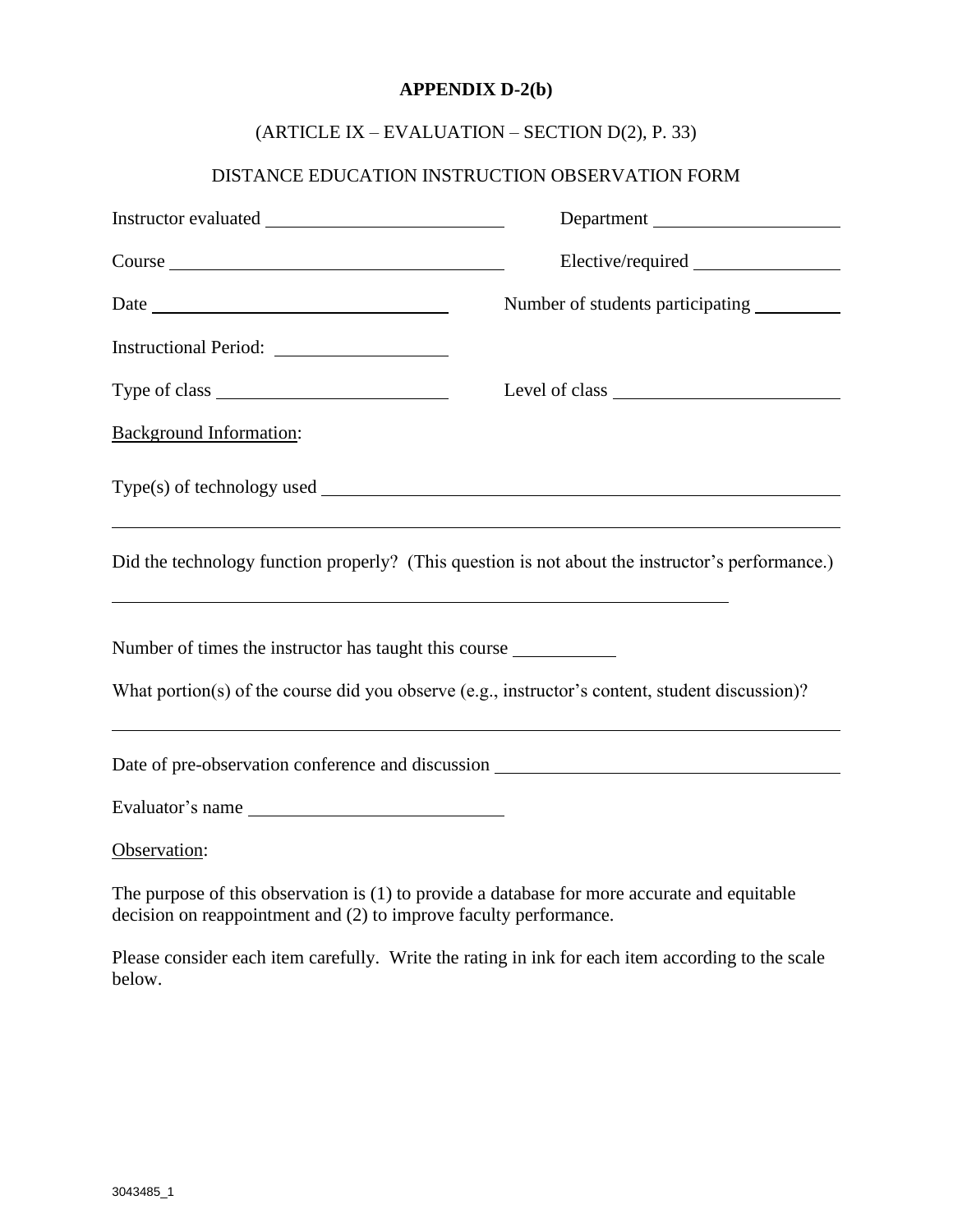#### **APPENDIX D-2(b)** PAGE 2

| <b>Highest</b> |                                                                           | <b>Satisfactory</b> |              | Lowest                            | <b>Not</b><br><b>Applicable</b>                                | <b>Unable</b><br>to Comment |  |  |  |
|----------------|---------------------------------------------------------------------------|---------------------|--------------|-----------------------------------|----------------------------------------------------------------|-----------------------------|--|--|--|
| 5              | 4                                                                         | 3                   | $\mathbf{2}$ |                                   | <b>NA</b>                                                      | U                           |  |  |  |
|                | The instructor organized materials and learning activities well.          |                     |              |                                   |                                                                |                             |  |  |  |
|                | The instructor encouraged relevant student participation.                 |                     |              |                                   |                                                                |                             |  |  |  |
|                |                                                                           |                     |              |                                   | The instructor related course concepts in a systematic manner. |                             |  |  |  |
|                | The instructor demonstrated engagement with the subject matter.           |                     |              |                                   |                                                                |                             |  |  |  |
|                | The instructor communicated appropriately to all levels of students.      |                     |              |                                   |                                                                |                             |  |  |  |
|                | The instructor explained ideas clearly.                                   |                     |              |                                   |                                                                |                             |  |  |  |
|                | The instructor demonstrated command of subject matter.                    |                     |              |                                   |                                                                |                             |  |  |  |
|                | The instructor responded appropriately to student questions and comments. |                     |              |                                   |                                                                |                             |  |  |  |
|                | The instructor encouraged student engagement with the material.           |                     |              |                                   |                                                                |                             |  |  |  |
|                |                                                                           |                     |              | Overall rating of the instructor. |                                                                |                             |  |  |  |
|                | Additional comments:                                                      |                     |              |                                   |                                                                |                             |  |  |  |

Date of post-observation conference and discussion \_\_\_\_\_\_\_\_\_\_\_\_\_\_\_\_\_\_\_\_\_\_\_\_\_\_\_\_\_\_

Signature of Evaluator Date

I certify that I have read this document.

Signature of Instructor Date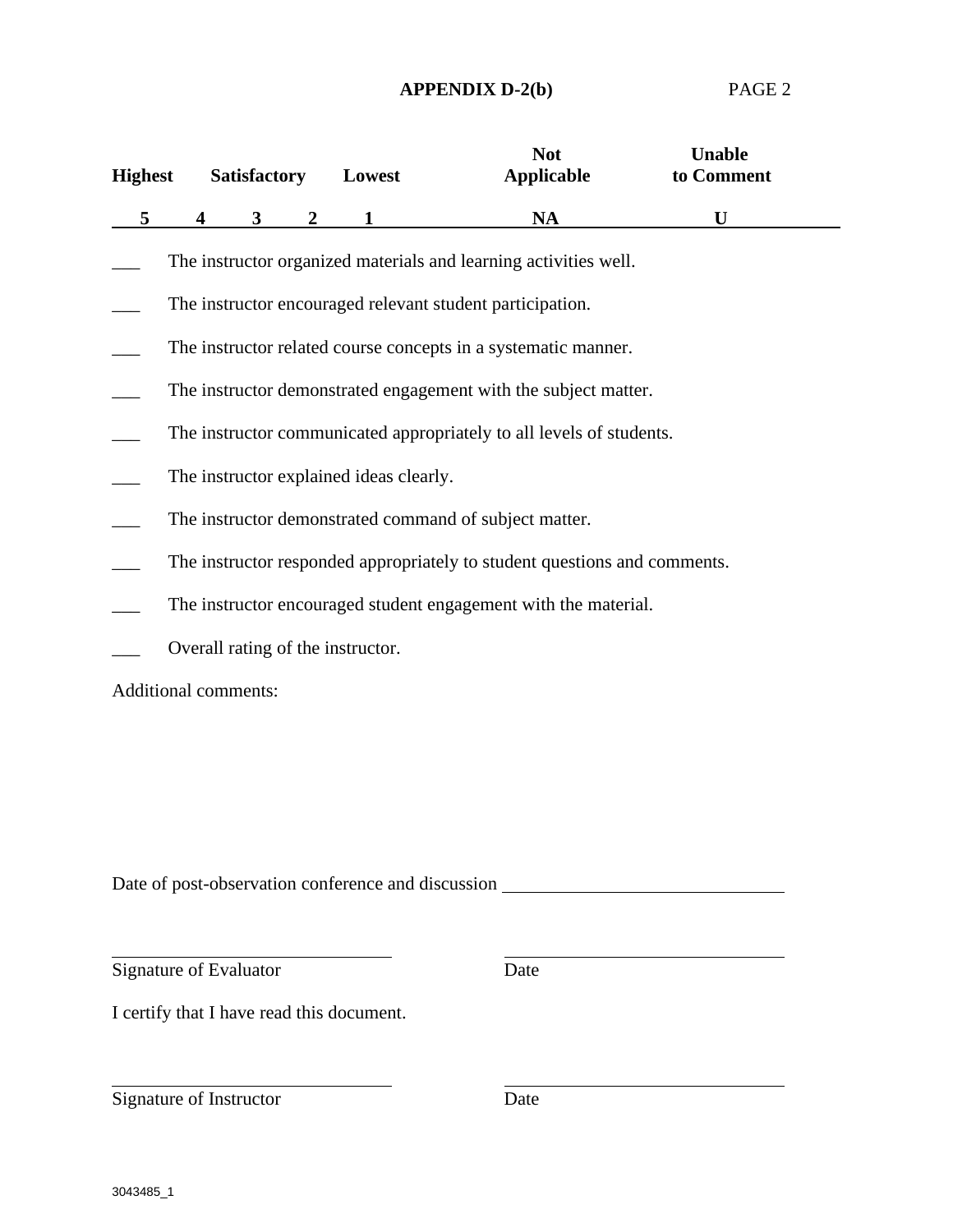### **APPENDIX D-3**

### (ARTICLE IX – EVALUATION – SECTION D(3), P. 33) COMPREHENSIVE RESUME FORM

| Faculty Member's Name                                                                                |  |  |  |  |
|------------------------------------------------------------------------------------------------------|--|--|--|--|
|                                                                                                      |  |  |  |  |
| Use this checklist to indicate what materials are included with this resume.                         |  |  |  |  |
| 1. Official transcripts of additional course work completed since last evaluation.                   |  |  |  |  |
| 2. Progress reports from authorities supervising or directing advanced study<br>(where appropriate). |  |  |  |  |
| 3. Bibliography of published works.                                                                  |  |  |  |  |
| 4. Documentation of other professional activities.                                                   |  |  |  |  |
|                                                                                                      |  |  |  |  |

This form must be attached to an updated comprehensive resume.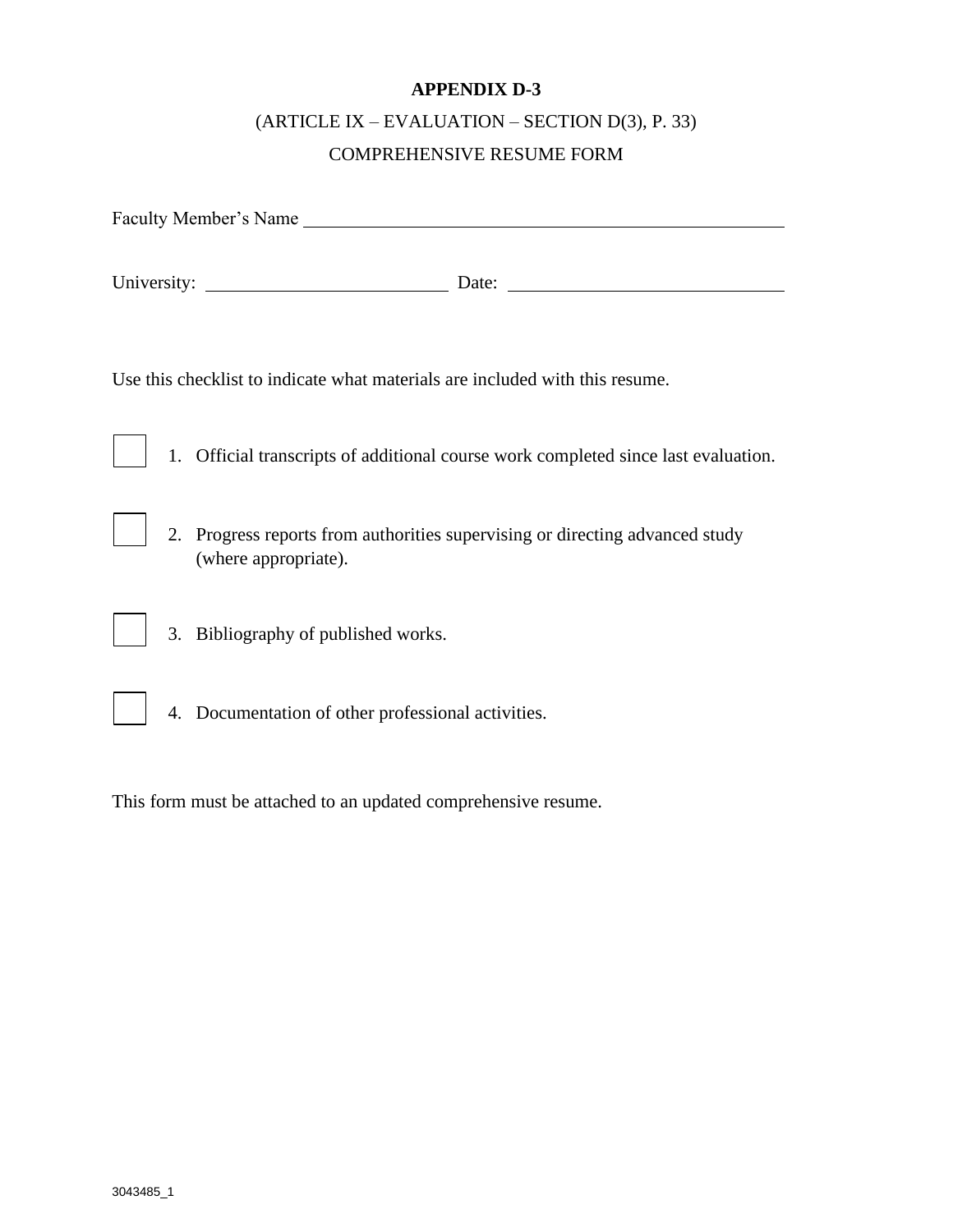#### **APPENDIX D-4**

### (ARTICLE IX – EVALUATION – SECTION E(2), P. 34) FORM FOR EVALUATION BY DGCE CHAIR

|                                                  | Instructional Period:                                                                     |
|--------------------------------------------------|-------------------------------------------------------------------------------------------|
|                                                  | Department:                                                                               |
|                                                  | Date of Last Evaluation: Date of This Evaluation:                                         |
| <b>DIRECTIONS:</b>                               |                                                                                           |
|                                                  | Evaluate each faculty member on Items A through C. Attach additional sheets if necessary. |
| <b>CRITERIA:</b>                                 |                                                                                           |
| А.<br>Teaching Effectiveness (Article IX, P. 33) |                                                                                           |
|                                                  |                                                                                           |

### B. Course Advising (Article IX, P. 33)

#### C. Other Instructional Obligations (Article IX, P. 33)

This is to certify that I have read this document.

Signature of Faculty Member Signature of DCGE Chair

Date Date Date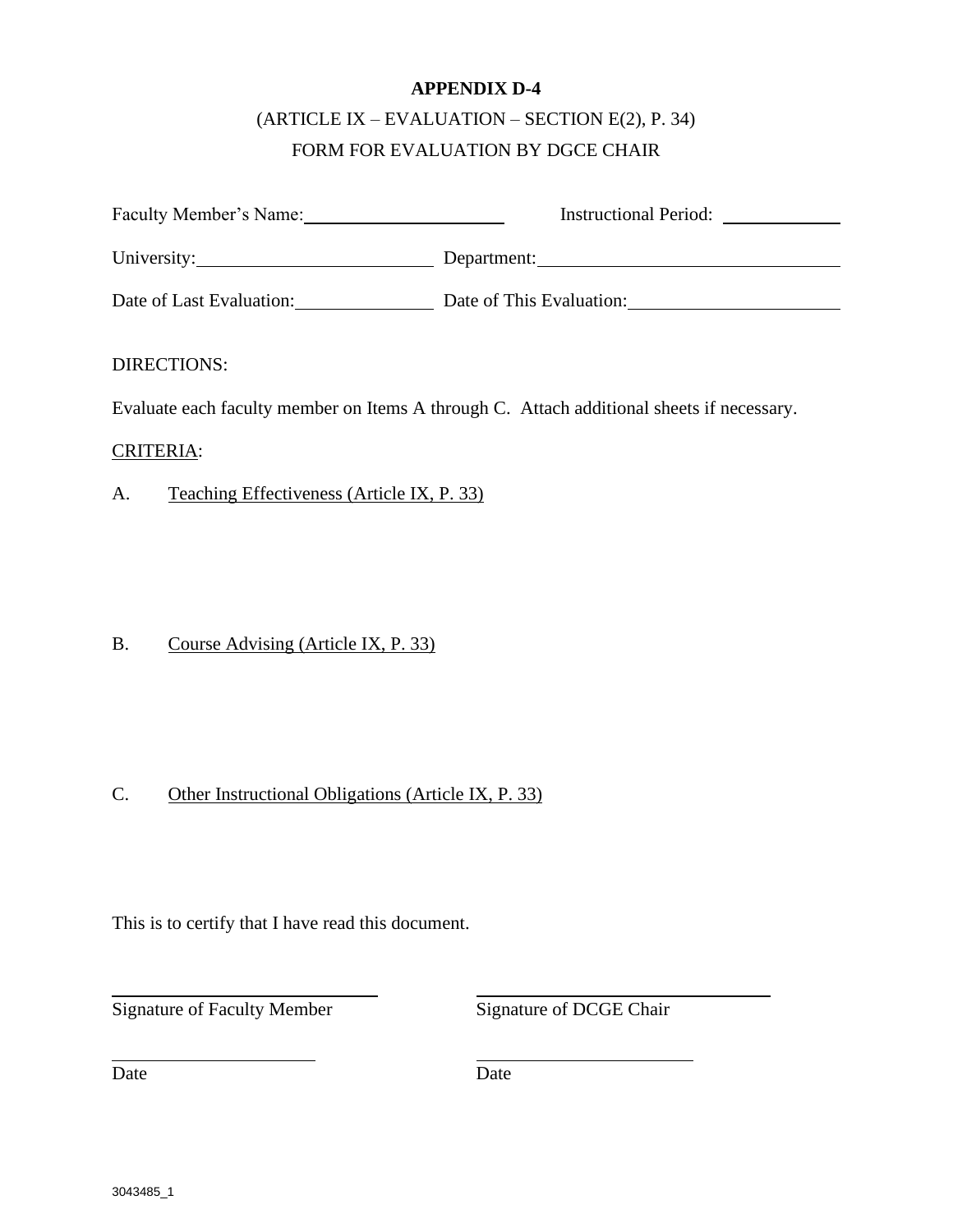### **APPENDIX E**

This Appendix intentionally left blank.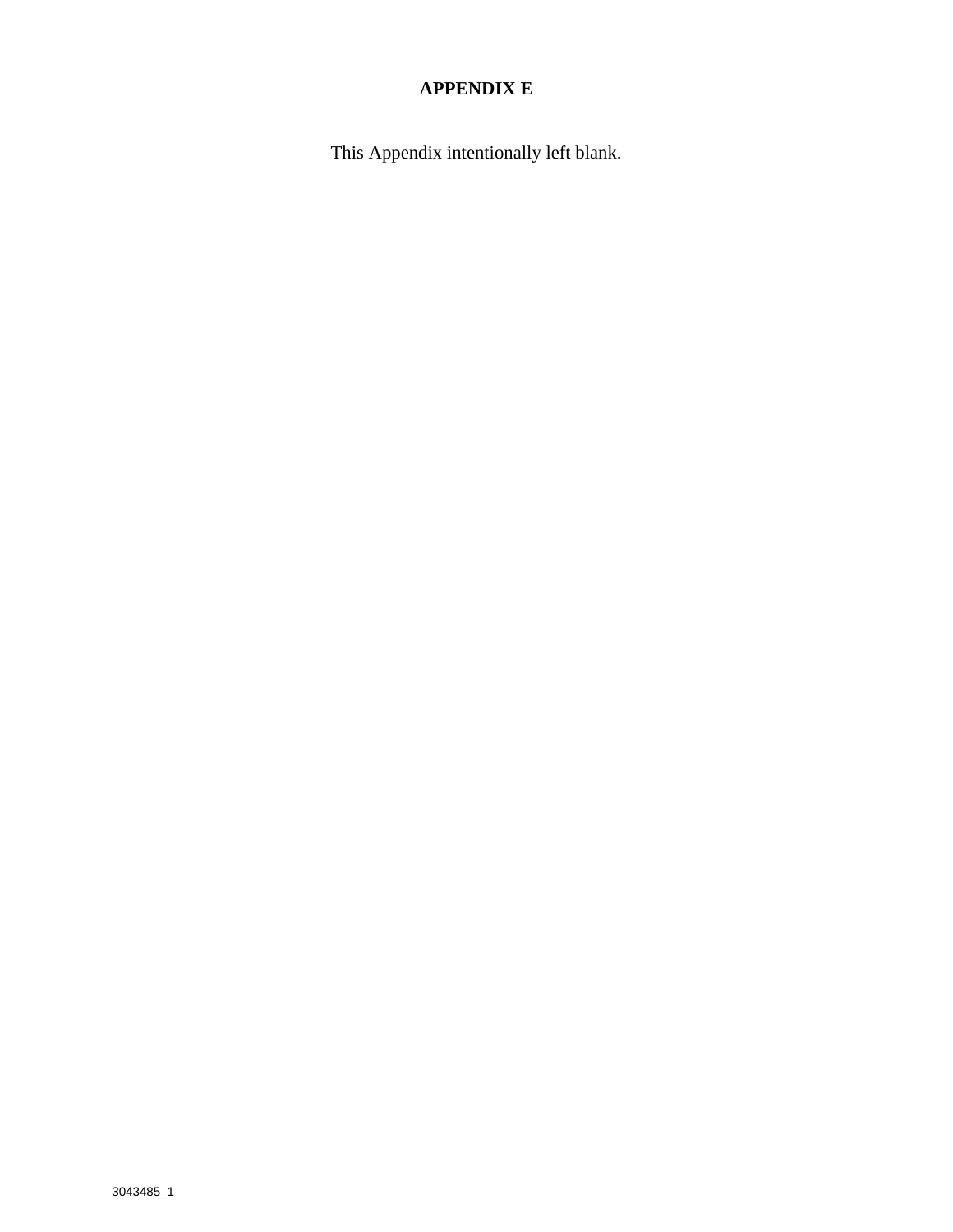#### **APPENDIX F**

#### (ARTICLE IX – EVALUATION – SECTION F, P. 35)

#### POLICY ON HANDLING ANONYMOUS COMPLAINTS

The Board of Higher Education, acting by the Council of State College Presidents ("the Board"), and the Massachusetts Teachers Association, acting by the Massachusetts State College Association ("the Association"), agree as follows:

1. The administration of each College shall not take adverse action against any unit member on the basis of anonymous complaints, including complaints where the complaining individual is known but does not want his or her identity disclosed, whether such complaints are made orally or in writing, unless the unit member agrees to the action; no record of any action so taken shall be placed in the unit member's personnel file or used in connection with the making of any decision under Article VI, §E, or Article IX, of the parties' collective bargaining agreement.

2. Adverse action means any administrative action based on a suspicion, belief or conclusion of inappropriate conduct or wrongdoing by a unit member.

3. This agreement does not prohibit the administration from orally informing the unit member of the fact that such a complaint has been made and disclosing the nature and substance of the complaint; nor does it prohibit the administration from informing any member of the bargaining unit concerning his or her legal obligations.

4. This policy is consistent with and not limited by the attached Memorandum of Agreement made the 3<sup>rd</sup> day of December 1996.

5. Nothing in this Policy governs the manner in which complaints that are not anonymous may be used or dealt with.

For the MSCA/MTA

For the Board of Higher Education,

Attachment: 12/3/96 Memorandum of Agreement